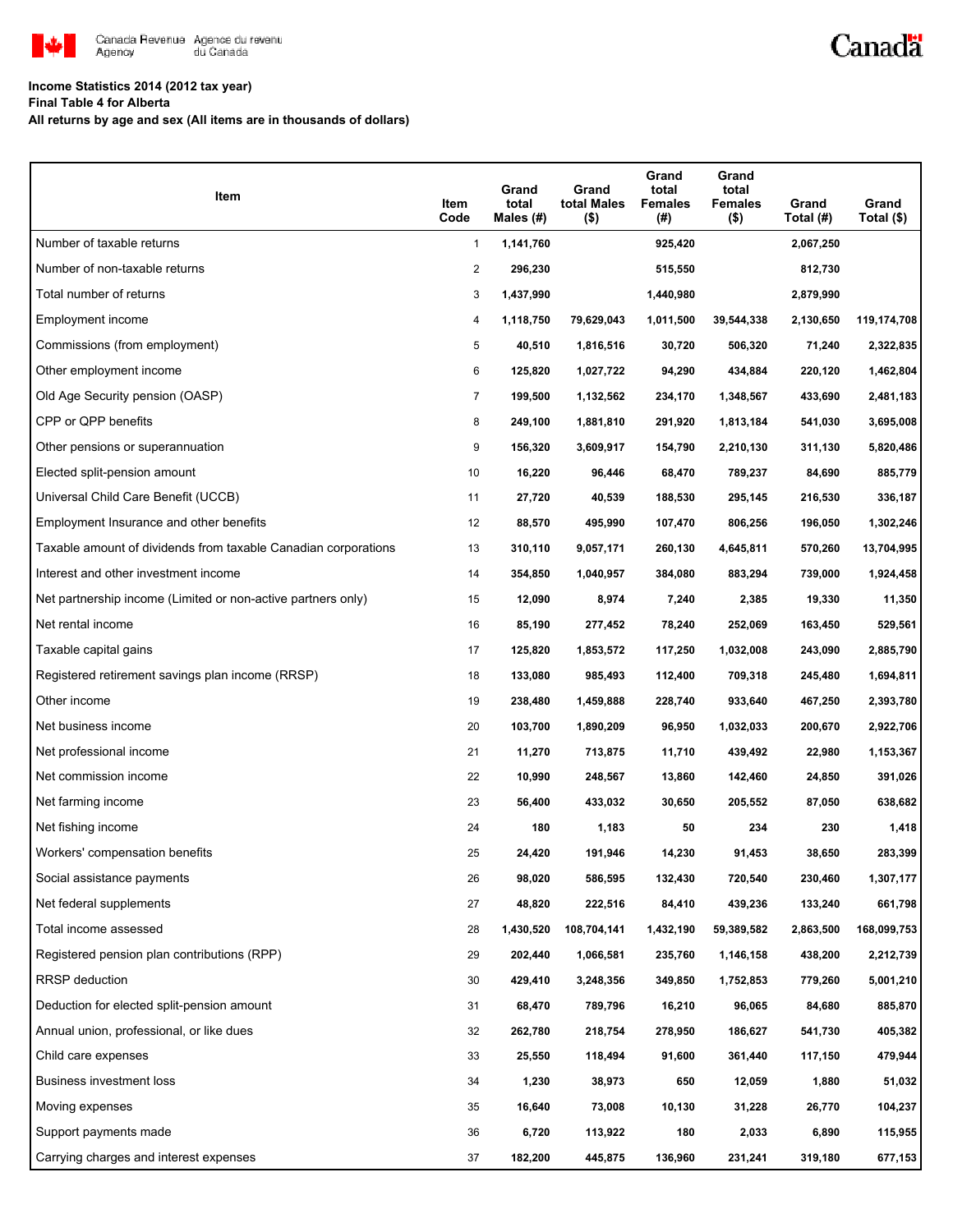

#### **Income Statistics 2014 (2012 tax year)**

**Final Table 4 for Alberta**

**All returns by age and sex (All items are in thousands of dollars)**

| Item                                                                                           | Item<br>Code | Grand<br>total<br>Males (#) | Grand<br>total Males<br>$($ \$) | Grand<br>total<br>Females<br>(#) | Grand<br>total<br>Females<br>$($ \$) | Grand<br>Total (#) | Grand<br>Total (\$) |
|------------------------------------------------------------------------------------------------|--------------|-----------------------------|---------------------------------|----------------------------------|--------------------------------------|--------------------|---------------------|
| Deductions for CPP/QPP contributions on self-employment and other<br>earnings                  | 38           | 84,740                      | 82,234                          | 76,680                           | 51,432                               | 161,430            | 133,676             |
| Deductions for provincial parental insurance plan (PPIP) premiums on<br>self-employment income | 39           |                             |                                 |                                  |                                      |                    |                     |
| Exploration and development expenses                                                           | 40           | 9,690                       | 192,207                         | 4,070                            | 40,687                               | 13,760             | 232,904             |
| Other employment expenses                                                                      | 41           | 76,780                      | 454,518                         | 33,110                           | 118,071                              | 109,890            | 572,604             |
| Clergy residence deduction                                                                     | 42           | 3,030                       | 45,742                          | 710                              | 8,226                                | 3,730              | 53,981              |
| Other deductions                                                                               | 43           | 34,430                      | 84,450                          | 33,700                           | 97,423                               | 68,140             | 181,896             |
| Total deductions before adjustments                                                            | 44           | 851,760                     | 6,973,233                       | 735,210                          | 4,136,910                            | 1,587,030          | 11,110,275          |
| Social benefits repayment                                                                      | 45           | 45,700                      | 122,586                         | 18,100                           | 55,476                               | 63,790             | 178,075             |
| Net income after adjustments                                                                   | 46           | 1,426,940                   | 101,693,188                     | 1,426,210                        | 55,238,089                           | 2,853,930          | 156,937,189         |
| Canadian Forces personnel and police deduction                                                 | 47           | 510                         | 7,777                           | 50                               | 793                                  | 560                | 8,570               |
| Security options deductions                                                                    | 48           | 9,260                       | 555,111                         | 3,510                            | 83,508                               | 12,770             | 638,619             |
| Other payments deductions                                                                      | 49           | 129,450                     | 1,000,843                       | 165,240                          | 1,251,322                            | 294,700            | 2,252,248           |
| Non-capital losses of other years                                                              | 50           | 1,430                       | 22,109                          | 1,740                            | 12,487                               | 3,170              | 34,597              |
| Net capital losses of other years                                                              | 51           | 32,220                      | 112,761                         | 25,300                           | 62,041                               | 57,530             | 174,812             |
| Capital gains deduction                                                                        | 52           | 7,520                       | 529,762                         | 5,040                            | 331,476                              | 12,560             | 861,354             |
| Northern residents deductions                                                                  | 53           | 68,860                      | 197,739                         | 36,090                           | 84,150                               | 104,960            | 281,907             |
| Additional deductions                                                                          | 54           | 6,320                       | 27,591                          | 7,560                            | 28,064                               | 13,900             | 55,731              |
| Farming/fishing losses of prior years                                                          | 55           | 2,200                       | 25,994                          | 940                              | 7,653                                | 3,140              | 33,647              |
| Total deductions from net income                                                               | 56           | 245,060                     | 2,480,860                       | 236,260                          | 1,861,793                            | 481,350            | 4,342,957           |
| Taxable income assessed                                                                        | 57           | 1,411,120                   | 99,218,585                      | 1,408,810                        | 53,380,458                           | 2,820,700          | 152,604,651         |
| Basic personal amount                                                                          | 58           | 1,437,940                   | 15,451,858                      | 1,440,940                        | 15,497,944                           | 2,879,880          | 30,959,401          |
| Age amount                                                                                     | 59           | 178,420                     | 1,022,552                       | 224,070                          | 1,357,352                            | 402,520            | 2,380,129           |
| Spouse or common-law partner amount                                                            | 60           | 195,600                     | 1,481,315                       | 44,170                           | 334,505                              | 239,830            | 1,816,275           |
| Amount for eligible dependant                                                                  | 61           | 14,490                      | 147,996                         | 79,710                           | 826,389                              | 94,200             | 974,421             |
| Amount for children 17 and under                                                               | 62           | 267,830                     | 1,120,130                       | 174,920                          | 654,072                              | 442,820            | 1,774,440           |
| Amount for infirm dependants age 18 or older                                                   | 63           | 470                         | 2,717                           | 390                              | 2,219                                | 850                | 4,938               |
| CPP or QPP contributions through employment                                                    | 64           | 1,012,900                   | 1,852,166                       | 871,180                          | 1,275,416                            | 1,884,100          | 3,127,598           |
| CPP or QPP contributions on self-employment and other earnings                                 | 65           | 84,740                      | 82,234                          | 76,680                           | 51,432                               | 161,430            | 133,676             |
| Employment Insurance premiums                                                                  | 66           | 968,440                     | 655,541                         | 863,730                          | 479,403                              | 1,832,190          | 1,134,949           |
| PPIP premiums paid                                                                             | 67           |                             |                                 |                                  |                                      |                    |                     |
| PPIP premiums payable on employment income                                                     | 68           |                             |                                 |                                  |                                      |                    |                     |
| PPIP premiums payable on self-employment income                                                | 69           |                             |                                 |                                  |                                      |                    |                     |
| Volunteer firefighters' amount                                                                 | 70           | 3,070                       | 9,198                           | 410                              | 1,227                                | 3,480              | 10,425              |
| Canada employment amount                                                                       | 71           | 1,122,000                   | 1,207,929                       | 987,290                          | 1,058,734                            | 2,109,350          | 2,266,730           |
| Public transit amount                                                                          | 72           | 97,710                      | 55,335                          | 106,650                          | 58,840                               | 204,510            | 114,203             |
| Children's fitness amount                                                                      | 73           | 121,080                     | 72,662                          | 69,180                           | 36,907                               | 190,260            | 109,573             |
| Children's arts amount                                                                         | 74           | 47,500                      | 26,578                          | 25,210                           | 12,834                               | 72,710             | 39,412              |

Canadä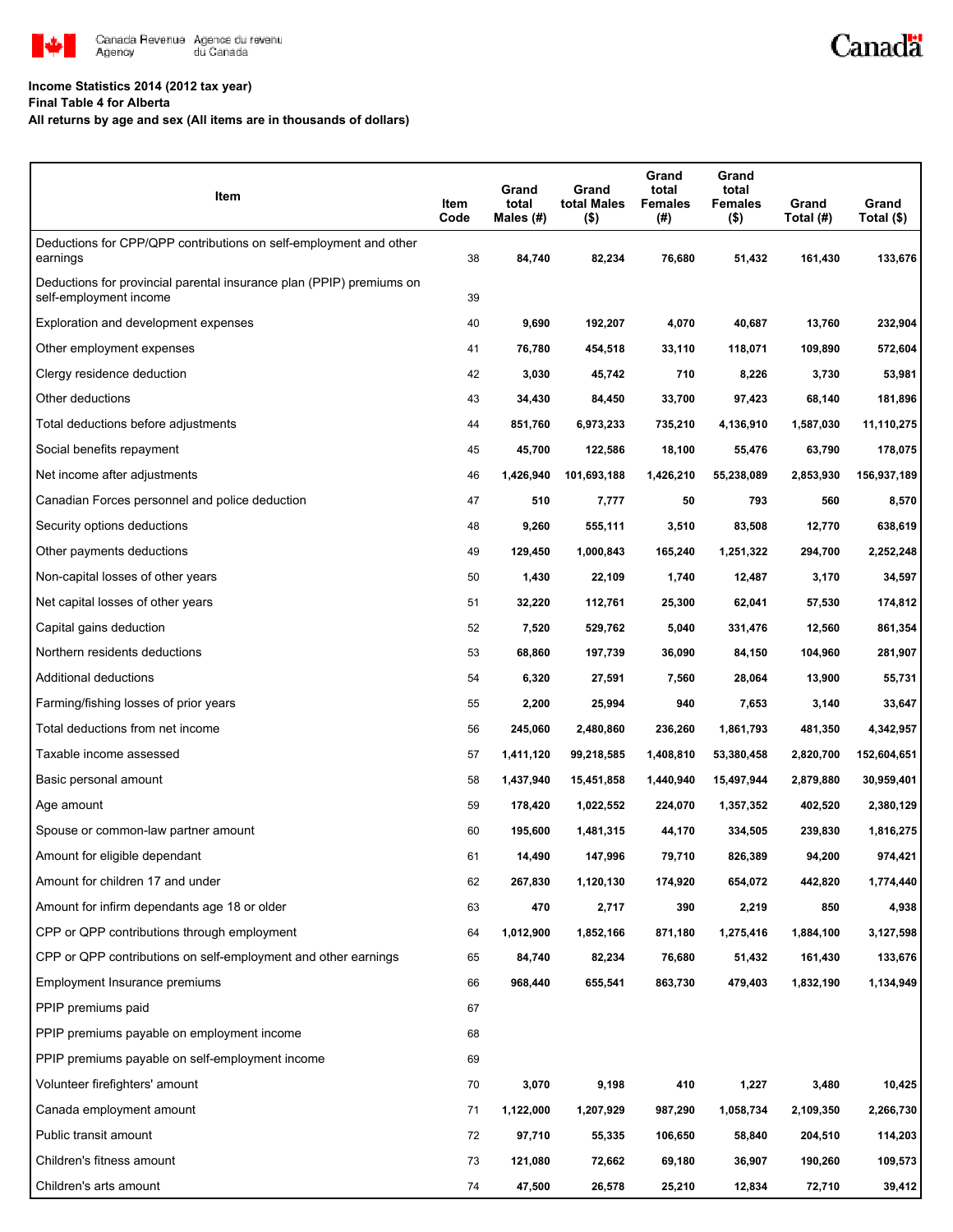

# Canadä

### **Income Statistics 2014 (2012 tax year)**

**Final Table 4 for Alberta**

**All returns by age and sex (All items are in thousands of dollars)**

| <b>Item</b>                                                       | Item<br>Code | Grand<br>total<br>Males (#) | Grand<br>total Males<br>(\$) | Grand<br>total<br><b>Females</b><br>(#) | Grand<br>total<br><b>Females</b><br>(\$) | Grand<br>Total (#) | Grand<br>Total (\$) |
|-------------------------------------------------------------------|--------------|-----------------------------|------------------------------|-----------------------------------------|------------------------------------------|--------------------|---------------------|
| Home buyers' amount                                               | 75           | 17,740                      | 82,806                       | 9,720                                   | 43,011                                   | 27,460             | 125,817             |
| Pension income amount                                             | 76           | 166,070                     | 317,215                      | 195,520                                 | 369,894                                  | 361,610            | 687,159             |
| Caregiver amount                                                  | 77           | 9,600                       | 43,303                       | 6,730                                   | 28,303                                   | 16,330             | 71,606              |
| Disability amount                                                 | 78           | 27,010                      | 204,000                      | 29,230                                  | 220,233                                  | 56,240             | 424,247             |
| Disability amount transferred from a dependant                    | 79           | 12,870                      | 137,714                      | 8,900                                   | 88,594                                   | 21,770             | 226,307             |
| Interest paid on student loans                                    | 80           | 33,130                      | 17,000                       | 45,250                                  | 24,517                                   | 78,380             | 41,517              |
| Tuition, education, and textbook amounts                          | 81           | 98,740                      | 573,554                      | 113,700                                 | 638,402                                  | 212,450            | 1,212,033           |
| Tuition, education, and textbook amounts transferred from a child | 82           | 37,470                      | 188,155                      | 21,800                                  | 103,248                                  | 59,270             | 291,406             |
| Amounts transferred from spouse or common-law partner             | 83           | 60,920                      | 303,174                      | 39,650                                  | 194,445                                  | 100,630            | 497,873             |
| Medical expenses                                                  | 84           | 125,780                     | 347,351                      | 194,780                                 | 480,568                                  | 320,580            | 827,948             |
| Total tax credits on personal amounts                             | 85           | 1,437,980                   | 3,810,614                    | 1,440,950                               | 3,575,905                                | 2,879,950          | 7,388,186           |
| Allowable charitable donations and government gifts               | 86           | 368,090                     | 985,243                      | 286,620                                 | 468,228                                  | 654,720            | 1,453,484           |
| Eligible cultural and ecological gifts                            | 87           | 420                         | 6,044                        | 360                                     | 944                                      | 790                | 6,989               |
| Total tax credit on donations and gifts                           | 88           | 366,830                     | 279,192                      | 285,460                                 | 129,885                                  | 652,300            | 409,080             |
| Total federal non-refundable tax credits                          | 89           | 1,437,980                   | 4,089,806                    | 1,440,960                               | 3,705,790                                | 2,879,950          | 7,797,266           |
| Federal dividend tax credit                                       | 90           | 292,250                     | 1,227,569                    | 232,870                                 | 621,442                                  | 525,140            | 1,849,296           |
| Overseas employment tax credit                                    | 91           | 1,400                       | 17,414                       | 60                                      | 525                                      | 1,460              | 17,939              |
| Minimum tax carryover                                             | 92           | 5,240                       | 15,276                       | 3,270                                   | 7,448                                    | 8,520              | 22,724              |
| Basic federal tax                                                 | 93           | 1,110,930                   | 15,271,139                   | 894,300                                 | 5,815,975                                | 2,005,300          | 21,087,659          |
| Federal Foreign Tax Credit                                        | 94           | 79,040                      | 126,050                      | 63,240                                  | 20,312                                   | 142,290            | 146,400             |
| Federal Political contribution tax credit                         | 95           | 13,190                      | 2,340                        | 7,120                                   | 1,103                                    | 20,310             | 3,443               |
| <b>Investment Tax Credit</b>                                      | 96           | 3,070                       | 6,684                        | 1,330                                   | 1,695                                    | 4,390              | 8,380               |
| Labour-sponsored funds tax credit                                 | 97           | 30                          | 12                           | 20                                      | $\overline{7}$                           | 50                 | 19                  |
| Alternative minimum tax payable                                   | 98           | 5,020                       | 18,806                       | 2,630                                   | 11,686                                   | 7,650              | 30,497              |
| Net federal tax                                                   | 99           | 1,108,260                   | 15,140,352                   | 891,950                                 | 5,793,392                                | 2,000,260          | 20,934,250          |
| CPP contributions on self-employment                              | 100          | 84,740                      | 164,467                      | 76,670                                  | 102,859                                  | 161,430            | 267,348             |
| Social Benefits repayment                                         | 101          | 45,700                      | 122,586                      | 18,100                                  | 55,476                                   | 63,790             | 178,075             |
| <b>Net Provincial Tax</b>                                         | 102          | 1,025,410                   | 6,282,828                    | 770,160                                 | 2,565,456                                | 1,795,610          | 8,848,436           |
| Total tax payable                                                 | 103          | 1,141,760                   | 21,710,253                   | 925,420                                 | 8,517,368                                | 2,067,250          | 30,228,314          |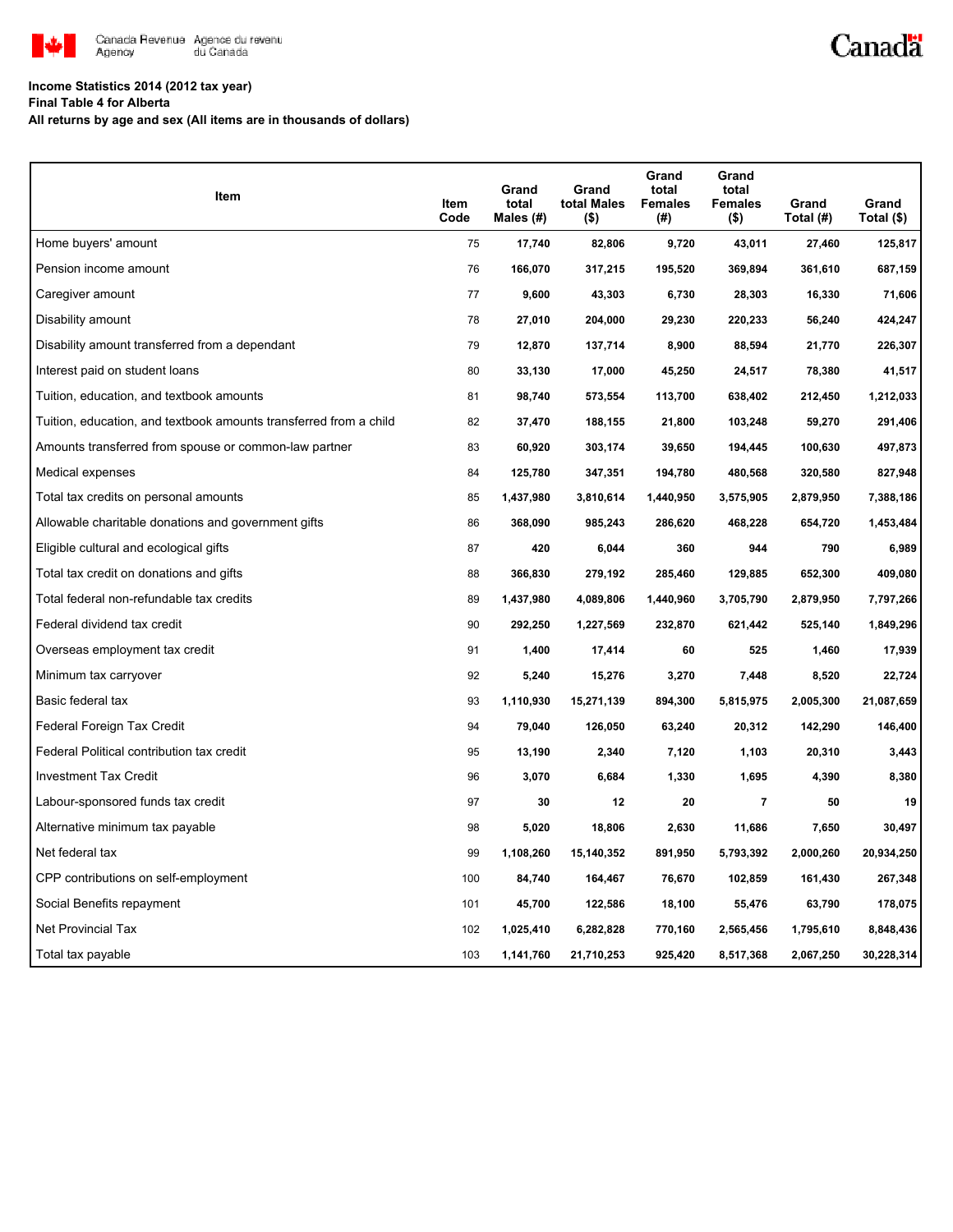| Item                                                                                           | Item<br>Code   | Age<br>group:<br>under 20<br>Males (#) | Age<br>group:<br>under 20<br>Males (\$) | Age<br>group:<br>under 20<br><b>Females</b><br>(#) | Age<br>group:<br>under 20<br><b>Females</b><br>$($ \$) | Age<br>group:<br>under 20<br>total $(H)$ | Age<br>group:<br>under 20<br>total $($)$ |
|------------------------------------------------------------------------------------------------|----------------|----------------------------------------|-----------------------------------------|----------------------------------------------------|--------------------------------------------------------|------------------------------------------|------------------------------------------|
| Number of taxable returns                                                                      | $\mathbf{1}$   | 21,550                                 |                                         | 12,160                                             |                                                        | 33,710                                   |                                          |
| Number of non-taxable returns                                                                  | $\overline{2}$ | 46,660                                 |                                         | 52,260                                             |                                                        | 98,980                                   |                                          |
| Total number of returns                                                                        | 3              | 68,200                                 |                                         | 64,410                                             |                                                        | 132,680                                  |                                          |
| <b>Employment income</b>                                                                       | 4              | 63,310                                 | 768,275                                 | 58,910                                             | 479,448                                                | 122,250                                  | 1,247,739                                |
| Commissions (from employment)                                                                  | 5              | 1,240                                  | 3,732                                   | 1,830                                              | 2,817                                                  | 3,070                                    | 6,549                                    |
| Other employment income                                                                        | 6              | 2,290                                  | 6,033                                   | 3,260                                              | 6,685                                                  | 5,560                                    | 12,719                                   |
| Old Age Security pension (OASP)                                                                | $\overline{7}$ |                                        |                                         |                                                    |                                                        |                                          |                                          |
| CPP or QPP benefits                                                                            | 8              | 740                                    | 1,389                                   | 850                                                | 1,589                                                  | 1,600                                    | 2,979                                    |
| Other pensions or superannuation                                                               | 9              | 70                                     | 360                                     | 60                                                 | 241                                                    | 130                                      | 601                                      |
| Elected split-pension amount                                                                   | 10             |                                        |                                         |                                                    |                                                        |                                          |                                          |
| Universal Child Care Benefit (UCCB)                                                            | 11             | 40                                     | 53                                      | 1,620                                              | 1,691                                                  | 1,670                                    | 1,745                                    |
| Employment Insurance and other benefits                                                        | 12             | 1,140                                  | 4,095                                   | 470                                                | 2,039                                                  | 1,610                                    | 6,134                                    |
| Taxable amount of dividends from taxable Canadian corporations                                 | 13             | 2,570                                  | 24,140                                  | 2,340                                              | 25,486                                                 | 4,910                                    | 49,627                                   |
| Interest and other investment income                                                           | 14             | 4,470                                  | 2,379                                   | 4,070                                              | 2,168                                                  | 8,540                                    | 4,547                                    |
| Net partnership income (Limited or non-active partners only)                                   | 15             | 20                                     | 15                                      | 10                                                 | $\overline{2}$                                         | 30                                       | 17                                       |
| Net rental income                                                                              | 16             | 40                                     | 121                                     | 40                                                 | 107                                                    | 80                                       | 229                                      |
| Taxable capital gains                                                                          | 17             | 1,200                                  | 7,027                                   | 1,030                                              | 6,916                                                  | 2,230                                    | 13,960                                   |
| Registered retirement savings plan income (RRSP)                                               | 18             | 270                                    | 338                                     | 90                                                 | 441                                                    | 350                                      | 780                                      |
| Other income                                                                                   | 19             | 8,230                                  | 31,347                                  | 9,190                                              | 36,190                                                 | 17,420                                   | 67,542                                   |
| Net business income                                                                            | 20             | 2,050                                  | 13,191                                  | 1,580                                              | 7,817                                                  | 3,630                                    | 21,019                                   |
| Net professional income                                                                        | 21             | 70                                     | 442                                     | 70                                                 | 219                                                    | 140                                      | 661                                      |
| Net commission income                                                                          | 22             | 180                                    | 718                                     | 180                                                | 518                                                    | 350                                      | 1,235                                    |
| Net farming income                                                                             | 23             | 640                                    | 6,584                                   | 520                                                | 7,460                                                  | 1,160                                    | 14,073                                   |
| Net fishing income                                                                             | 24             |                                        |                                         |                                                    |                                                        |                                          |                                          |
| Workers' compensation benefits                                                                 | 25             | 460                                    | 569                                     | 230                                                | 328                                                    | 690                                      | 897                                      |
| Social assistance payments                                                                     | 26             | 910                                    | 9,165                                   | 1,160                                              | 9,127                                                  | 2,070                                    | 18,293                                   |
| Net federal supplements                                                                        | 27             |                                        |                                         |                                                    |                                                        |                                          |                                          |
| Total income assessed                                                                          | 28             | 67,380                                 | 880,003                                 | 63,460                                             | 591,308                                                | 130,880                                  | 1,471,392                                |
| Registered pension plan contributions (RPP)                                                    | 29             | 610                                    | 441                                     | 230                                                | 181                                                    | 840                                      | 623                                      |
| RRSP deduction                                                                                 | 30             | 1,770                                  | 2,669                                   | 780                                                | 823                                                    | 2,550                                    | 3,492                                    |
| Deduction for elected split-pension amount                                                     | 31             |                                        |                                         |                                                    |                                                        |                                          |                                          |
| Annual union, professional, or like dues                                                       | 32             | 6,550                                  | 1,739                                   | 5,250                                              | 1,049                                                  | 11,800                                   | 2,788                                    |
| Child care expenses                                                                            | 33             |                                        |                                         | 110                                                | 196                                                    | 120                                      | 202                                      |
| Business investment loss                                                                       | 34             |                                        |                                         |                                                    |                                                        |                                          |                                          |
| Moving expenses                                                                                | 35             | 450                                    | 450                                     | 380                                                | 291                                                    | 830                                      | 741                                      |
| Support payments made                                                                          | 36             |                                        |                                         |                                                    |                                                        |                                          |                                          |
| Carrying charges and interest expenses                                                         | 37             | 500                                    | 281                                     | 420                                                | 225                                                    | 920                                      | 506                                      |
| Deductions for CPP/QPP contributions on self-employment and other<br>earnings                  | 38             | 1,210                                  | 332                                     | 880                                                | 169                                                    | 2,090                                    | 501                                      |
| Deductions for provincial parental insurance plan (PPIP) premiums on<br>self-employment income | 39             |                                        |                                         |                                                    |                                                        |                                          |                                          |
| Exploration and development expenses                                                           | 40             |                                        |                                         |                                                    |                                                        |                                          |                                          |
| Other employment expenses                                                                      | 41             | 780                                    | 1,398                                   | 170                                                | 198                                                    | 960                                      | 1,596                                    |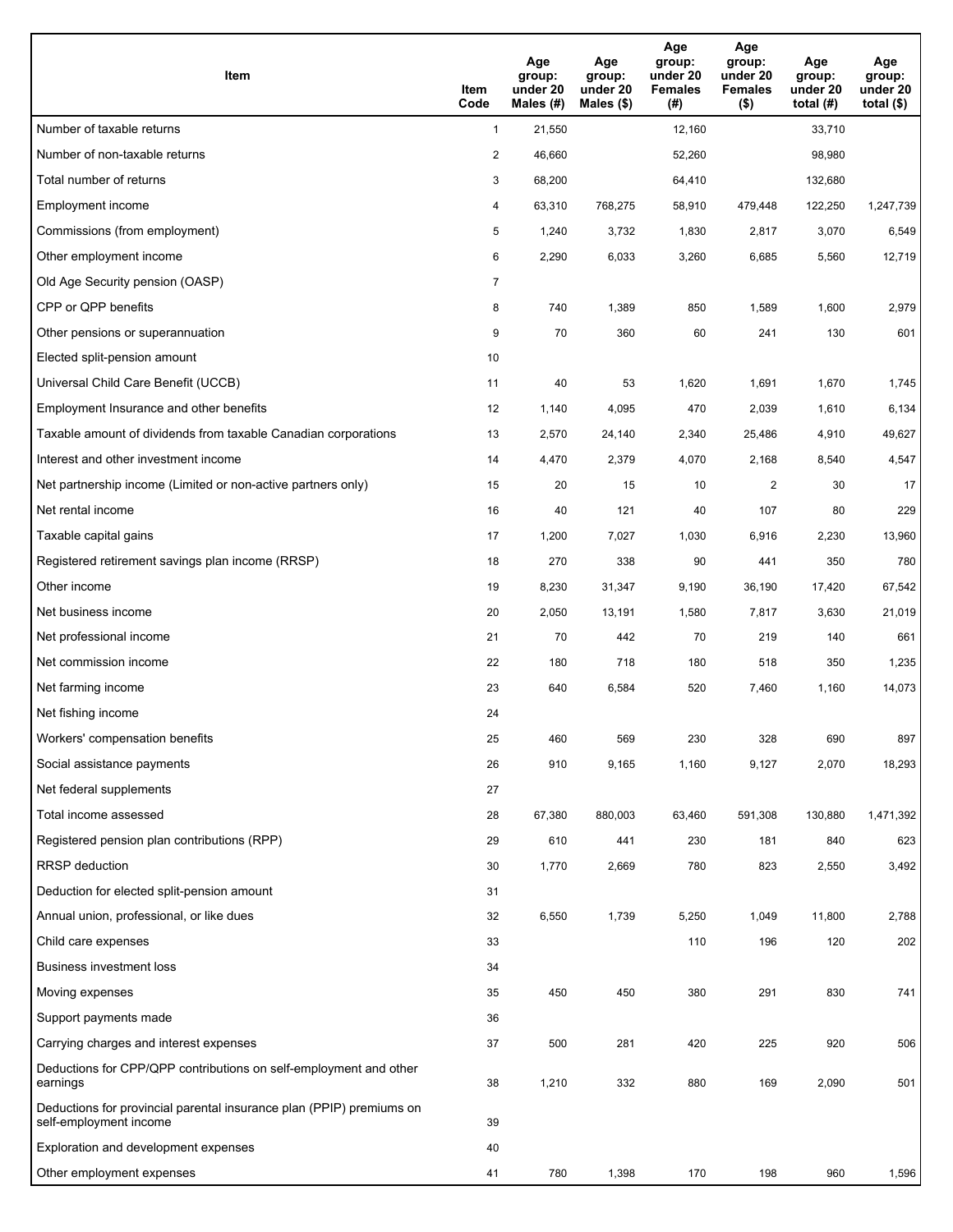| Item                                                              | Item<br>Code | Age<br>group:<br>under 20<br>Males (#) | Age<br>group:<br>under 20<br>Males (\$) | Age<br>group:<br>under 20<br><b>Females</b><br>(#) | Age<br>group:<br>under 20<br><b>Females</b><br>$($ \$) | Age<br>group:<br>under 20<br>total $(H)$ | Age<br>group:<br>under 20<br>total $($)$ |
|-------------------------------------------------------------------|--------------|----------------------------------------|-----------------------------------------|----------------------------------------------------|--------------------------------------------------------|------------------------------------------|------------------------------------------|
| Clergy residence deduction                                        | 42           |                                        |                                         |                                                    |                                                        |                                          |                                          |
| Other deductions                                                  | 43           | 360                                    | 711                                     | 290                                                | 423                                                    | 650                                      | 1,134                                    |
| Total deductions before adjustments                               | 44           | 10,890                                 | 8,056                                   | 7,900                                              | 3,606                                                  | 18,790                                   | 11,662                                   |
| Social benefits repayment                                         | 45           |                                        |                                         |                                                    |                                                        |                                          |                                          |
| Net income after adjustments                                      | 46           | 67,330                                 | 872,012                                 | 63,420                                             | 587,830                                                | 130,780                                  | 1,459,923                                |
| Canadian Forces personnel and police deduction                    | 47           |                                        |                                         |                                                    |                                                        |                                          |                                          |
| Security options deductions                                       | 48           |                                        |                                         |                                                    |                                                        |                                          |                                          |
| Other payments deductions                                         | 49           | 1,360                                  | 9,734                                   | 1,390                                              | 9,456                                                  | 2,750                                    | 19,189                                   |
| Non-capital losses of other years                                 | 50           |                                        |                                         |                                                    |                                                        |                                          |                                          |
| Net capital losses of other years                                 | 51           | 50                                     | 72                                      | 40                                                 | 136                                                    | 100                                      | 208                                      |
| Capital gains deduction                                           | 52           | 40                                     | 3,884                                   | 40                                                 | 3,729                                                  | 80                                       | 7,614                                    |
| Northern residents deductions                                     | 53           | 990                                    | 1,979                                   | 590                                                | 976                                                    | 1,580                                    | 2,956                                    |
| Additional deductions                                             | 54           | 30                                     | 38                                      | 40                                                 | 45                                                     | 60                                       | 83                                       |
| Farming/fishing losses of prior years                             | 55           |                                        |                                         |                                                    |                                                        |                                          |                                          |
| Total deductions from net income                                  | 56           | 2,460                                  | 15,710                                  | 2,080                                              | 14,352                                                 | 4,550                                    | 30,064                                   |
| Taxable income assessed                                           | 57           | 66,870                                 | 856,312                                 | 63,070                                             | 573,480                                                | 129,980                                  | 1,429,870                                |
| Basic personal amount                                             | 58           | 68,200                                 | 735,953                                 | 64,410                                             | 695,242                                                | 132,680                                  | 1,431,759                                |
| Age amount                                                        | 59           |                                        |                                         |                                                    |                                                        |                                          |                                          |
| Spouse or common-law partner amount                               | 60           | 240                                    | 1,781                                   | 130                                                | 1,155                                                  | 370                                      | 2,936                                    |
| Amount for eligible dependant                                     | 61           | 20                                     | 187                                     | 920                                                | 9,805                                                  | 940                                      | 9,992                                    |
| Amount for children 17 and under                                  | 62           | 130                                    | 306                                     | 1,240                                              | 3,006                                                  | 1,360                                    | 3,313                                    |
| Amount for infirm dependants age 18 or older                      | 63           |                                        |                                         |                                                    |                                                        |                                          |                                          |
| CPP or QPP contributions through employment                       | 64           | 31,760                                 | 20,702                                  | 28,300                                             | 10,635                                                 | 60,070                                   | 31,337                                   |
| CPP or QPP contributions on self-employment and other<br>earnings | 65           | 1,210                                  | 332                                     | 880                                                | 169                                                    | 2,090                                    | 501                                      |
| Employment Insurance premiums                                     | 66           | 50,030                                 | 12,421                                  | 45,090                                             | 7,795                                                  | 95,120                                   | 20,215                                   |
| PPIP premiums paid                                                | 67           |                                        |                                         |                                                    |                                                        |                                          |                                          |
| PPIP premiums payable on employment income                        | 68           |                                        |                                         |                                                    |                                                        |                                          |                                          |
| PPIP premiums payable on self-employment income                   | 69           |                                        |                                         |                                                    |                                                        |                                          |                                          |
| Volunteer firefighters' amount                                    | 70           | 90                                     | 270                                     | 10                                                 | 33                                                     | 100                                      | 303                                      |
| Canada employment amount                                          | 71           | 61,720                                 | 65,746                                  | 56,960                                             | 60,269                                                 | 118,690                                  | 126,019                                  |
| Public transit amount                                             | 72           | 4,300                                  | 1,219                                   | 5,620                                              | 1,590                                                  | 9,960                                    | 2,814                                    |
| Children's fitness amount                                         | 73           |                                        |                                         |                                                    |                                                        | 10                                       | 3                                        |
| Children's arts amount                                            | 74           |                                        |                                         |                                                    |                                                        |                                          |                                          |
| Home buyers' amount                                               | 75           | 70                                     | 349                                     | 30                                                 | 135                                                    | 110                                      | 484                                      |
| Pension income amount                                             | 76           | 70                                     | 105                                     | 60                                                 | 89                                                     | 120                                      | 194                                      |
| Caregiver amount                                                  | 77           |                                        |                                         |                                                    |                                                        |                                          |                                          |
| Disability amount                                                 | 78           | 630                                    | 5,579                                   | 310                                                | 2,633                                                  | 940                                      | 8,212                                    |
| Disability amount transferred from a dependant                    | 79           |                                        |                                         |                                                    |                                                        |                                          |                                          |
| Interest paid on student loans                                    | 80           | 100                                    | 15                                      | 120                                                | 22                                                     | 220                                      | 36                                       |
| Tuition, education, and textbook amounts                          | 81           | 5,770                                  | 22,326                                  | 5,730                                              | 21,143                                                 | 11,500                                   | 43,469                                   |
| Tuition, education, and textbook amounts transferred from a child | 82           |                                        |                                         |                                                    |                                                        | 10                                       | 45                                       |
| Amounts transferred from spouse or common-law partner             | 83           | 30                                     | 78                                      | 80                                                 | 187                                                    | 120                                      | 267                                      |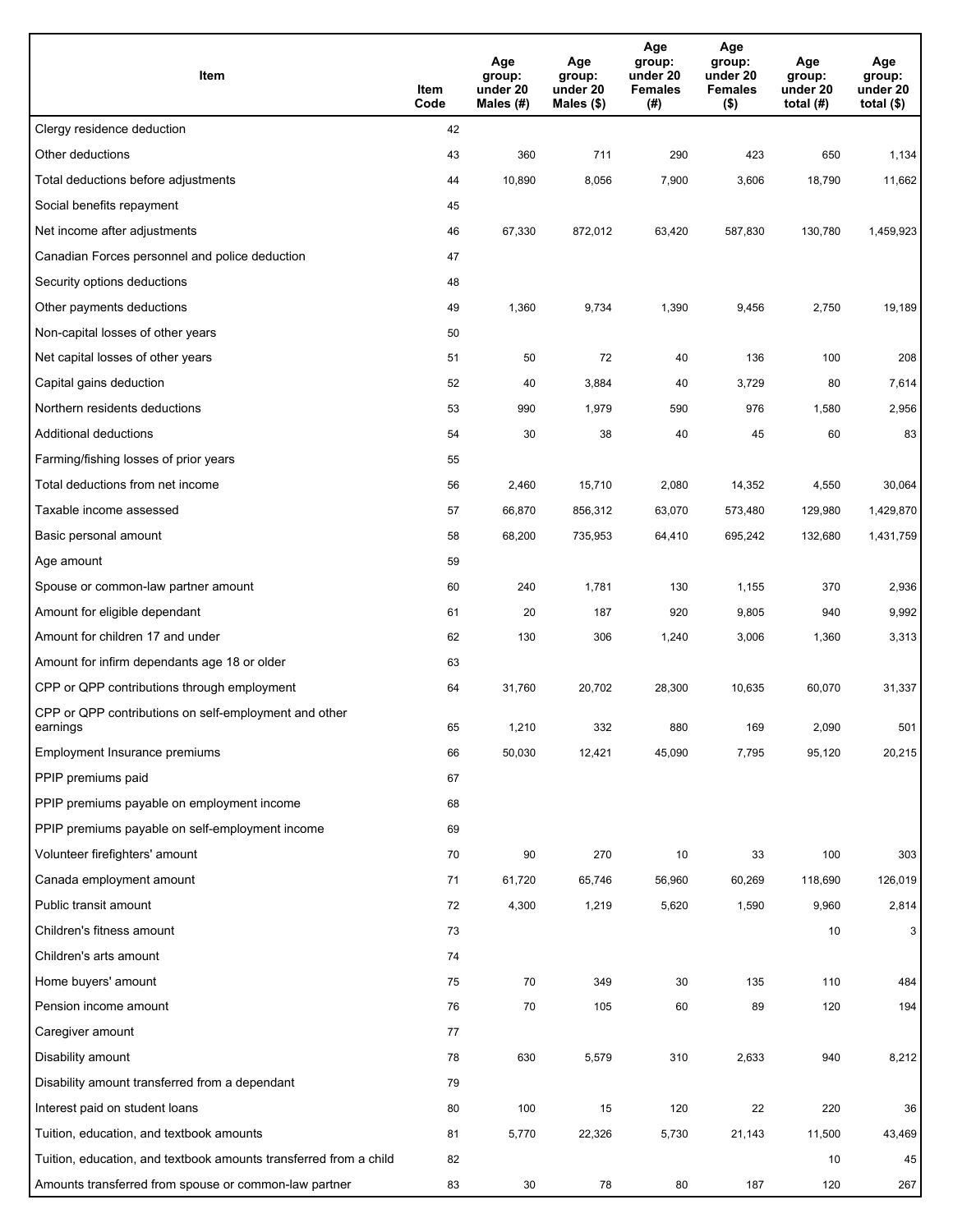| Item                                                | <b>Item</b><br>Code | Age<br>group:<br>under 20<br>Males (#) | Age<br>group:<br>under 20<br>Males $(\$)$ | Age<br>group:<br>under 20<br><b>Females</b><br>(# ) | Age<br>group:<br>under 20<br><b>Females</b><br>$($ \$) | Age<br>group:<br>under 20<br>total $(H)$ | Age<br>group:<br>under 20<br>total $($)$ |
|-----------------------------------------------------|---------------------|----------------------------------------|-------------------------------------------|-----------------------------------------------------|--------------------------------------------------------|------------------------------------------|------------------------------------------|
| Medical expenses                                    | 84                  | 730                                    | 781                                       | 1,040                                               | 928                                                    | 1,770                                    | 1,710                                    |
| Total tax credits on personal amounts               | 85                  | 68,200                                 | 130,230                                   | 64,410                                              | 122,243                                                | 132,680                                  | 252,559                                  |
| Allowable charitable donations and government gifts | 86                  | 1,770                                  | 1,074                                     | 1,530                                               | 812                                                    | 3,300                                    | 1,886                                    |
| Eligible cultural and ecological gifts              | 87                  |                                        |                                           |                                                     |                                                        |                                          |                                          |
| Total tax credit on donations and gifts             | 88                  | 1,720                                  | 281                                       | 1,490                                               | 211                                                    | 3,210                                    | 492                                      |
| Total federal non-refundable tax credits            | 89                  | 68,200                                 | 130,511                                   | 64,410                                              | 122,454                                                | 132,680                                  | 253,051                                  |
| Federal dividend tax credit                         | 90                  | 1,570                                  | 2,853                                     | 1,350                                               | 2,974                                                  | 2,920                                    | 5,828                                    |
| Overseas employment tax credit                      | 91                  |                                        |                                           |                                                     |                                                        |                                          |                                          |
| Minimum tax carryover                               | 92                  | 20                                     | 70                                        | 20                                                  | 48                                                     | 50                                       | 118                                      |
| Basic federal tax                                   | 93                  | 20,860                                 | 44,153                                    | 11,500                                              | 13,341                                                 | 32,360                                   | 57,496                                   |
| Federal Foreign Tax Credit                          | 94                  | 200                                    | 100                                       | 120                                                 | 15                                                     | 320                                      | 115                                      |
| Federal Political contribution tax credit           | 95                  |                                        |                                           |                                                     |                                                        |                                          |                                          |
| <b>Investment Tax Credit</b>                        | 96                  |                                        |                                           |                                                     |                                                        |                                          |                                          |
| Labour-sponsored funds tax credit                   | 97                  |                                        |                                           |                                                     |                                                        |                                          |                                          |
| Alternative minimum tax payable                     | 98                  | 20                                     | 217                                       | 20                                                  | 204                                                    | 40                                       | 422                                      |
| Net federal tax                                     | 99                  | 20,810                                 | 44,051                                    | 11,450                                              | 13,328                                                 | 32,270                                   | 57,382                                   |
| CPP contributions on self-employment                | 100                 | 1,210                                  | 664                                       | 880                                                 | 338                                                    | 2,090                                    | 1,003                                    |
| Social Benefits repayment                           | 101                 |                                        |                                           |                                                     |                                                        |                                          |                                          |
| Net Provincial Tax                                  | 102                 | 13,060                                 | 18,443                                    | 5,050                                               | 4,407                                                  | 18,100                                   | 22,851                                   |
| Total tax payable                                   | 103                 | 21,550                                 | 63,165                                    | 12,160                                              | 18,074                                                 | 33,710                                   | 81,242                                   |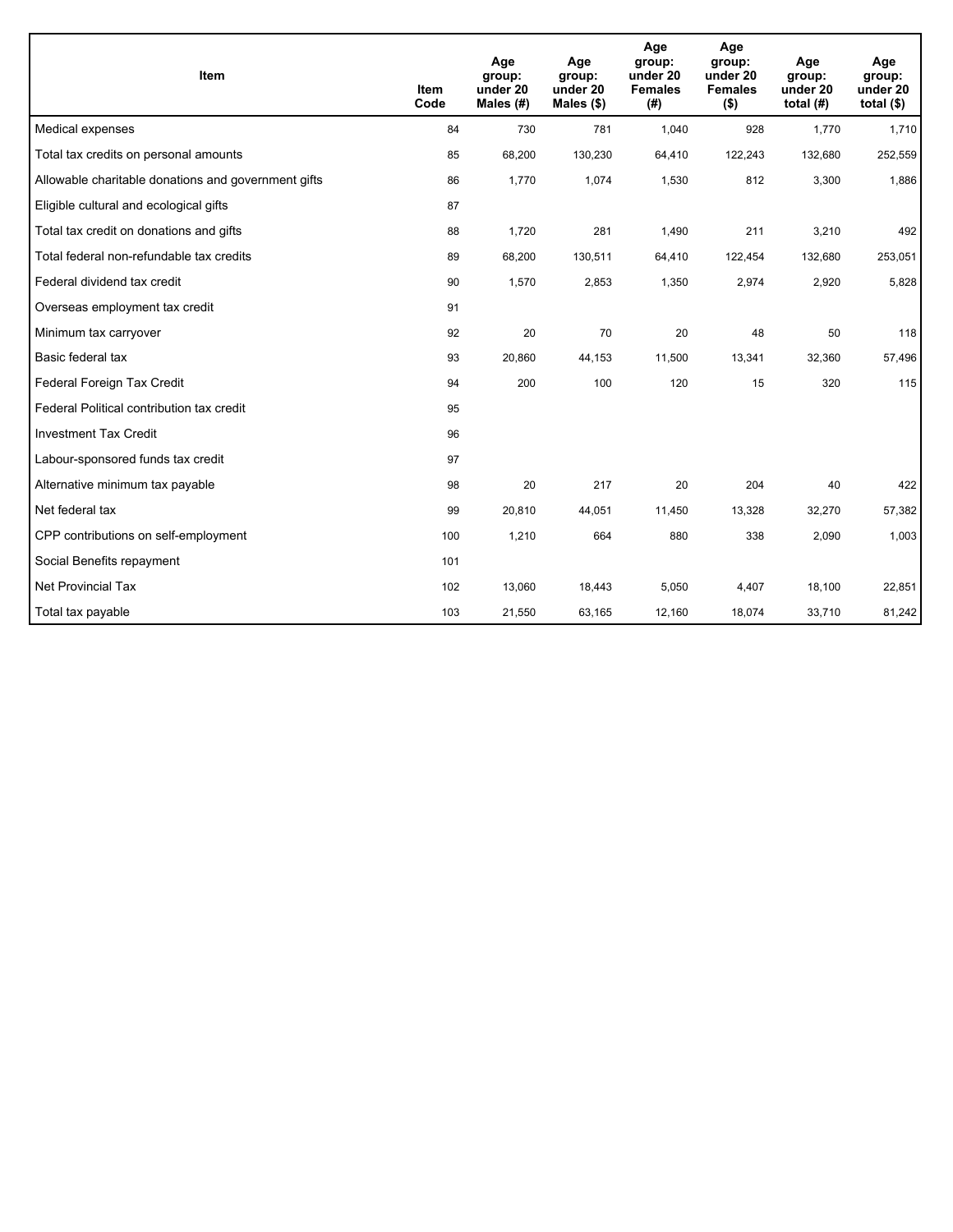| Item                                                                                           | Item<br>Code | Age<br>group:<br>20 to 24<br>Males (#) | Age<br>group:<br>20 to 24<br>Males $(\$)$ | Age<br>group:<br>20 to 24<br><b>Females</b><br>(#) | Age<br>group:<br>20 to 24<br><b>Females</b><br>$($ \$) | Age<br>group:<br>20 to 24<br>total $(H)$ | Age<br>group:<br>20 to 24<br>total $($ |
|------------------------------------------------------------------------------------------------|--------------|----------------------------------------|-------------------------------------------|----------------------------------------------------|--------------------------------------------------------|------------------------------------------|----------------------------------------|
| Number of taxable returns                                                                      | $\mathbf{1}$ | 86,440                                 |                                           | 58,600                                             |                                                        | 145,050                                  |                                        |
| Number of non-taxable returns                                                                  | 2            | 44,790                                 |                                           | 68,820                                             |                                                        | 113,840                                  |                                        |
| Total number of returns                                                                        | 3            | 131,230                                |                                           | 127,430                                            |                                                        | 258,890                                  |                                        |
| Employment income                                                                              | 4            | 123.120                                | 4,177,059                                 | 114,810                                            | 2,385,005                                              | 238,000                                  | 6,562,163                              |
| Commissions (from employment)                                                                  | 5            | 4,590                                  | 42,012                                    | 6,740                                              | 31,749                                                 | 11,330                                   | 73,761                                 |
| Other employment income                                                                        | 6            | 7,460                                  | 19,351                                    | 10,370                                             | 23,443                                                 | 17,830                                   | 42,798                                 |
| Old Age Security pension (OASP)                                                                | 7            |                                        |                                           |                                                    |                                                        |                                          |                                        |
| CPP or QPP benefits                                                                            | 8            | 1,410                                  | 3,367                                     | 2,240                                              | 5,335                                                  | 3,640                                    | 8,702                                  |
| Other pensions or superannuation                                                               | 9            | 90                                     | 230                                       | 100                                                | 246                                                    | 180                                      | 476                                    |
| Elected split-pension amount                                                                   | 10           |                                        |                                           |                                                    |                                                        |                                          |                                        |
| Universal Child Care Benefit (UCCB)                                                            | 11           | 490                                    | 654                                       | 15,710                                             | 22,862                                                 | 16.230                                   | 23,587                                 |
| Employment Insurance and other benefits                                                        | 12           | 12,590                                 | 59,895                                    | 8,740                                              | 55,550                                                 | 21,330                                   | 115,444                                |
| Taxable amount of dividends from taxable Canadian corporations                                 | 13           | 8,450                                  | 85,924                                    | 6,840                                              | 71,446                                                 | 15,290                                   | 157,389                                |
| Interest and other investment income                                                           | 14           | 12,190                                 | 5,368                                     | 11,320                                             | 5,136                                                  | 23,520                                   | 10,507                                 |
| Net partnership income (Limited or non-active partners only)                                   | 15           | 70                                     | $-111$                                    | 50                                                 | 36                                                     | 120                                      | $-75$                                  |
| Net rental income                                                                              | 16           | 750                                    | 976                                       | 610                                                | 1,062                                                  | 1,360                                    | 2,038                                  |
| Taxable capital gains                                                                          | 17           | 3,580                                  | 8,338                                     | 2,500                                              | 4,732                                                  | 6,080                                    | 13,069                                 |
| Registered retirement savings plan income (RRSP)                                               | 18           | 3,840                                  | 8,798                                     | 1,910                                              | 3,311                                                  | 5,740                                    | 12,109                                 |
| Other income                                                                                   | 19           | 20,300                                 | 52,622                                    | 17,910                                             | 53,680                                                 | 38,210                                   | 106,305                                |
| Net business income                                                                            | 20           | 5,430                                  | 59,788                                    | 4,900                                              | 34,216                                                 | 10,330                                   | 94,007                                 |
| Net professional income                                                                        | 21           | 290                                    | 2,405                                     | 380                                                | 3,062                                                  | 670                                      | 5,466                                  |
| Net commission income                                                                          | 22           | 830                                    | 5,515                                     | 1,000                                              | 3,725                                                  | 1,830                                    | 9,240                                  |
| Net farming income                                                                             | 23           | 1,610                                  | 17,414                                    | 1,130                                              | 14,875                                                 | 2,750                                    | 32,317                                 |
| Net fishing income                                                                             | 24           | 10                                     | 205                                       |                                                    |                                                        | 20                                       | 271                                    |
| Workers' compensation benefits                                                                 | 25           | 1,520                                  | 3,791                                     | 860                                                | 1,377                                                  | 2,380                                    | 5,168                                  |
| Social assistance payments                                                                     | 26           | 4,150                                  | 42,952                                    | 5,890                                              | 49,772                                                 | 10,040                                   | 92,723                                 |
| Net federal supplements                                                                        | 27           |                                        |                                           |                                                    |                                                        |                                          |                                        |
| Total income assessed                                                                          | 28           | 129,810                                | 4,596,565                                 | 126,420                                            | 2,770,956                                              | 256,360                                  | 7,367,753                              |
| Registered pension plan contributions (RPP)                                                    | 29           | 8,760                                  | 18,436                                    | 8,260                                              | 19,409                                                 | 17,020                                   | 37,845                                 |
| RRSP deduction                                                                                 | 30           | 19,110                                 | 61,146                                    | 13,680                                             | 29,012                                                 | 32,780                                   | 90,159                                 |
| Deduction for elected split-pension amount                                                     | 31           |                                        |                                           |                                                    |                                                        |                                          |                                        |
| Annual union, professional, or like dues                                                       | 32           | 21,170                                 | 11,011                                    | 22,200                                             | 8,846                                                  | 43,370                                   | 19,857                                 |
| Child care expenses                                                                            | 33           | 170                                    | 502                                       | 2,780                                              | 7,511                                                  | 2,950                                    | 8,013                                  |
| Business investment loss                                                                       | 34           |                                        |                                           |                                                    |                                                        |                                          |                                        |
| Moving expenses                                                                                | 35           | 2,770                                  | 3,839                                     | 2,290                                              | 2,773                                                  | 5,060                                    | 6,612                                  |
| Support payments made                                                                          | 36           | 20                                     |                                           |                                                    |                                                        |                                          |                                        |
| Carrying charges and interest expenses                                                         | 37           | 2,430                                  | 917                                       | 1,760                                              | 565                                                    | 4,190                                    | 1,482                                  |
| Deductions for CPP/QPP contributions on self-employment and other<br>earnings                  | 38           | 5,140                                  | 2,810                                     | 4,600                                              | 1,686                                                  | 9,740                                    | 4,496                                  |
| Deductions for provincial parental insurance plan (PPIP) premiums on<br>self-employment income | 39           |                                        |                                           |                                                    |                                                        |                                          |                                        |
| Exploration and development expenses                                                           | 40           |                                        |                                           | 10                                                 | 83                                                     |                                          |                                        |
| Other employment expenses                                                                      | 41           | 4,500                                  | 14,887                                    | 1,840                                              | 3,880                                                  | 6,340                                    | 18,767                                 |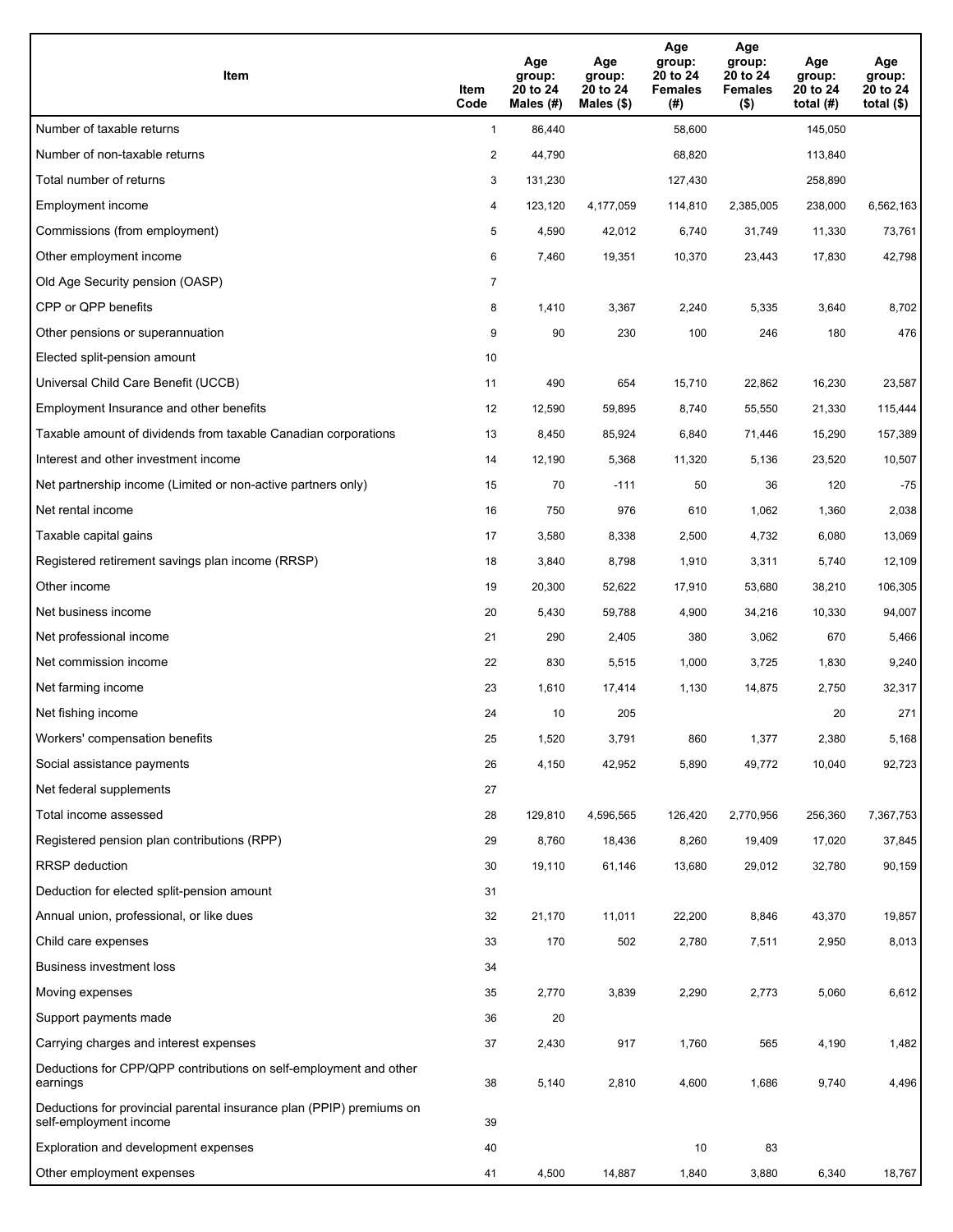| Item                                                              | Item<br>Code | Age<br>group:<br>20 to 24<br>Males (#) | Age<br>group:<br>20 to 24<br>Males (\$) | Age<br>group:<br>20 to 24<br><b>Females</b><br>(#) | Age<br>group:<br>20 to 24<br><b>Females</b><br>$($ \$) | Age<br>group:<br>20 to 24<br>total $(#)$ | Age<br>group:<br>20 to 24<br>total $($)$ |
|-------------------------------------------------------------------|--------------|----------------------------------------|-----------------------------------------|----------------------------------------------------|--------------------------------------------------------|------------------------------------------|------------------------------------------|
| Clergy residence deduction                                        | 42           |                                        |                                         |                                                    |                                                        |                                          |                                          |
| Other deductions                                                  | 43           | 1,710                                  | 975                                     | 1,460                                              | 609                                                    | 3,170                                    | 1,584                                    |
| Total deductions before adjustments                               | 44           | 49,440                                 | 114,941                                 | 43,740                                             | 74,580                                                 | 93,180                                   | 189,521                                  |
| Social benefits repayment                                         | 45           | 1,670                                  | 1,990                                   | 120                                                | 128                                                    |                                          |                                          |
| Net income after adjustments                                      | 46           | 129,720                                | 4,480,173                               | 126,290                                            | 2,696,652                                              | 256,130                                  | 7,177,057                                |
| Canadian Forces personnel and police deduction                    | 47           | 80                                     | 901                                     |                                                    |                                                        | 90                                       | 912                                      |
| Security options deductions                                       | 48           | 30                                     | 125                                     | 50                                                 | 79                                                     |                                          |                                          |
| Other payments deductions                                         | 49           | 5,630                                  | 46,747                                  | 6,710                                              | 51,150                                                 | 12,330                                   | 97,896                                   |
| Non-capital losses of other years                                 | 50           | 20                                     | 80                                      |                                                    |                                                        |                                          |                                          |
| Net capital losses of other years                                 | 51           | 320                                    | 241                                     | 170                                                | 152                                                    | 490                                      | 393                                      |
| Capital gains deduction                                           | 52           | 70                                     | 2,542                                   | 50                                                 | 2,293                                                  | 120                                      | 4,835                                    |
| Northern residents deductions                                     | 53           | 4,860                                  | 11,874                                  | 2,800                                              | 5,286                                                  | 7,660                                    | 17,160                                   |
| Additional deductions                                             | 54           | 110                                    | 463                                     | 220                                                | 1,044                                                  | 330                                      | 1,511                                    |
| Farming/fishing losses of prior years                             | 55           | 10                                     | 74                                      |                                                    |                                                        | 20                                       | 87                                       |
| Total deductions from net income                                  | 56           | 10,980                                 | 63,046                                  | 9,880                                              | 60,060                                                 | 20,870                                   | 123,109                                  |
| Taxable income assessed                                           | 57           | 128,270                                | 4,417,163                               | 125,030                                            | 2,636,652                                              | 253,430                                  | 7,054,043                                |
| Basic personal amount                                             | 58           | 131,230                                | 1,411,398                               | 127,420                                            | 1,370,359                                              | 258,880                                  | 2,783,921                                |
| Age amount                                                        | 59           |                                        |                                         |                                                    |                                                        |                                          |                                          |
| Spouse or common-law partner amount                               | 60           | 4,720                                  | 35,447                                  | 1,470                                              | 11,791                                                 | 6,190                                    | 47,247                                   |
| Amount for eligible dependant                                     | 61           | 310                                    | 3,111                                   | 6,250                                              | 65,943                                                 | 6,550                                    | 69,055                                   |
| Amount for children 17 and under                                  | 62           | 3,850                                  | 11,430                                  | 9,060                                              | 26,437                                                 | 12,910                                   | 37,886                                   |
| Amount for infirm dependants age 18 or older                      | 63           |                                        |                                         |                                                    |                                                        |                                          |                                          |
| CPP or QPP contributions through employment                       | 64           | 114,380                                | 151,519                                 | 102,090                                            | 93,485                                                 | 216,480                                  | 245,005                                  |
| CPP or QPP contributions on self-employment and other<br>earnings | 65           | 5,140                                  | 2,810                                   | 4,600                                              | 1,686                                                  | 9,740                                    | 4,496                                    |
| Employment Insurance premiums                                     | 66           | 114,810                                | 60,047                                  | 104,900                                            | 40,371                                                 | 219,710                                  | 100,418                                  |
| PPIP premiums paid                                                | 67           |                                        |                                         |                                                    |                                                        |                                          |                                          |
| PPIP premiums payable on employment income                        | 68           |                                        |                                         |                                                    |                                                        |                                          |                                          |
| PPIP premiums payable on self-employment income                   | 69           |                                        |                                         |                                                    |                                                        |                                          |                                          |
| Volunteer firefighters' amount                                    | 70           | 370                                    | 1,113                                   | 40                                                 | 129                                                    | 410                                      | 1,242                                    |
| Canada employment amount                                          | 71           | 120,400                                | 130,835                                 | 111,800                                            | 120,645                                                | 232,210                                  | 251,487                                  |
| Public transit amount                                             | 72           | 14,650                                 | 5,059                                   | 20,060                                             | 7,027                                                  | 34,790                                   | 12,101                                   |
| Children's fitness amount                                         | 73           | 210                                    | 52                                      | 510                                                | 131                                                    | 720                                      | 183                                      |
| Children's arts amount                                            | 74           | 30                                     | 11                                      | 100                                                | 32                                                     | 130                                      | 43                                       |
| Home buyers' amount                                               | 75           | 2,870                                  | 13,463                                  | 1,530                                              | 6,682                                                  | 4,400                                    | 20,145                                   |
| Pension income amount                                             | 76           | 90                                     | 113                                     | 100                                                | 147                                                    | 190                                      | 261                                      |
| Caregiver amount                                                  | 77           |                                        |                                         |                                                    |                                                        |                                          |                                          |
| Disability amount                                                 | 78           | 1,210                                  | 9,064                                   | 790                                                | 5,896                                                  | 2,000                                    | 14,960                                   |
| Disability amount transferred from a dependant                    | 79           |                                        |                                         |                                                    |                                                        |                                          |                                          |
| Interest paid on student loans                                    | 80           | 4,720                                  | 1,732                                   | 6,720                                              | 2,870                                                  | 11,440                                   | 4,603                                    |
| Tuition, education, and textbook amounts                          | 81           | 35,200                                 | 214,403                                 | 38,550                                             | 242,094                                                | 73,750                                   | 456,518                                  |
| Tuition, education, and textbook amounts transferred from a child | 82           |                                        |                                         | 40                                                 | 138                                                    | 50                                       | 213                                      |
| Amounts transferred from spouse or common-law partner             | 83           | 1,050                                  | 3,877                                   | 880                                                | 2,908                                                  | 1,940                                    | 6,806                                    |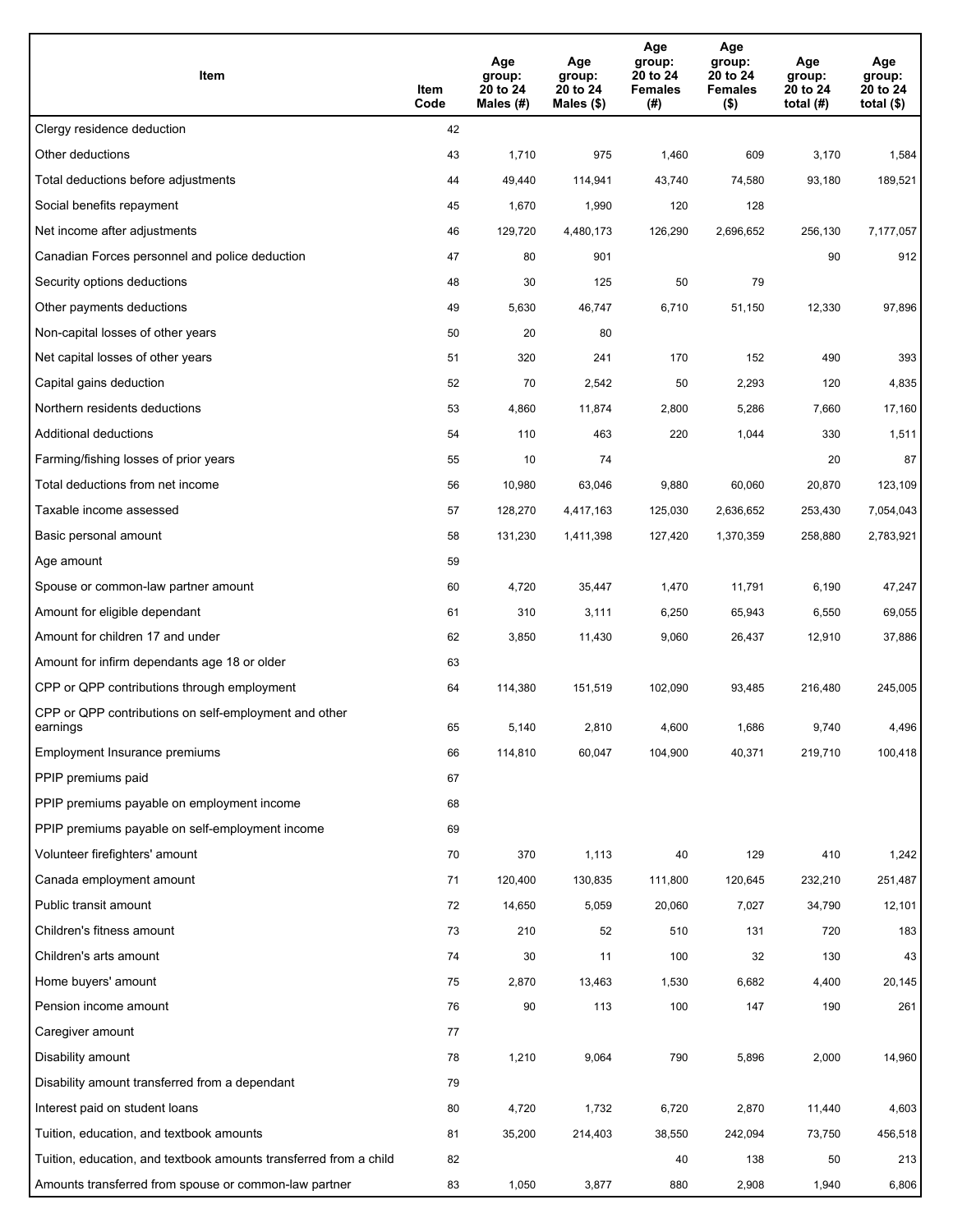| <b>Item</b>                                         | <b>Item</b><br>Code | Age<br>group:<br>20 to 24<br>Males (#) | Age<br>group:<br>20 to 24<br>Males $(\$)$ | Age<br>group:<br>20 to 24<br><b>Females</b><br>(#) | Age<br>group:<br>20 to 24<br><b>Females</b><br>$($ \$) | Age<br>group:<br>20 to 24<br>total $(H)$ | Age<br>group:<br>20 to 24<br>total $($)$ |
|-----------------------------------------------------|---------------------|----------------------------------------|-------------------------------------------|----------------------------------------------------|--------------------------------------------------------|------------------------------------------|------------------------------------------|
| Medical expenses                                    | 84                  | 3,170                                  | 3,730                                     | 5,720                                              | 6,150                                                  | 8,890                                    | 9,881                                    |
| Total tax credits on personal amounts               | 85                  | 131,230                                | 308,979                                   | 127,430                                            | 300,887                                                | 258,890                                  | 610,205                                  |
| Allowable charitable donations and government gifts | 86                  | 11,550                                 | 9,310                                     | 11,170                                             | 6,785                                                  | 22,720                                   | 16,096                                   |
| Eligible cultural and ecological gifts              | 87                  | 10                                     | $\mathbf{1}$                              | 20                                                 | $\overline{4}$                                         | 30                                       | 6                                        |
| Total tax credit on donations and gifts             | 88                  | 11,410                                 | 2,494                                     | 11,010                                             | 1,781                                                  | 22,420                                   | 4,275                                    |
| Total federal non-refundable tax credits            | 89                  | 131,230                                | 311,473                                   | 127,430                                            | 302,669                                                | 258,890                                  | 614,480                                  |
| Federal dividend tax credit                         | 90                  | 7,510                                  | 10,299                                    | 5,630                                              | 8,448                                                  | 13,140                                   | 18,747                                   |
| Overseas employment tax credit                      | 91                  |                                        |                                           |                                                    |                                                        |                                          |                                          |
| Minimum tax carryover                               | 92                  | 40                                     | 103                                       | 40                                                 | 51                                                     | 80                                       | 155                                      |
| Basic federal tax                                   | 93                  | 84,280                                 | 450,307                                   | 56,100                                             | 156,805                                                | 140,390                                  | 607,120                                  |
| Federal Foreign Tax Credit                          | 94                  | 1,600                                  | 1,102                                     | 740                                                | 218                                                    | 2,340                                    | 1,319                                    |
| Federal Political contribution tax credit           | 95                  |                                        |                                           | 20                                                 | $\overline{2}$                                         |                                          |                                          |
| <b>Investment Tax Credit</b>                        | 96                  |                                        |                                           |                                                    |                                                        |                                          |                                          |
| Labour-sponsored funds tax credit                   | 97                  |                                        |                                           |                                                    |                                                        |                                          |                                          |
| Alternative minimum tax payable                     | 98                  | 20                                     | 131                                       | 10                                                 | 135                                                    | 40                                       | 266                                      |
| Net federal tax                                     | 99                  | 84,150                                 | 449,196                                   | 55,930                                             | 156,579                                                | 140,080                                  | 605,782                                  |
| CPP contributions on self-employment                | 100                 | 5,140                                  | 5,620                                     | 4,600                                              | 3,372                                                  | 9,740                                    | 8,992                                    |
| Social Benefits repayment                           | 101                 | 1,670                                  | 1,990                                     | 120                                                | 128                                                    |                                          |                                          |
| Net Provincial Tax                                  | 102                 | 71,090                                 | 203,721                                   | 39,530                                             | 64,262                                                 | 110,620                                  | 267,987                                  |
| Total tax payable                                   | 103                 | 86,440                                 | 660,527                                   | 58,600                                             | 224,348                                                | 145,050                                  | 884,886                                  |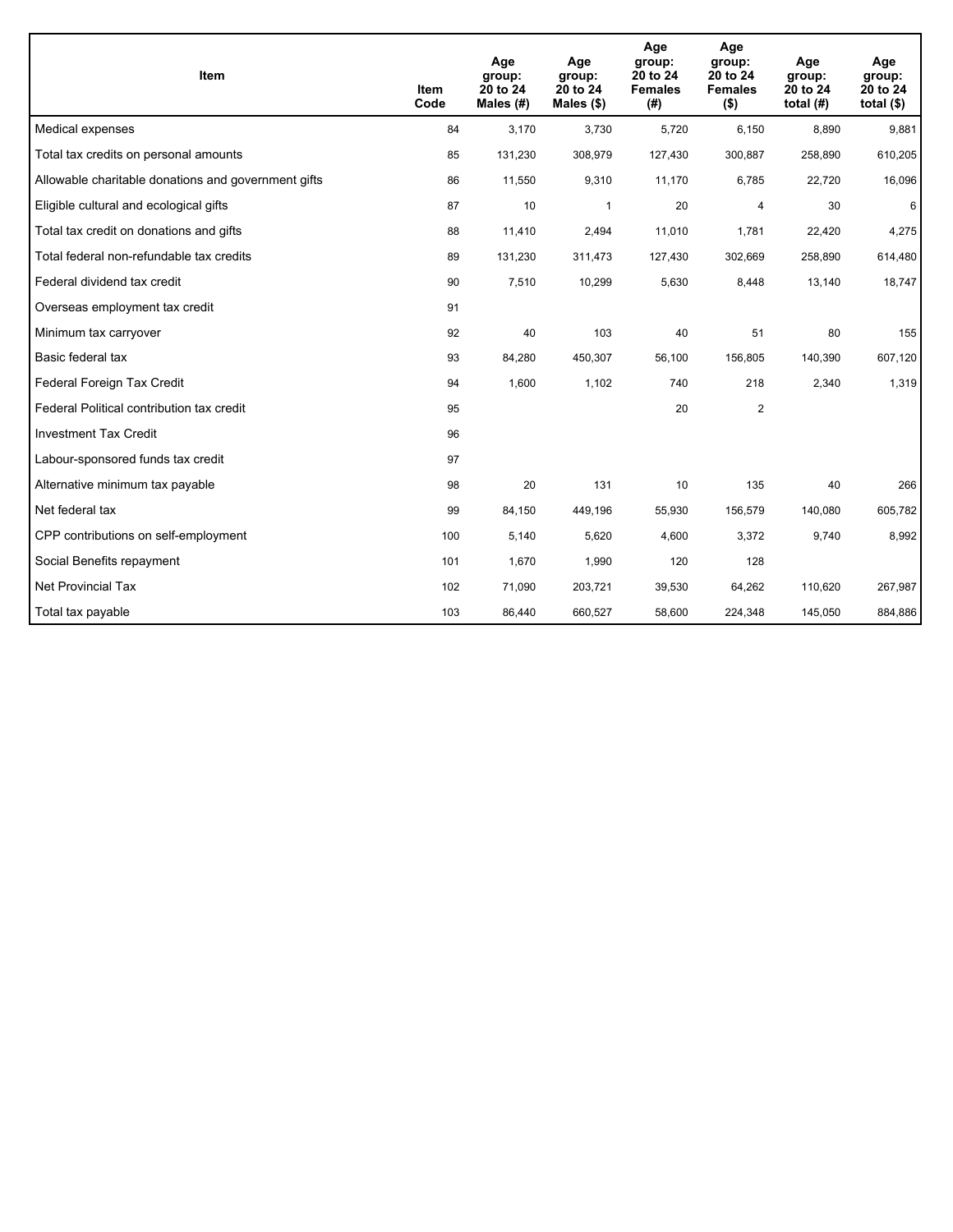| <b>Item</b>                                                                                    | Item<br>Code   | Age<br>group:<br>25 to 29<br>Males $(H)$ | Age<br>group:<br>25 to 29<br>Males (\$) | Age<br>group:<br>25 to 29<br><b>Females</b><br>(#) | Age<br>group:<br>25 to 29<br><b>Females</b><br>$($ \$) | Age<br>group:<br>25 to 29<br>total $(H)$ | Age<br>group:<br>25 to 29<br>total $($)$ |
|------------------------------------------------------------------------------------------------|----------------|------------------------------------------|-----------------------------------------|----------------------------------------------------|--------------------------------------------------------|------------------------------------------|------------------------------------------|
| Number of taxable returns                                                                      | $\mathbf{1}$   | 125,940                                  |                                         | 97,120                                             |                                                        | 223,070                                  |                                          |
| Number of non-taxable returns                                                                  | $\overline{2}$ | 25,120                                   |                                         | 49,920                                             |                                                        | 75,210                                   |                                          |
| Total number of returns                                                                        | 3              | 151,060                                  |                                         | 147,040                                            |                                                        | 298,280                                  |                                          |
| Employment income                                                                              | 4              | 140,380                                  | 7,874,688                               | 125,480                                            | 4,423,043                                              | 265,920                                  | 12,297,804                               |
| Commissions (from employment)                                                                  | 5              | 5,630                                    | 125,242                                 | 5,640                                              | 67,388                                                 | 11,270                                   | 192,630                                  |
| Other employment income                                                                        | 6              | 11,630                                   | 43,606                                  | 11,200                                             | 34,089                                                 | 22,830                                   | 77,711                                   |
| Old Age Security pension (OASP)                                                                | $\overline{7}$ |                                          |                                         |                                                    |                                                        |                                          |                                          |
| CPP or QPP benefits                                                                            | 8              | 410                                      | 2,088                                   | 470                                                | 1,862                                                  | 880                                      | 3,950                                    |
| Other pensions or superannuation                                                               | 9              | 150                                      | 408                                     | 80                                                 | 375                                                    | 230                                      | 790                                      |
| Elected split-pension amount                                                                   | 10             |                                          |                                         |                                                    |                                                        |                                          |                                          |
| Universal Child Care Benefit (UCCB)                                                            | 11             | 2,560                                    | 3,561                                   | 41,190                                             | 67,155                                                 | 43,820                                   | 70,853                                   |
| Employment Insurance and other benefits                                                        | 12             | 14,440                                   | 76,150                                  | 21,300                                             | 182,804                                                | 35,740                                   | 258,953                                  |
| Taxable amount of dividends from taxable Canadian corporations                                 | 13             | 16,240                                   | 245,016                                 | 11,780                                             | 127,995                                                | 28,020                                   | 373,040                                  |
| Interest and other investment income                                                           | 14             | 18,820                                   | 9,748                                   | 17,640                                             | 7,398                                                  | 36,470                                   | 17,147                                   |
| Net partnership income (Limited or non-active partners only)                                   | 15             | 200                                      | 65                                      | 100                                                | -46                                                    | 300                                      | 20                                       |
| Net rental income                                                                              | 16             | 4,310                                    | 4,555                                   | 3,830                                              | 4,727                                                  | 8,140                                    | 9,283                                    |
| Taxable capital gains                                                                          | 17             | 6,120                                    | 16,908                                  | 4,190                                              | 6,179                                                  | 10,310                                   | 23,086                                   |
| Registered retirement savings plan income (RRSP)                                               | 18             | 10,700                                   | 34,962                                  | 6,530                                              | 15,890                                                 | 17,230                                   | 50,851                                   |
| Other income                                                                                   | 19             | 17,970                                   | 46,286                                  | 14,290                                             | 38,020                                                 | 32,260                                   | 84,452                                   |
| Net business income                                                                            | 20             | 8,840                                    | 147,555                                 | 8,790                                              | 78,276                                                 | 17,620                                   | 225,850                                  |
| Net professional income                                                                        | 21             | 800                                      | 22,921                                  | 1,080                                              | 24,483                                                 | 1,880                                    | 47,404                                   |
| Net commission income                                                                          | 22             | 1,040                                    | 15,492                                  | 1,710                                              | 8,924                                                  | 2,750                                    | 24,416                                   |
| Net farming income                                                                             | 23             | 2,160                                    | 20,712                                  | 1,310                                              | 11,164                                                 | 3,470                                    | 31,889                                   |
| Net fishing income                                                                             | 24             | 20                                       | 222                                     |                                                    |                                                        | 20                                       | 241                                      |
| Workers' compensation benefits                                                                 | 25             | 1,880                                    | 8,593                                   | 1,040                                              | 2,733                                                  | 2,920                                    | 11,326                                   |
| Social assistance payments                                                                     | 26             | 4,420                                    | 45,069                                  | 6,280                                              | 56,992                                                 | 10,700                                   | 102,061                                  |
| Net federal supplements                                                                        | 27             |                                          |                                         |                                                    |                                                        |                                          |                                          |
| Total income assessed                                                                          | 28             | 150,100                                  | 8,743,884                               | 146,350                                            | 5,161,191                                              | 296,590                                  | 13,905,516                               |
| Registered pension plan contributions (RPP)                                                    | 29             | 21,470                                   | 74,815                                  | 26,210                                             | 99,179                                                 | 47,680                                   | 173,994                                  |
| RRSP deduction                                                                                 | 30             | 43,370                                   | 204,733                                 | 36,780                                             | 116,440                                                | 80,140                                   | 321,173                                  |
| Deduction for elected split-pension amount                                                     | 31             |                                          |                                         |                                                    |                                                        |                                          |                                          |
| Annual union, professional, or like dues                                                       | 32             | 30,190                                   | 24,206                                  | 34,290                                             | 22,975                                                 | 64,480                                   | 47,181                                   |
| Child care expenses                                                                            | 33             | 1,170                                    | 4,419                                   | 11,810                                             | 41,040                                                 | 12,980                                   | 45,462                                   |
| Business investment loss                                                                       | 34             | 40                                       | 426                                     | 10                                                 | 97                                                     | 50                                       | 523                                      |
| Moving expenses                                                                                | 35             | 3,490                                    | 8,565                                   | 2,430                                              | 4,586                                                  | 5,930                                    | 13,150                                   |
| Support payments made                                                                          | 36             |                                          |                                         |                                                    |                                                        | 120                                      | 385                                      |
| Carrying charges and interest expenses                                                         | 37             | 5,680                                    | 3,976                                   | 3,470                                              | 1,690                                                  | 9,150                                    | 5,666                                    |
| Deductions for CPP/QPP contributions on self-employment and other<br>earnings                  | 38             | 7,570                                    | 6,464                                   | 6,960                                              | 3,926                                                  | 14,530                                   | 10,390                                   |
| Deductions for provincial parental insurance plan (PPIP) premiums on<br>self-employment income | 39             |                                          |                                         |                                                    |                                                        |                                          |                                          |
| Exploration and development expenses                                                           | 40             | 80                                       | 1,077                                   | 30                                                 | 214                                                    | 110                                      | 1,291                                    |
| Other employment expenses                                                                      | 41             | 8,520                                    | 42,502                                  | 3,880                                              | 11,314                                                 | 12,390                                   | 53,818                                   |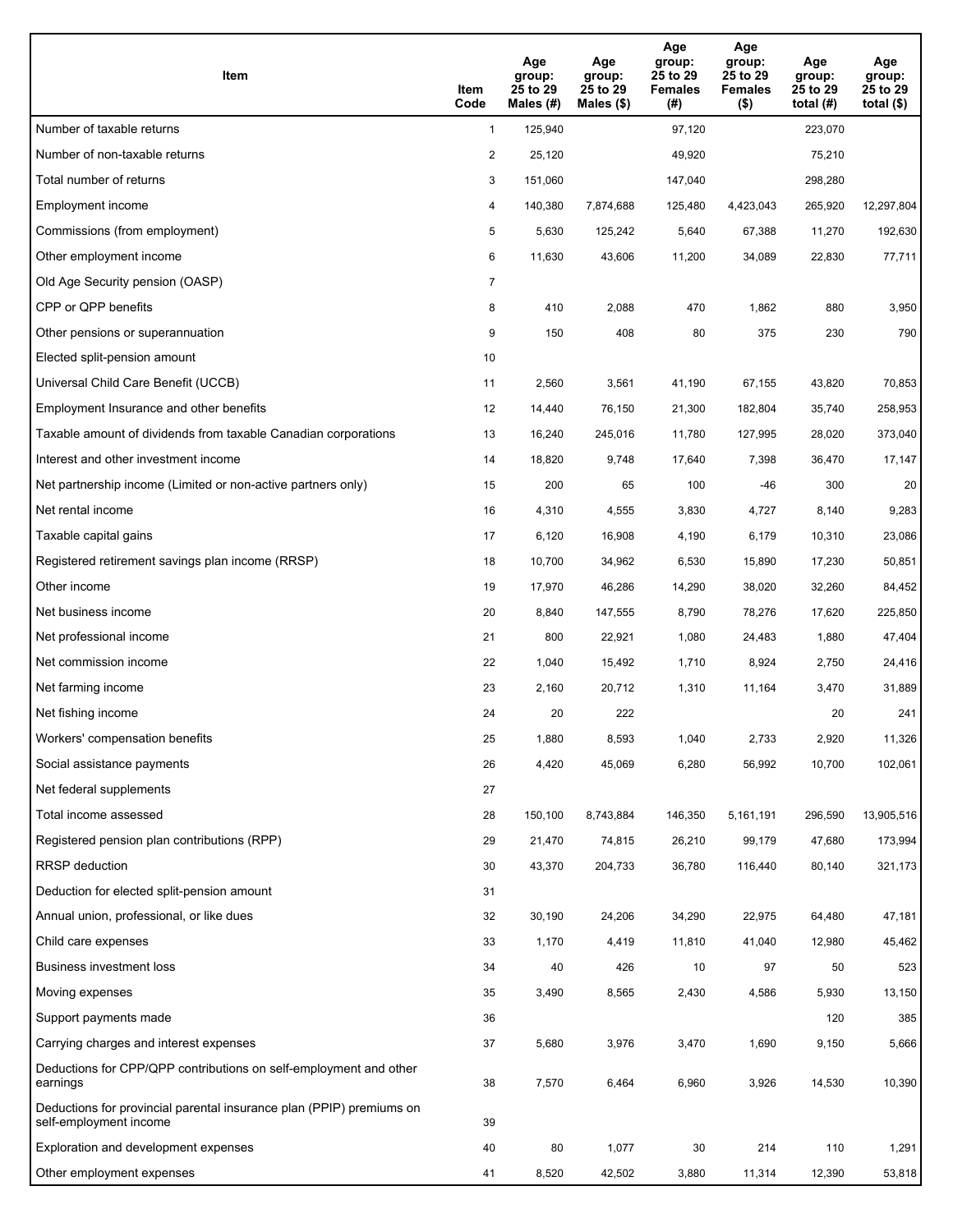| Item                                                              | Item<br>Code | Age<br>group:<br>25 to 29<br>Males (#) | Age<br>group:<br>25 to 29<br>Males (\$) | Age<br>group:<br>25 to 29<br><b>Females</b><br>(#) | Age<br>group:<br>25 to 29<br>Females<br>$($ \$) | Age<br>group:<br>25 to 29<br>total $(H)$ | Age<br>group:<br>25 to 29<br>total $($)$ |
|-------------------------------------------------------------------|--------------|----------------------------------------|-----------------------------------------|----------------------------------------------------|-------------------------------------------------|------------------------------------------|------------------------------------------|
| Clergy residence deduction                                        | 42           | 160                                    | 1,878                                   | 50                                                 | 352                                             | 210                                      | 2,230                                    |
| Other deductions                                                  | 43           | 2,990                                  | 2,938                                   | 2,830                                              | 2,230                                           | 5,820                                    | 5,168                                    |
| Total deductions before adjustments                               | 44           | 83,360                                 | 376,449                                 | 78,350                                             | 304,358                                         | 161,710                                  | 680,814                                  |
| Social benefits repayment                                         | 45           | 3,390                                  | 4,159                                   | 350                                                | 390                                             | 3,740                                    | 4,549                                    |
| Net income after adjustments                                      | 46           | 149,900                                | 8,364,806                               | 145,970                                            | 4,857,729                                       | 296,020                                  | 13,222,971                               |
| Canadian Forces personnel and police deduction                    | 47           | 160                                    | 2,020                                   | 10                                                 | 274                                             | 170                                      | 2,294                                    |
| Security options deductions                                       | 48           | 280                                    | 1,851                                   | 230                                                | 1,063                                           | 510                                      | 2,914                                    |
| Other payments deductions                                         | 49           | 6,240                                  | 53,662                                  | 7,260                                              | 59,727                                          | 13,500                                   | 113,389                                  |
| Non-capital losses of other years                                 | 50           | 80                                     | 498                                     | 100                                                | 450                                             | 180                                      | 948                                      |
| Net capital losses of other years                                 | 51           | 810                                    | 792                                     | 450                                                | 365                                             | 1,260                                    | 1,157                                    |
| Capital gains deduction                                           | 52           | 150                                    | 9,013                                   | 80                                                 | 1,857                                           | 230                                      | 10,870                                   |
| Northern residents deductions                                     | 53           | 8,750                                  | 23,912                                  | 4,540                                              | 9,552                                           | 13,290                                   | 33,463                                   |
| Additional deductions                                             | 54           | 150                                    | 1,248                                   | 300                                                | 1,834                                           | 450                                      | 3,084                                    |
| Farming/fishing losses of prior years                             | 55           | 50                                     | 601                                     |                                                    |                                                 | 60                                       | 682                                      |
| Total deductions from net income                                  | 56           | 16,370                                 | 93,605                                  | 12,760                                             | 75,208                                          | 29,130                                   | 168,815                                  |
| Taxable income assessed                                           | 57           | 148,490                                | 8,271,263                               | 144,740                                            | 4,782,583                                       | 293,370                                  | 13,054,280                               |
| Basic personal amount                                             | 58           | 151,060                                | 1,615,848                               | 147,030                                            | 1,571,492                                       | 298,260                                  | 3,188,945                                |
| Age amount                                                        | 59           |                                        |                                         |                                                    |                                                 |                                          |                                          |
| Spouse or common-law partner amount                               | 60           | 16,660                                 | 125,371                                 | 4,000                                              | 31,024                                          | 20,670                                   | 156,504                                  |
| Amount for eligible dependant                                     | 61           | 860                                    | 8,878                                   | 10,840                                             | 114,288                                         | 11,700                                   | 123,166                                  |
| Amount for children 17 and under                                  | 62           | 20,170                                 | 72,648                                  | 20,940                                             | 72,556                                          | 41,120                                   | 145,240                                  |
| Amount for infirm dependants age 18 or older                      | 63           |                                        |                                         |                                                    |                                                 | 10                                       | 80                                       |
| CPP or QPP contributions through employment                       | 64           | 134,330                                | 240,444                                 | 114,050                                            | 162,976                                         | 248,380                                  | 403,423                                  |
| CPP or QPP contributions on self-employment and other<br>earnings | 65           | 7,570                                  | 6,464                                   | 6,960                                              | 3,926                                           | 14,530                                   | 10,390                                   |
| Employment Insurance premiums                                     | 66           | 131,650                                | 89,224                                  | 115,020                                            | 63,939                                          | 246,680                                  | 153,164                                  |
| PPIP premiums paid                                                | 67           |                                        |                                         |                                                    |                                                 |                                          |                                          |
| PPIP premiums payable on employment income                        | 68           |                                        |                                         |                                                    |                                                 |                                          |                                          |
| PPIP premiums payable on self-employment income                   | 69           |                                        |                                         |                                                    |                                                 |                                          |                                          |
| Volunteer firefighters' amount                                    | 70           | 490                                    | 1,458                                   | 80                                                 | 237                                             | 570                                      | 1,695                                    |
| Canada employment amount                                          | 71           | 138,600                                | 150,998                                 | 122,580                                            | 132,379                                         | 261,190                                  | 283,387                                  |
| Public transit amount                                             | 72           | 12,680                                 | 6,598                                   | 14,290                                             | 7,731                                           | 26,990                                   | 14,332                                   |
| Children's fitness amount                                         | 73           | 3,690                                  | 1,268                                   | 4,280                                              | 1,396                                           | 7,960                                    | 2,664                                    |
| Children's arts amount                                            | 74           | 910                                    | 318                                     | 970                                                | 330                                             | 1,880                                    | 648                                      |
| Home buyers' amount                                               | 75           | 5,410                                  | 25,161                                  | 3,350                                              | 14,833                                          | 8,760                                    | 39,994                                   |
| Pension income amount                                             | 76           | 150                                    | 169                                     | 110                                                | 137                                             | 250                                      | 305                                      |
| Caregiver amount                                                  | 77           | 210                                    | 921                                     | 120                                                | 531                                             | 330                                      | 1,452                                    |
| Disability amount                                                 | 78           | 1,110                                  | 8,333                                   | 790                                                | 5,970                                           | 1,900                                    | 14,302                                   |
| Disability amount transferred from a dependant                    | 79           | 340                                    | 3,973                                   | 340                                                | 3,956                                           | 690                                      | 7,929                                    |
| Interest paid on student loans                                    | 80           | 10,230                                 | 5,822                                   | 15,410                                             | 9,446                                           | 25,640                                   | 15,268                                   |
| Tuition, education, and textbook amounts                          | 81           | 24,240                                 | 176,969                                 | 26,790                                             | 197,636                                         | 51,040                                   | 374,607                                  |
| Tuition, education, and textbook amounts transferred from a child | 82           | 50                                     | 76                                      |                                                    |                                                 | 80                                       | 182                                      |
| Amounts transferred from spouse or common-law partner             | 83           | 3,190                                  | 12,302                                  | 2,430                                              | 9,371                                           | 5,640                                    | 21,709                                   |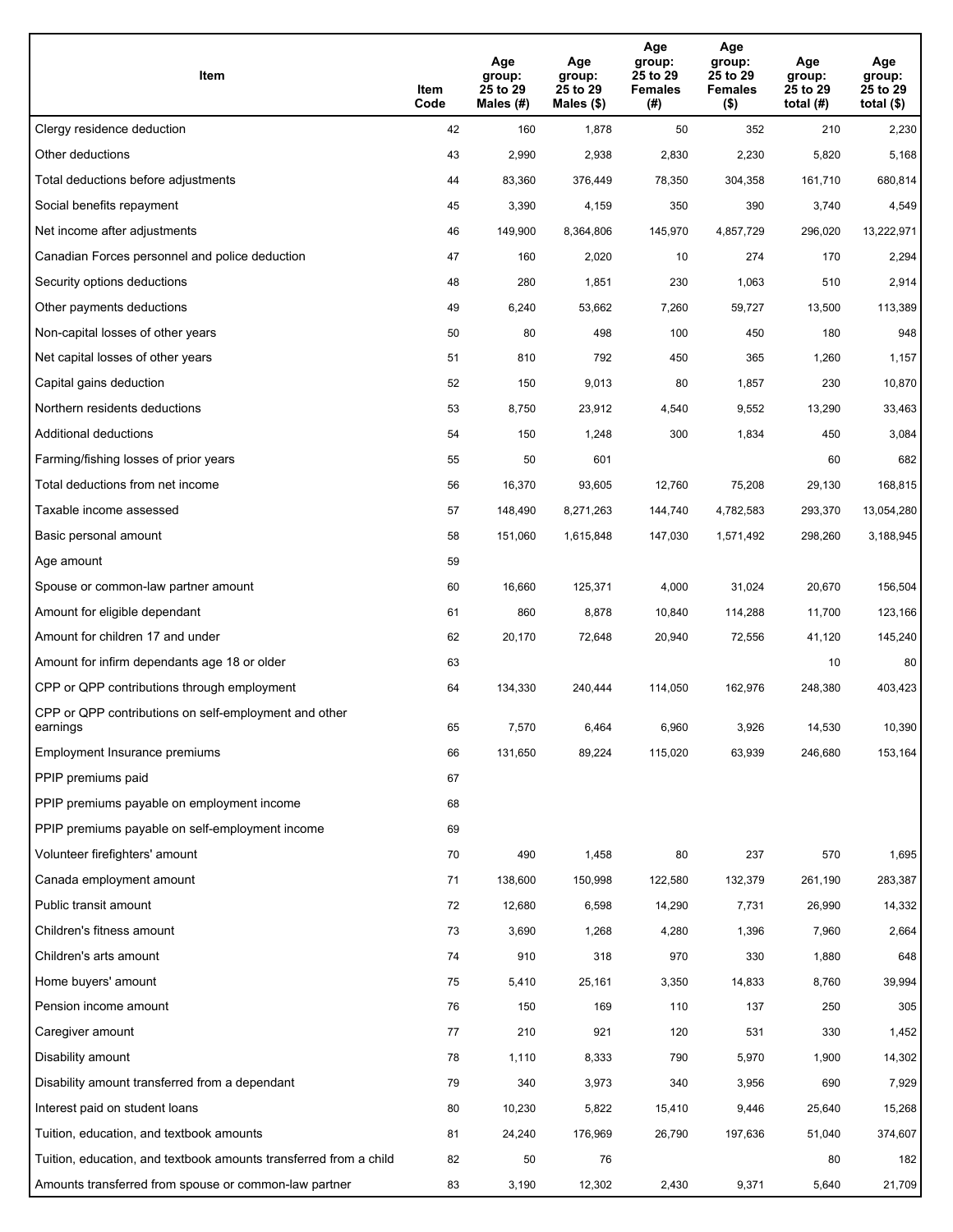| <b>Item</b>                                         | Item<br>Code | Age<br>group:<br>25 to 29<br>Males (#) | Age<br>group:<br>25 to 29<br>Males $(\$)$ | Age<br>group:<br>25 to 29<br><b>Females</b><br>(#) | Age<br>group:<br>25 to 29<br><b>Females</b><br>$($ \$) | Age<br>group:<br>25 to 29<br>total $(H)$ | Age<br>group:<br>25 to 29<br>total $($)$ |
|-----------------------------------------------------|--------------|----------------------------------------|-------------------------------------------|----------------------------------------------------|--------------------------------------------------------|------------------------------------------|------------------------------------------|
| Medical expenses                                    | 84           | 4,840                                  | 7,485                                     | 9,610                                              | 12,366                                                 | 14,450                                   | 19,852                                   |
| Total tax credits on personal amounts               | 85           | 151,060                                | 384,121                                   | 147,040                                            | 362,509                                                | 298,270                                  | 746,901                                  |
| Allowable charitable donations and government gifts | 86           | 24,730                                 | 28,918                                    | 23,150                                             | 16,949                                                 | 47,890                                   | 45,867                                   |
| Eligible cultural and ecological gifts              | 87           | 20                                     | 18                                        | 30                                                 | 9                                                      | 50                                       | 27                                       |
| Total tax credit on donations and gifts             | 88           | 24,570                                 | 7,906                                     | 22,940                                             | 4,496                                                  | 47,510                                   | 12,403                                   |
| Total federal non-refundable tax credits            | 89           | 151,060                                | 392,027                                   | 147,040                                            | 367,006                                                | 298,270                                  | 759,304                                  |
| Federal dividend tax credit                         | 90           | 15,800                                 | 31,378                                    | 11,090                                             | 16,326                                                 | 26,900                                   | 47,707                                   |
| Overseas employment tax credit                      | 91           | 140                                    | 1,478                                     |                                                    |                                                        | 150                                      | 1,530                                    |
| Minimum tax carryover                               | 92           | 100                                    | 236                                       | 50                                                 | 128                                                    | 140                                      | 365                                      |
| Basic federal tax                                   | 93           | 123,280                                | 1,107,126                                 | 94,170                                             | 468,373                                                | 217,460                                  | 1,575,530                                |
| Federal Foreign Tax Credit                          | 94           | 3,860                                  | 4,662                                     | 2,190                                              | 1,033                                                  | 6,050                                    | 5,695                                    |
| Federal Political contribution tax credit           | 95           | 210                                    | 30                                        | 80                                                 | 11                                                     | 280                                      | 41                                       |
| <b>Investment Tax Credit</b>                        | 96           | 70                                     | 100                                       | 30                                                 | 11                                                     | 100                                      | 111                                      |
| Labour-sponsored funds tax credit                   | 97           |                                        |                                           |                                                    |                                                        |                                          |                                          |
| Alternative minimum tax payable                     | 98           | 180                                    | 498                                       | 40                                                 | 52                                                     | 210                                      | 550                                      |
| Net federal tax                                     | 99           | 123,140                                | 1,102,342                                 | 94,000                                             | 467,328                                                | 217,140                                  | 1,569,701                                |
| CPP contributions on self-employment                | 100          | 7,570                                  | 12,928                                    | 6,950                                              | 7,852                                                  | 14,530                                   | 20,781                                   |
| Social Benefits repayment                           | 101          | 3,390                                  | 4,159                                     | 350                                                | 390                                                    | 3,740                                    | 4,549                                    |
| <b>Net Provincial Tax</b>                           | 102          | 114,010                                | 498,409                                   | 79,900                                             | 213,085                                                | 193,920                                  | 711,508                                  |
| Total tax payable                                   | 103          | 125,940                                | 1,617,838                                 | 97,120                                             | 688,705                                                | 223,070                                  | 2,306,589                                |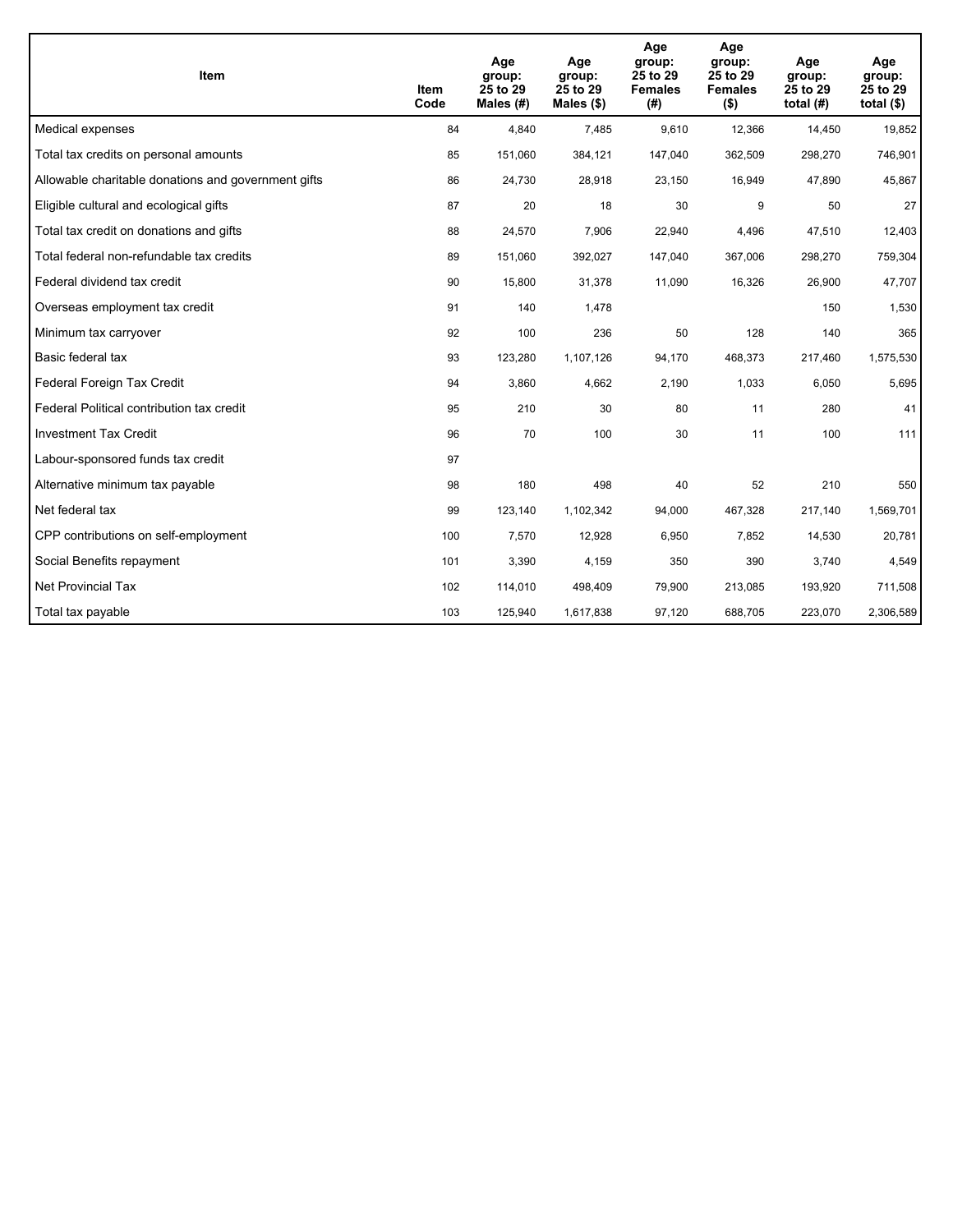| Item                                                                                           | Item<br>Code   | Age<br>group:<br>30 to 34<br>Males (#) | Age<br>group:<br>30 to 34<br>Males $(\$)$ | Age<br>group:<br>30 to 34<br><b>Females</b><br>(#) | Age<br>group:<br>30 to 34<br><b>Females</b><br>$($ \$) | Age<br>group:<br>30 to 34<br>total $(H)$ | Age<br>group:<br>30 to 34<br>total $($)$ |
|------------------------------------------------------------------------------------------------|----------------|----------------------------------------|-------------------------------------------|----------------------------------------------------|--------------------------------------------------------|------------------------------------------|------------------------------------------|
| Number of taxable returns                                                                      | $\mathbf{1}$   | 129,590                                |                                           | 98,350                                             |                                                        | 227,940                                  |                                          |
| Number of non-taxable returns                                                                  | $\overline{2}$ | 16,850                                 |                                           | 46,640                                             |                                                        | 63,650                                   |                                          |
| Total number of returns                                                                        | 3              | 146,440                                |                                           | 144,980                                            |                                                        | 291,590                                  |                                          |
| Employment income                                                                              | 4              | 133,530                                | 9,139,197                                 | 116,730                                            | 4,568,427                                              | 250,330                                  | 13,707,734                               |
| Commissions (from employment)                                                                  | 5              | 5,690                                  | 217,591                                   | 3,850                                              | 65,711                                                 | 9,540                                    | 283,302                                  |
| Other employment income                                                                        | 6              | 12,120                                 | 72,818                                    | 9,860                                              | 38,084                                                 | 21,980                                   | 110,944                                  |
| Old Age Security pension (OASP)                                                                | $\overline{7}$ |                                        |                                           |                                                    |                                                        |                                          |                                          |
| CPP or QPP benefits                                                                            | 8              | 470                                    | 3,648                                     | 640                                                | 4,159                                                  | 1,100                                    | 7,807                                    |
| Other pensions or superannuation                                                               | 9              | 150                                    | 849                                       | 120                                                | 846                                                    | 280                                      | 1,711                                    |
| Elected split-pension amount                                                                   | 10             | 30                                     | 149                                       | 80                                                 | 461                                                    | 110                                      | 609                                      |
| Universal Child Care Benefit (UCCB)                                                            | 11             | 6,540                                  | 10,020                                    | 59,670                                             | 99,570                                                 | 66,270                                   | 109,713                                  |
| Employment Insurance and other benefits                                                        | 12             | 11,910                                 | 65,876                                    | 25,280                                             | 240,127                                                | 37,190                                   | 306,003                                  |
| Taxable amount of dividends from taxable Canadian corporations                                 | 13             | 21,810                                 | 532,980                                   | 15,580                                             | 295,426                                                | 37,390                                   | 828,794                                  |
| Interest and other investment income                                                           | 14             | 20,880                                 | 13,894                                    | 19,940                                             | 10,760                                                 | 40,830                                   | 24,657                                   |
| Net partnership income (Limited or non-active partners only)                                   | 15             | 380                                    | $-214$                                    | 230                                                | $-80$                                                  | 610                                      | $-294$                                   |
| Net rental income                                                                              | 16             | 7,400                                  | 5,811                                     | 6,870                                              | 8,809                                                  | 14,270                                   | 14,599                                   |
| Taxable capital gains                                                                          | 17             | 7,300                                  | 31,737                                    | 5,220                                              | 18,633                                                 | 12,520                                   | 50,370                                   |
| Registered retirement savings plan income (RRSP)                                               | 18             | 15,810                                 | 56,061                                    | 11,150                                             | 31,614                                                 | 26,960                                   | 87,675                                   |
| Other income                                                                                   | 19             | 16,790                                 | 60,701                                    | 14,730                                             | 48,840                                                 | 31,520                                   | 109,545                                  |
| Net business income                                                                            | 20             | 10,090                                 | 176,885                                   | 10,800                                             | 101,939                                                | 20,900                                   | 278,901                                  |
| Net professional income                                                                        | 21             | 1,120                                  | 57,472                                    | 1,480                                              | 63,668                                                 | 2,610                                    | 121,140                                  |
| Net commission income                                                                          | 22             | 1,090                                  | 19,844                                    | 2,090                                              | 14,343                                                 | 3,180                                    | 34,187                                   |
| Net farming income                                                                             | 23             | 2,600                                  | 20,818                                    | 1,520                                              | 9,916                                                  | 4,120                                    | 30,734                                   |
| Net fishing income                                                                             | 24             | 20                                     | 282                                       |                                                    |                                                        | 20                                       | 340                                      |
| Workers' compensation benefits                                                                 | 25             | 1,990                                  | 10,521                                    | 1,040                                              | 3,735                                                  | 3,030                                    | 14,256                                   |
| Social assistance payments                                                                     | 26             | 4,280                                  | 44,081                                    | 5,950                                              | 60,269                                                 | 10,230                                   | 104,349                                  |
| Net federal supplements                                                                        | 27             |                                        |                                           |                                                    |                                                        |                                          |                                          |
| Total income assessed                                                                          | 28             | 145,790                                | 10,541,087                                | 144,250                                            | 5,689,442                                              | 290,190                                  | 16,231,271                               |
| Registered pension plan contributions (RPP)                                                    | 29             | 24,940                                 | 112,497                                   | 28,890                                             | 127,688                                                | 53,830                                   | 240,185                                  |
| RRSP deduction                                                                                 | 30             | 50,550                                 | 291,620                                   | 41,690                                             | 155,200                                                | 92,230                                   | 446,820                                  |
| Deduction for elected split-pension amount                                                     | 31             |                                        |                                           | 20                                                 | 75                                                     | 50                                       | 171                                      |
| Annual union, professional, or like dues                                                       | 32             | 30,570                                 | 27,367                                    | 33,720                                             | 23,185                                                 | 64,290                                   | 50,552                                   |
| Child care expenses                                                                            | 33             | 4,200                                  | 20,343                                    | 24,440                                             | 104,846                                                | 28,650                                   | 125,193                                  |
| Business investment loss                                                                       | 34             | 110                                    | 1,357                                     | 40                                                 | 574                                                    | 150                                      | 1,931                                    |
| Moving expenses                                                                                | 35             | 2,770                                  | 11,637                                    | 1,440                                              | 5,184                                                  | 4,210                                    | 16,822                                   |
| Support payments made                                                                          | 36             | 300                                    | 1,983                                     | 20                                                 | 47                                                     | 320                                      | 2,030                                    |
| Carrying charges and interest expenses                                                         | 37             | 9,100                                  | 10,963                                    | 5,330                                              | 5,169                                                  | 14,430                                   | 16,132                                   |
| Deductions for CPP/QPP contributions on self-employment and other<br>earnings                  | 38             | 8,210                                  | 7,995                                     | 8,330                                              | 5,323                                                  | 16,550                                   | 13,321                                   |
| Deductions for provincial parental insurance plan (PPIP) premiums on<br>self-employment income | 39             |                                        |                                           |                                                    |                                                        |                                          |                                          |
| Exploration and development expenses                                                           | 40             | 180                                    | 3,100                                     | 70                                                 | 588                                                    | 250                                      | 3,688                                    |
| Other employment expenses                                                                      | 41             | 10,090                                 | 58,274                                    | 4,240                                              | 14,174                                                 | 14,330                                   | 72,461                                   |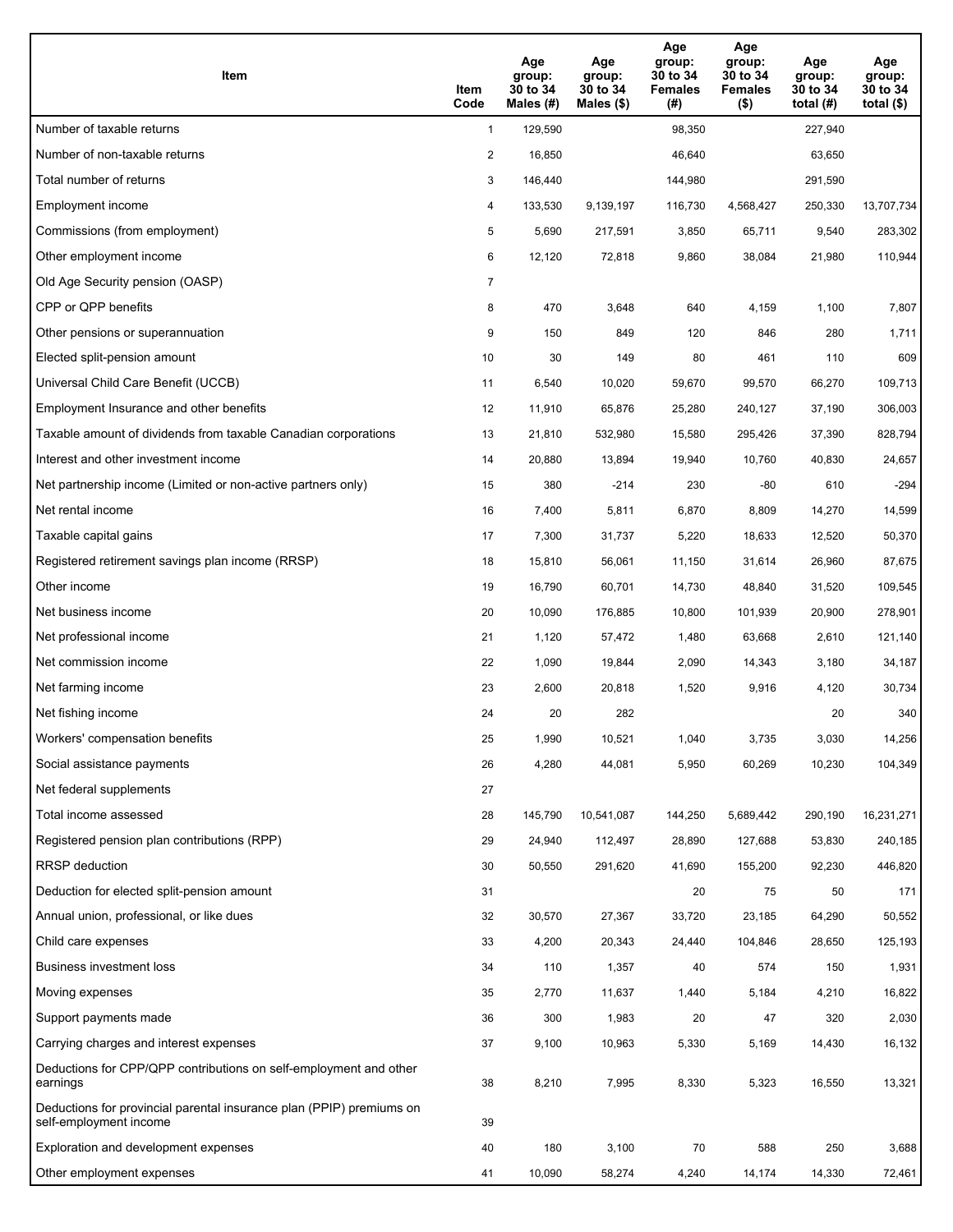| Item                                                              | Item<br>Code | Age<br>group:<br>30 to 34<br>Males (#) | Age<br>group:<br>30 to 34<br>Males (\$) | Age<br>group:<br>30 to 34<br><b>Females</b><br>(# ) | Age<br>group:<br>30 to 34<br><b>Females</b><br>$($ \$) | Age<br>group:<br>30 to 34<br>total $(H)$ | Age<br>group:<br>30 to 34<br>total $($)$ |
|-------------------------------------------------------------------|--------------|----------------------------------------|-----------------------------------------|-----------------------------------------------------|--------------------------------------------------------|------------------------------------------|------------------------------------------|
| Clergy residence deduction                                        | 42           | 290                                    | 3,962                                   | 60                                                  | 527                                                    | 350                                      | 4,490                                    |
| Other deductions                                                  | 43           | 3,150                                  | 4,649                                   | 3,340                                               | 3,365                                                  | 6,490                                    | 8,022                                    |
| Total deductions before adjustments                               | 44           | 90,900                                 | 555,870                                 | 83,970                                              | 446,243                                                | 174,890                                  | 1,002,145                                |
| Social benefits repayment                                         | 45           | 3,080                                  | 3,836                                   | 310                                                 | 323                                                    | 3,390                                    | 4,160                                    |
| Net income after adjustments                                      | 46           | 145,590                                | 9,989,957                               | 143,610                                             | 5,245,819                                              | 289,340                                  | 15,236,489                               |
| Canadian Forces personnel and police deduction                    | 47           | 100                                    | 1,329                                   | 10                                                  | 251                                                    | 110                                      | 1,580                                    |
| Security options deductions                                       | 48           | 700                                    | 10,261                                  | 400                                                 | 3,768                                                  | 1,100                                    | 14,029                                   |
| Other payments deductions                                         | 49           | 6,180                                  | 54,654                                  | 6,930                                               | 64,261                                                 | 13,110                                   | 118,915                                  |
| Non-capital losses of other years                                 | 50           | 100                                    | 1,068                                   | 120                                                 | 442                                                    | 220                                      | 1,509                                    |
| Net capital losses of other years                                 | 51           | 1,330                                  | 2,007                                   | 720                                                 | 692                                                    | 2,050                                    | 2,699                                    |
| Capital gains deduction                                           | 52           | 260                                    | 12,607                                  | 160                                                 | 7,253                                                  | 410                                      | 19,859                                   |
| Northern residents deductions                                     | 53           | 8,910                                  | 26,213                                  | 4,110                                               | 8,992                                                  | 13,020                                   | 35,205                                   |
| Additional deductions                                             | 54           | 190                                    | 2,708                                   | 290                                                 | 2,454                                                  | 480                                      | 5,165                                    |
| Farming/fishing losses of prior years                             | 55           | 80                                     | 558                                     | 30                                                  | 257                                                    | 110                                      | 815                                      |
| Total deductions from net income                                  | 56           | 17,360                                 | 111,412                                 | 12,530                                              | 88,372                                                 | 29,890                                   | 199,786                                  |
| Taxable income assessed                                           | 57           | 144,270                                | 9,878,680                               | 142,120                                             | 5,157,855                                              | 286,530                                  | 15,037,246                               |
| Basic personal amount                                             | 58           | 146,430                                | 1,562,520                               | 144,980                                             | 1,548,295                                              | 291,580                                  | 3,112,470                                |
| Age amount                                                        | 59           |                                        |                                         |                                                     |                                                        |                                          |                                          |
| Spouse or common-law partner amount                               | 60           | 27,870                                 | 213,468                                 | 5,690                                               | 45,738                                                 | 33,570                                   | 259,312                                  |
| Amount for eligible dependant                                     | 61           | 1,700                                  | 17,943                                  | 13,700                                              | 144,452                                                | 15,400                                   | 162,395                                  |
| Amount for children 17 and under                                  | 62           | 45,230                                 | 188,673                                 | 33,230                                              | 132,936                                                | 78,480                                   | 321,659                                  |
| Amount for infirm dependants age 18 or older                      | 63           | 20                                     | 80                                      | 10                                                  | 61                                                     | 30                                       | 142                                      |
| CPP or QPP contributions through employment                       | 64           | 128,610                                | 247,557                                 | 105,230                                             | 157,146                                                | 233,840                                  | 404,706                                  |
| CPP or QPP contributions on self-employment and other<br>earnings | 65           | 8,210                                  | 7,995                                   | 8,330                                               | 5,323                                                  | 16,550                                   | 13,321                                   |
| Employment Insurance premiums                                     | 66           | 122,300                                | 88,446                                  | 103,590                                             | 59,520                                                 | 225,890                                  | 147,966                                  |
| PPIP premiums paid                                                | 67           |                                        |                                         |                                                     |                                                        |                                          |                                          |
| PPIP premiums payable on employment income                        | 68           |                                        |                                         |                                                     |                                                        |                                          |                                          |
| PPIP premiums payable on self-employment income                   | 69           |                                        |                                         |                                                     |                                                        |                                          |                                          |
| Volunteer firefighters' amount                                    | 70           | 430                                    | 1,284                                   | 50                                                  | 159                                                    | 480                                      | 1,443                                    |
| Canada employment amount                                          | 71           | 132,400                                | 144,282                                 | 113,680                                             | 122,607                                                | 246,080                                  | 266,895                                  |
| Public transit amount                                             | 72           | 11,380                                 | 7,245                                   | 10,860                                              | 6,751                                                  | 22,240                                   | 13,998                                   |
| Children's fitness amount                                         | 73           | 16,180                                 | 7,480                                   | 12,220                                              | 5,374                                                  | 28,400                                   | 12,854                                   |
| Children's arts amount                                            | 74           | 5,080                                  | 2,231                                   | 3,720                                               | 1,556                                                  | 8,800                                    | 3,787                                    |
| Home buyers' amount                                               | 75           | 3,430                                  | 16,068                                  | 1,820                                               | 8,168                                                  | 5,250                                    | 24,236                                   |
| Pension income amount                                             | 76           | 170                                    | 239                                     | 190                                                 | 318                                                    | 370                                      | 559                                      |
| Caregiver amount                                                  | 77           | 470                                    | 2,213                                   | 360                                                 | 1,634                                                  | 830                                      | 3,846                                    |
| Disability amount                                                 | 78           | 1,010                                  | 7,600                                   | 930                                                 | 7,026                                                  | 1,940                                    | 14,626                                   |
| Disability amount transferred from a dependant                    | 79           | 1,000                                  | 12,062                                  | 820                                                 | 9,703                                                  | 1,820                                    | 21,765                                   |
| Interest paid on student loans                                    | 80           | 9,010                                  | 4,978                                   | 11,940                                              | 6,799                                                  | 20,950                                   | 11,776                                   |
| Tuition, education, and textbook amounts                          | 81           | 12,310                                 | 75,204                                  | 13,480                                              | 72,884                                                 | 25,790                                   | 148,124                                  |
| Tuition, education, and textbook amounts transferred from a child | 82           | 180                                    | 168                                     | 130                                                 | 174                                                    | 310                                      | 343                                      |
| Amounts transferred from spouse or common-law partner             | 83           | 4,220                                  | 16,789                                  | 3,410                                               | 15,380                                                 | 7,660                                    | 32,249                                   |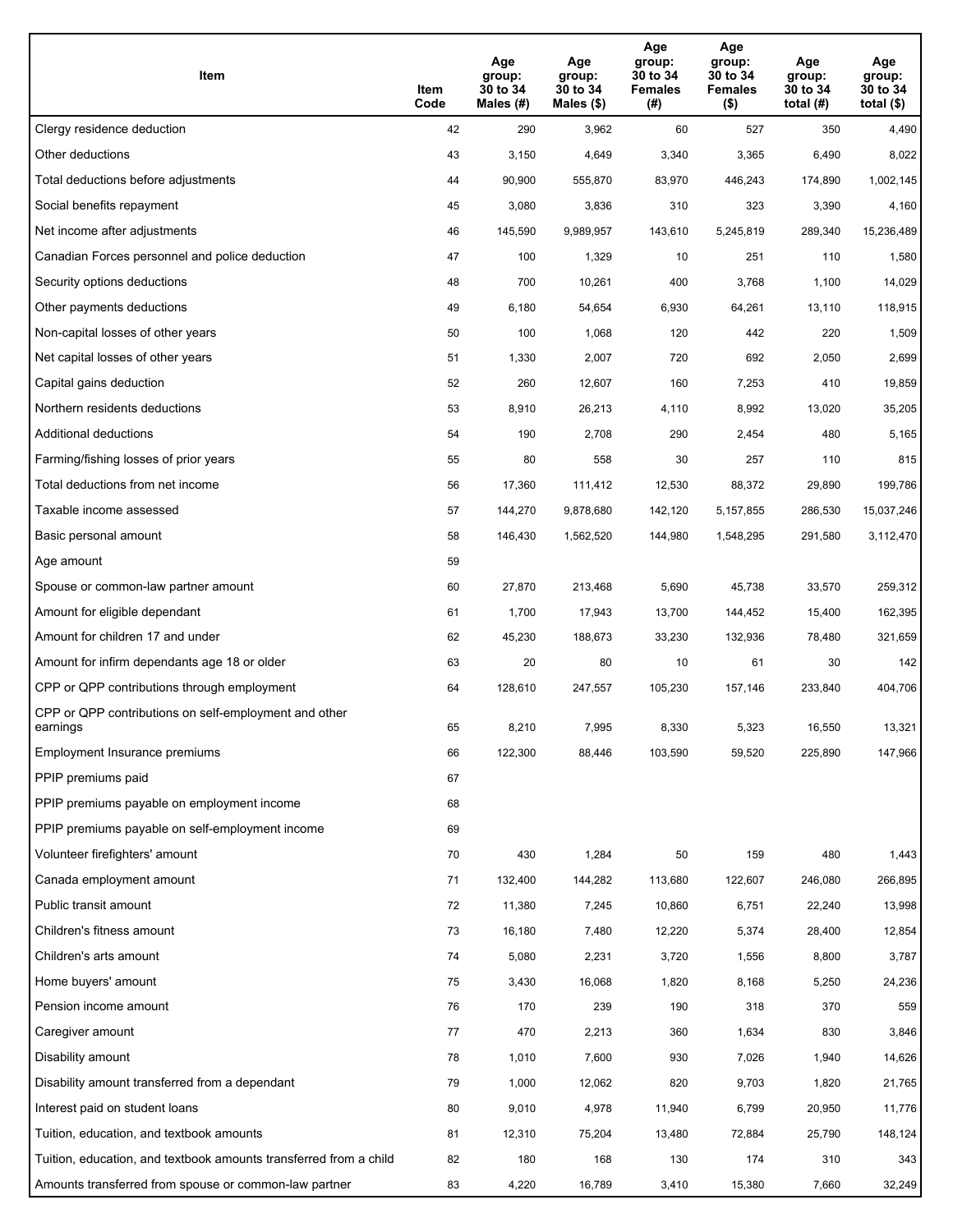| <b>Item</b>                                         | Item<br>Code | Age<br>group:<br>30 to 34<br>Males (#) | Age<br>group:<br>30 to 34<br>Males $(\$)$ | Age<br>group:<br>30 to 34<br><b>Females</b><br>(#) | Age<br>group:<br>30 to 34<br><b>Females</b><br>$($ \$) | Age<br>group:<br>30 to 34<br>total $(H)$ | Age<br>group:<br>30 to 34<br>total $($)$ |
|-----------------------------------------------------|--------------|----------------------------------------|-------------------------------------------|----------------------------------------------------|--------------------------------------------------------|------------------------------------------|------------------------------------------|
| Medical expenses                                    | 84           | 6,400                                  | 11,651                                    | 12,290                                             | 19,306                                                 | 18,690                                   | 30,962                                   |
| Total tax credits on personal amounts               | 85           | 146,430                                | 395,462                                   | 144,980                                            | 355,725                                                | 291,580                                  | 751,480                                  |
| Allowable charitable donations and government gifts | 86           | 32,270                                 | 48,967                                    | 24,650                                             | 21,132                                                 | 56,920                                   | 70,099                                   |
| Eligible cultural and ecological gifts              | 87           | 50                                     | 17                                        | 40                                                 | 19                                                     | 80                                       | 36                                       |
| Total tax credit on donations and gifts             | 88           | 32,140                                 | 13,534                                    | 24,520                                             | 5,650                                                  | 56,660                                   | 19,184                                   |
| Total federal non-refundable tax credits            | 89           | 146,430                                | 408,996                                   | 144,980                                            | 361,375                                                | 291,580                                  | 770,664                                  |
| Federal dividend tax credit                         | 90           | 21,500                                 | 69,650                                    | 14,710                                             | 38,572                                                 | 36,220                                   | 108,270                                  |
| Overseas employment tax credit                      | 91           | 200                                    | 2,417                                     |                                                    |                                                        | 210                                      | 2,515                                    |
| Minimum tax carryover                               | 92           | 210                                    | 327                                       | 80                                                 | 142                                                    | 280                                      | 469                                      |
| Basic federal tax                                   | 93           | 126,340                                | 1,436,882                                 | 94,430                                             | 554,796                                                | 220,780                                  | 1,991,701                                |
| Federal Foreign Tax Credit                          | 94           | 4,780                                  | 8,939                                     | 2,760                                              | 1,248                                                  | 7,540                                    | 10,188                                   |
| Federal Political contribution tax credit           | 95           | 350                                    | 53                                        | 150                                                | 17                                                     | 490                                      | 70                                       |
| <b>Investment Tax Credit</b>                        | 96           | 90                                     | 133                                       | 40                                                 | 27                                                     | 130                                      | 160                                      |
| Labour-sponsored funds tax credit                   | 97           |                                        |                                           |                                                    |                                                        | 10                                       | 5                                        |
| Alternative minimum tax payable                     | 98           | 350                                    | 639                                       | 130                                                | 356                                                    | 480                                      | 996                                      |
| Net federal tax                                     | 99           | 126,160                                | 1,427,774                                 | 94,310                                             | 553,513                                                | 220,480                                  | 1,981,310                                |
| CPP contributions on self-employment                | 100          | 8,210                                  | 15,991                                    | 8,330                                              | 10,646                                                 | 16,550                                   | 26,643                                   |
| Social Benefits repayment                           | 101          | 3,080                                  | 3,836                                     | 310                                                | 323                                                    | 3,390                                    | 4,160                                    |
| <b>Net Provincial Tax</b>                           | 102          | 120,100                                | 635,973                                   | 83,340                                             | 257.691                                                | 203,450                                  | 893,673                                  |
| Total tax payable                                   | 103          | 129,590                                | 2,083,576                                 | 98,350                                             | 822,252                                                | 227,940                                  | 2,905,867                                |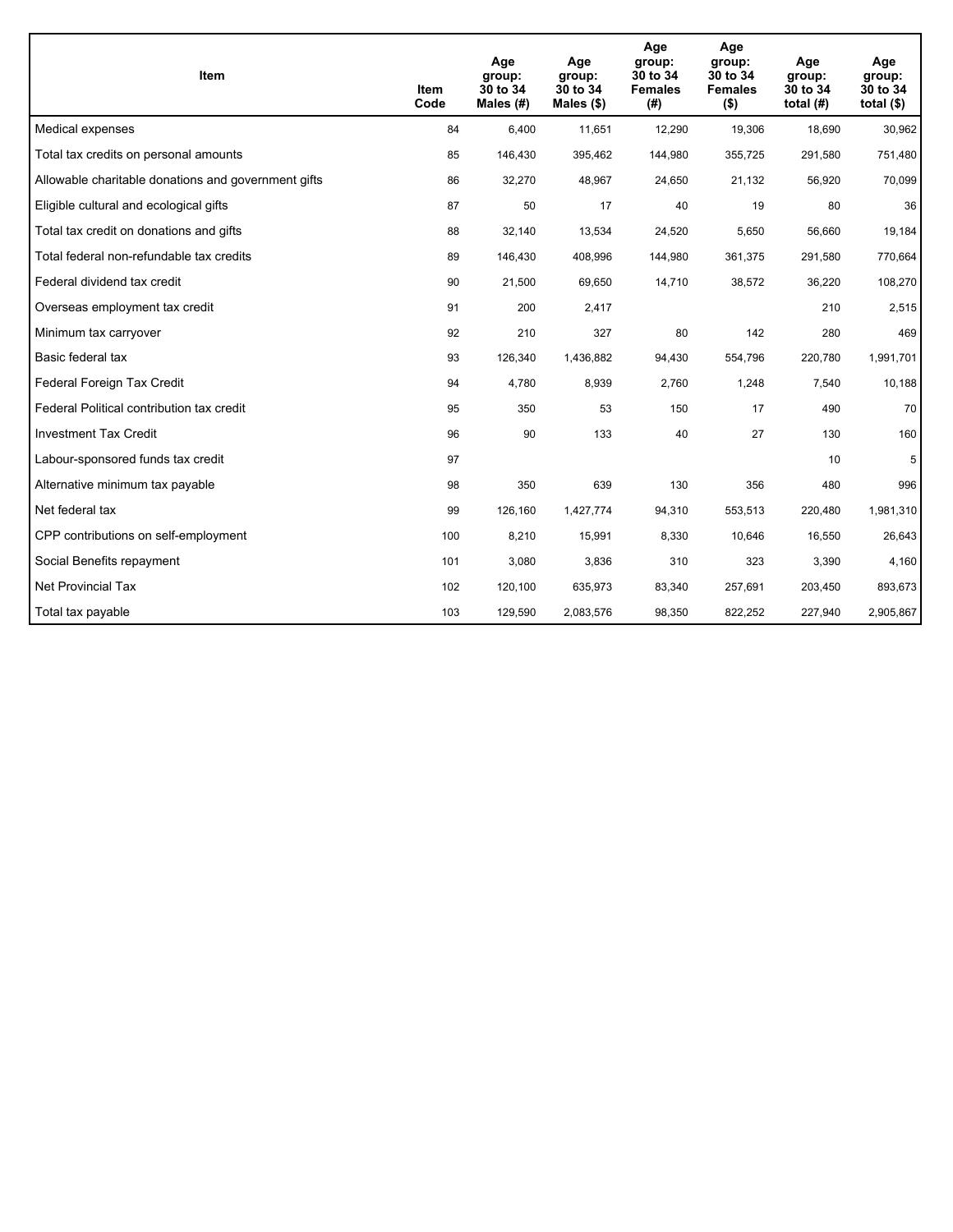| Item                                                                                           | Item<br>Code   | Age<br>group:<br>35 to 39<br>Males $(\#)$ | Age<br>group:<br>35 to 39<br>Males $(\$)$ | Age<br>group:<br>35 to 39<br><b>Females</b><br>(#) | Age<br>group:<br>35 to 39<br><b>Females</b><br>$($ \$) | Age<br>group:<br>35 to 39<br>total $(H)$ | Age<br>group:<br>35 to 39<br>total $($)$ |
|------------------------------------------------------------------------------------------------|----------------|-------------------------------------------|-------------------------------------------|----------------------------------------------------|--------------------------------------------------------|------------------------------------------|------------------------------------------|
| Number of taxable returns                                                                      | $\mathbf{1}$   | 119,780                                   |                                           | 89,940                                             |                                                        | 209.720                                  |                                          |
| Number of non-taxable returns                                                                  | $\overline{c}$ | 14,100                                    |                                           | 40,010                                             |                                                        | 54,260                                   |                                          |
| Total number of returns                                                                        | 3              | 133,870                                   |                                           | 129,950                                            |                                                        | 263,980                                  |                                          |
| Employment income                                                                              | 4              | 119,620                                   | 9,472,799                                 | 104,660                                            | 4,526,215                                              | 224,330                                  | 13,999,252                               |
| Commissions (from employment)                                                                  | 5              | 4,910                                     | 268,929                                   | 2,740                                              | 60,507                                                 | 7,650                                    | 329,435                                  |
| Other employment income                                                                        | 6              | 11,470                                    | 89,130                                    | 8,140                                              | 40,711                                                 | 19,620                                   | 129,897                                  |
| Old Age Security pension (OASP)                                                                | $\overline{7}$ |                                           |                                           |                                                    |                                                        |                                          |                                          |
| CPP or QPP benefits                                                                            | 8              | 720                                       | 5,481                                     | 1,250                                              | 7,937                                                  | 1,970                                    | 13,417                                   |
| Other pensions or superannuation                                                               | 9              | 200                                       | 2,013                                     | 200                                                | 1,321                                                  | 400                                      | 3,355                                    |
| Elected split-pension amount                                                                   | 10             | 40                                        | 148                                       | 210                                                | 1,786                                                  | 250                                      | 1,934                                    |
| Universal Child Care Benefit (UCCB)                                                            | 11             | 8,450                                     | 12,960                                    | 45,490                                             | 70,896                                                 | 54,020                                   | 83,984                                   |
| Employment Insurance and other benefits                                                        | 12             | 9,290                                     | 53,897                                    | 15,390                                             | 131,973                                                | 24,690                                   | 185,870                                  |
| Taxable amount of dividends from taxable Canadian corporations                                 | 13             | 24,590                                    | 778,616                                   | 17,520                                             | 425,604                                                | 42,110                                   | 1,204,269                                |
| Interest and other investment income                                                           | 14             | 21,660                                    | 24,730                                    | 20,590                                             | 16,582                                                 | 42,250                                   | 41,315                                   |
| Net partnership income (Limited or non-active partners only)                                   | 15             | 640                                       | 147                                       | 390                                                | 214                                                    | 1,030                                    | 360                                      |
| Net rental income                                                                              | 16             | 8,370                                     | 8,134                                     | 7,590                                              | 12,031                                                 | 15,970                                   | 20,163                                   |
| Taxable capital gains                                                                          | 17             | 8,080                                     | 69,912                                    | 5,800                                              | 34,390                                                 | 13,880                                   | 104,302                                  |
| Registered retirement savings plan income (RRSP)                                               | 18             | 18,710                                    | 77,393                                    | 14,090                                             | 44,621                                                 | 32,810                                   | 122,015                                  |
| Other income                                                                                   | 19             | 15,990                                    | 68,994                                    | 14,170                                             | 56,279                                                 | 30,150                                   | 125,273                                  |
| Net business income                                                                            | 20             | 10,250                                    | 197,885                                   | 11,100                                             | 120,032                                                | 21,350                                   | 318,105                                  |
| Net professional income                                                                        | 21             | 1,110                                     | 77,960                                    | 1,470                                              | 62,343                                                 | 2,580                                    | 140,304                                  |
| Net commission income                                                                          | 22             | 1,060                                     | 24,598                                    | 1,810                                              | 16,197                                                 | 2,870                                    | 40,795                                   |
| Net farming income                                                                             | 23             | 3,150                                     | 18,773                                    | 1,780                                              | 7,298                                                  | 4,930                                    | 26,091                                   |
| Net fishing income                                                                             | 24             | 10                                        | 97                                        |                                                    |                                                        | 10                                       | 98                                       |
| Workers' compensation benefits                                                                 | 25             | 1,920                                     | 11,942                                    | 1,110                                              | 6,163                                                  | 3,020                                    | 18,105                                   |
| Social assistance payments                                                                     | 26             | 4,040                                     | 41,530                                    | 5,120                                              | 54,756                                                 | 9,170                                    | 96,286                                   |
| Net federal supplements                                                                        | 27             |                                           |                                           |                                                    |                                                        |                                          |                                          |
| Total income assessed                                                                          | 28             | 133,270                                   | 11,306,170                                | 129,210                                            | 5,705,764                                              | 262,620                                  | 17,012,674                               |
| Registered pension plan contributions (RPP)                                                    | 29             | 25,160                                    | 134,719                                   | 27,640                                             | 136,320                                                | 52,800                                   | 271,039                                  |
| RRSP deduction                                                                                 | 30             | 50,860                                    | 345,546                                   | 39,190                                             | 174,946                                                | 90,050                                   | 520,491                                  |
| Deduction for elected split-pension amount                                                     | 31             | 50                                        | 202                                       | 40                                                 | 116                                                    | 90                                       | 318                                      |
| Annual union, professional, or like dues                                                       | 32             | 28,870                                    | 26,701                                    | 31,230                                             | 21,595                                                 | 60,110                                   | 48,296                                   |
| Child care expenses                                                                            | 33             | 6,970                                     | 37,572                                    | 25,550                                             | 117,774                                                | 32,520                                   | 155,346                                  |
| Business investment loss                                                                       | 34             | 110                                       | 3,245                                     | 70                                                 | 935                                                    | 180                                      | 4,179                                    |
| Moving expenses                                                                                | 35             | 2,040                                     | 12,531                                    | 890                                                | 4,036                                                  | 2,930                                    | 16,567                                   |
| Support payments made                                                                          | 36             | 600                                       | 5,516                                     | 30                                                 | 147                                                    | 630                                      | 5,663                                    |
| Carrying charges and interest expenses                                                         | 37             | 11,740                                    | 20,716                                    | 6,850                                              | 8,651                                                  | 18,590                                   | 29,367                                   |
| Deductions for CPP/QPP contributions on self-employment and other<br>earnings                  | 38             | 8,220                                     | 8,451                                     | 8,880                                              | 5,953                                                  | 17,110                                   | 14,405                                   |
| Deductions for provincial parental insurance plan (PPIP) premiums on<br>self-employment income | 39             |                                           |                                           |                                                    |                                                        |                                          |                                          |
| Exploration and development expenses                                                           | 40             | 330                                       | 7,747                                     | 130                                                | 1,490                                                  | 460                                      | 9,237                                    |
| Other employment expenses                                                                      | 41             | 9,770                                     | 62,287                                    | 3,960                                              | 13,882                                                 | 13,730                                   | 76,169                                   |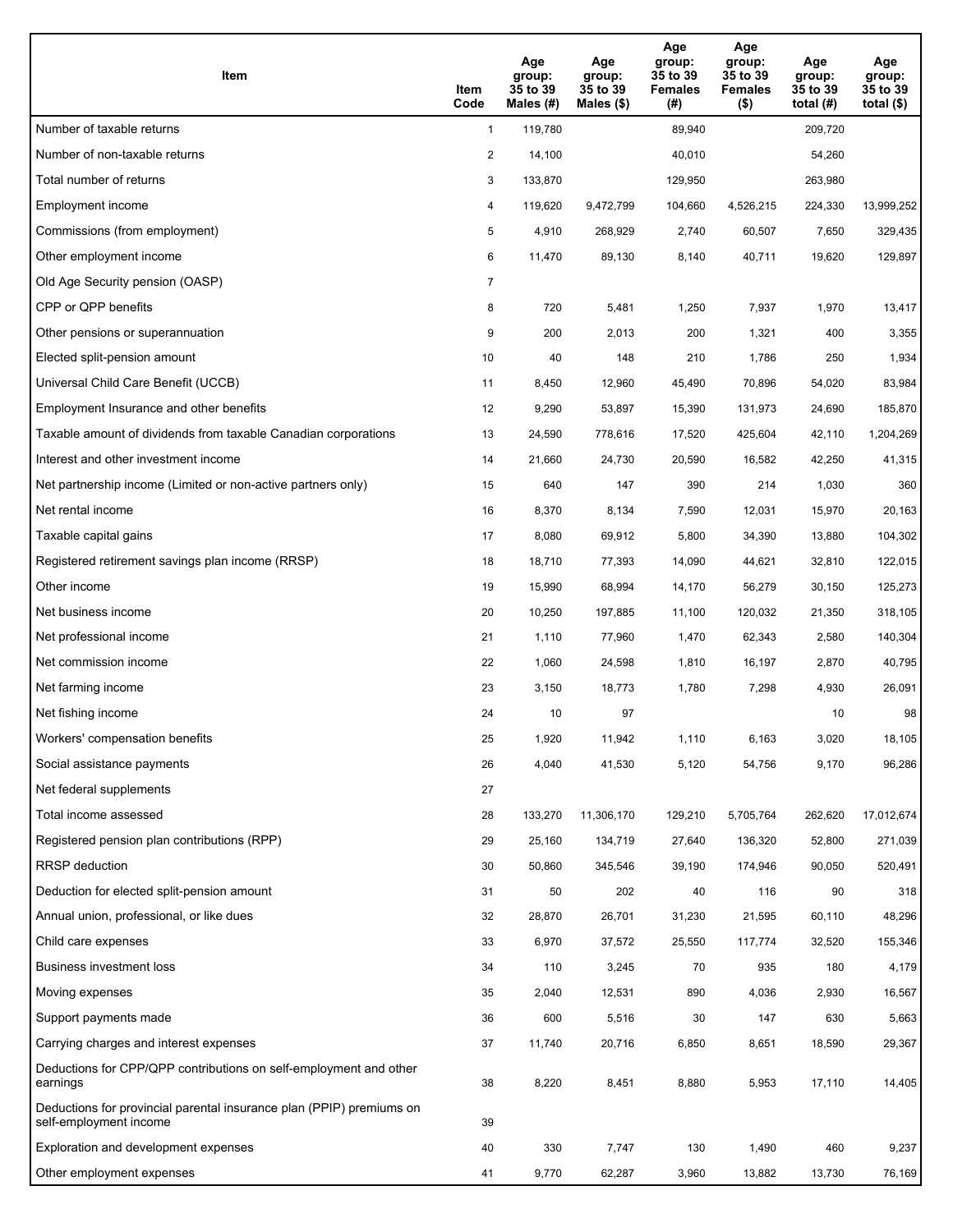| Item                                                              | Item<br>Code | Age<br>group:<br>35 to 39<br>Males (#) | Age<br>group:<br>35 to 39<br>Males (\$) | Age<br>group:<br>35 to 39<br><b>Females</b><br>(# ) | Age<br>group:<br>35 to 39<br><b>Females</b><br>$($ \$) | Age<br>group:<br>35 to 39<br>total $(H)$ | Age<br>group:<br>35 to 39<br>total $($)$ |
|-------------------------------------------------------------------|--------------|----------------------------------------|-----------------------------------------|-----------------------------------------------------|--------------------------------------------------------|------------------------------------------|------------------------------------------|
| Clergy residence deduction                                        | 42           | 310                                    | 4,719                                   | 80                                                  | 909                                                    | 390                                      | 5,640                                    |
| Other deductions                                                  | 43           | 3,030                                  | 4,719                                   | 2,970                                               | 4,553                                                  | 6,000                                    | 9,272                                    |
| Total deductions before adjustments                               | 44           | 89,480                                 | 674,697                                 | 78,950                                              | 491,533                                                | 168,440                                  | 1,166,245                                |
| Social benefits repayment                                         | 45           | 2,320                                  | 2,825                                   | 280                                                 | 324                                                    | 2,600                                    | 3,149                                    |
| Net income after adjustments                                      | 46           | 133,000                                | 10,635,724                              | 128,420                                             | 5,217,538                                              | 261,560                                  | 15,853,990                               |
| Canadian Forces personnel and police deduction                    | 47           | 60                                     | 891                                     |                                                     |                                                        | 60                                       | 996                                      |
| Security options deductions                                       | 48           | 1,100                                  | 28,489                                  | 480                                                 | 5,558                                                  | 1,580                                    | 34,047                                   |
| Other payments deductions                                         | 49           | 5,870                                  | 53,472                                  | 6,170                                               | 60,919                                                 | 12,030                                   | 114,391                                  |
| Non-capital losses of other years                                 | 50           | 110                                    | 1,406                                   | 210                                                 | 1,271                                                  | 320                                      | 2,677                                    |
| Net capital losses of other years                                 | 51           | 1,770                                  | 3,212                                   | 940                                                 | 1,142                                                  | 2,700                                    | 4,354                                    |
| Capital gains deduction                                           | 52           | 350                                    | 19,697                                  | 230                                                 | 14,308                                                 | 570                                      | 34,005                                   |
| Northern residents deductions                                     | 53           | 7,900                                  | 24,033                                  | 3,550                                               | 8,479                                                  | 11,450                                   | 32,515                                   |
| Additional deductions                                             | 54           | 160                                    | 2,066                                   | 230                                                 | 1,766                                                  | 390                                      | 3,836                                    |
| Farming/fishing losses of prior years                             | 55           | 110                                    | 982                                     | 60                                                  | 360                                                    | 170                                      | 1,342                                    |
| Total deductions from net income                                  | 56           | 16,840                                 | 134,369                                 | 11,620                                              | 93,917                                                 | 28,460                                   | 228,293                                  |
| Taxable income assessed                                           | 57           | 131,660                                | 10,501,443                              | 126,830                                             | 5,123,763                                              | 258,630                                  | 15,625,926                               |
| Basic personal amount                                             | 58           | 133,860                                | 1,430,291                               | 129,950                                             | 1,391,271                                              | 263,970                                  | 2,823,106                                |
| Age amount                                                        | 59           |                                        |                                         |                                                     |                                                        |                                          |                                          |
| Spouse or common-law partner amount                               | 60           | 29,880                                 | 233,442                                 | 5,550                                               | 44,527                                                 | 35,440                                   | 278,081                                  |
| Amount for eligible dependant                                     | 61           | 2,530                                  | 26,492                                  | 15,240                                              | 159,934                                                | 17,770                                   | 186,437                                  |
| Amount for children 17 and under                                  | 62           | 57,930                                 | 267,075                                 | 37,490                                              | 158,196                                                | 95,440                                   | 425,354                                  |
| Amount for infirm dependants age 18 or older                      | 63           | 20                                     | 111                                     | 20                                                  | 118                                                    | 40                                       | 228                                      |
| CPP or QPP contributions through employment                       | 64           | 115,230                                | 228,569                                 | 94,150                                              | 146,844                                                | 209,380                                  | 375,417                                  |
| CPP or QPP contributions on self-employment and other<br>earnings | 65           | 8,220                                  | 8,451                                   | 8,880                                               | 5,953                                                  | 17,110                                   | 14,405                                   |
| Employment Insurance premiums                                     | 66           | 106,480                                | 79,199                                  | 90,250                                              | 53,914                                                 | 196,730                                  | 133,115                                  |
| PPIP premiums paid                                                | 67           |                                        |                                         |                                                     |                                                        |                                          |                                          |
| PPIP premiums payable on employment income                        | 68           |                                        |                                         |                                                     |                                                        |                                          |                                          |
| PPIP premiums payable on self-employment income                   | 69           |                                        |                                         |                                                     |                                                        |                                          |                                          |
| Volunteer firefighters' amount                                    | 70           | 420                                    | 1,266                                   | 50                                                  | 159                                                    | 480                                      | 1,425                                    |
| Canada employment amount                                          | 71           | 118,640                                | 129,240                                 | 100,980                                             | 108,951                                                | 219,630                                  | 238,205                                  |
| Public transit amount                                             | 72           | 10,420                                 | 6,945                                   | 9,450                                               | 6,255                                                  | 19,870                                   | 13,201                                   |
| Children's fitness amount                                         | 73           | 29,550                                 | 17,868                                  | 18,140                                              | 10,198                                                 | 47,690                                   | 28,066                                   |
| Children's arts amount                                            | 74           | 11,350                                 | 6,002                                   | 6,720                                               | 3,383                                                  | 18,060                                   | 9,385                                    |
| Home buyers' amount                                               | 75           | 2,250                                  | 10,636                                  | 1,010                                               | 4,521                                                  | 3,260                                    | 15,156                                   |
| Pension income amount                                             | 76           | 220                                    | 354                                     | 400                                                 | 693                                                    | 620                                      | 1,048                                    |
| Caregiver amount                                                  | 77           | 880                                    | 4,322                                   | 660                                                 | 3,067                                                  | 1,540                                    | 7,389                                    |
| Disability amount                                                 | 78           | 950                                    | 7,168                                   | 880                                                 | 6,599                                                  | 1,830                                    | 13,767                                   |
| Disability amount transferred from a dependant                    | 79           | 1,880                                  | 23,207                                  | 1,270                                               | 14,760                                                 | 3,150                                    | 37,967                                   |
| Interest paid on student loans                                    | 80           | 4,800                                  | 2,439                                   | 5,650                                               | 2,907                                                  | 10,450                                   | 5,346                                    |
| Tuition, education, and textbook amounts                          | 81           | 7,350                                  | 34,768                                  | 8,760                                               | 37,852                                                 | 16,100                                   | 72,622                                   |
| Tuition, education, and textbook amounts transferred from a child | 82           | 590                                    | 1,267                                   | 560                                                 | 1,501                                                  | 1,150                                    | 2,768                                    |
| Amounts transferred from spouse or common-law partner             | 83           | 4,180                                  | 17,102                                  | 3,210                                               | 15,611                                                 | 7,410                                    | 32,762                                   |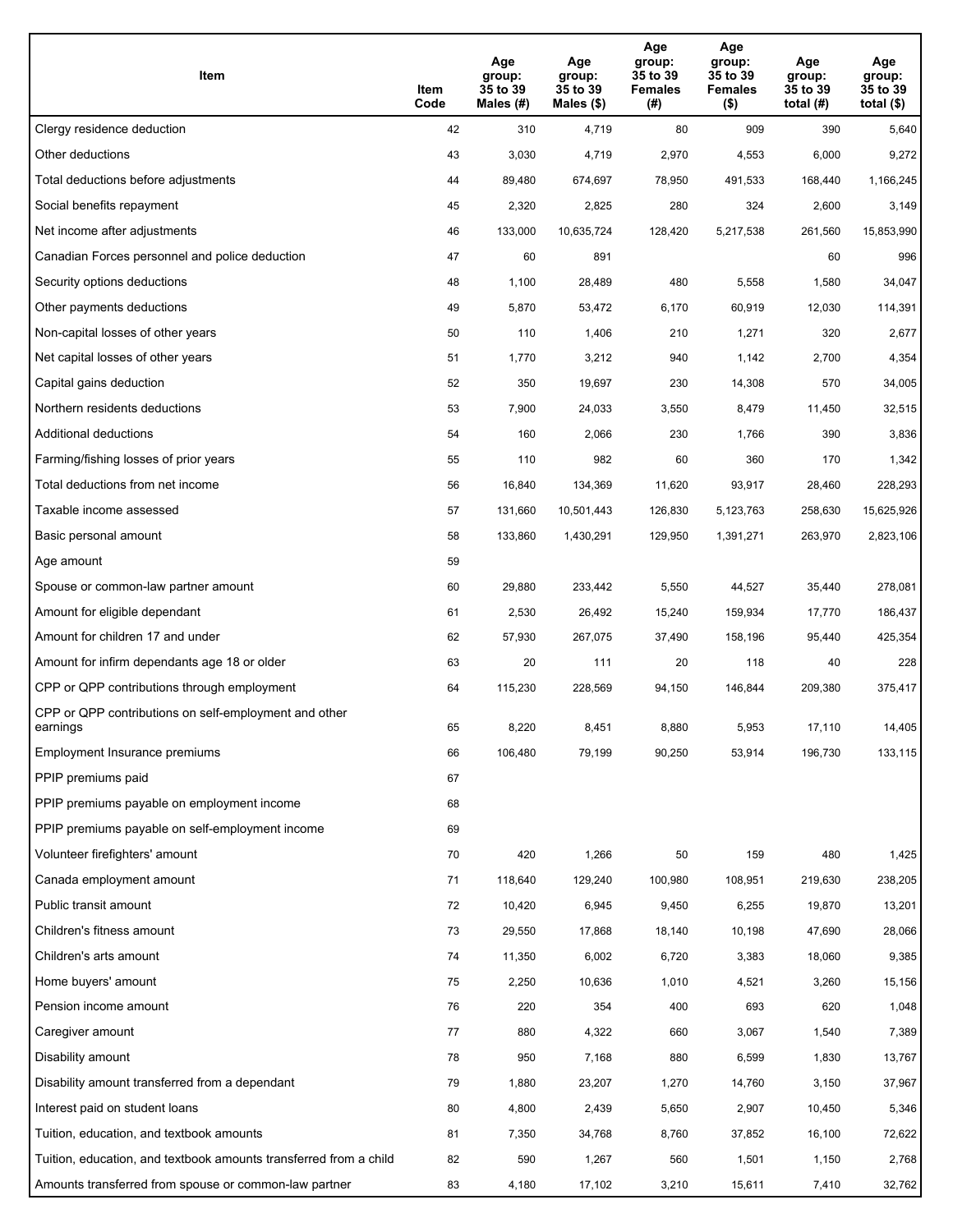| <b>Item</b>                                         | Item<br>Code | Age<br>group:<br>35 to 39<br>Males (#) | Age<br>group:<br>35 to 39<br>Males $(\$)$ | Age<br>group:<br>35 to 39<br><b>Females</b><br>(#) | Age<br>group:<br>35 to 39<br><b>Females</b><br>$($ \$) | Age<br>group:<br>35 to 39<br>total $(H)$ | Age<br>group:<br>35 to 39<br>total $($)$ |
|-----------------------------------------------------|--------------|----------------------------------------|-------------------------------------------|----------------------------------------------------|--------------------------------------------------------|------------------------------------------|------------------------------------------|
| Medical expenses                                    | 84           | 7,830                                  | 17,419                                    | 14,010                                             | 25,554                                                 | 21,840                                   | 42,982                                   |
| Total tax credits on personal amounts               | 85           | 133,870                                | 383,112                                   | 129,950                                            | 330,445                                                | 263,980                                  | 713,831                                  |
| Allowable charitable donations and government gifts | 86           | 35,690                                 | 64,190                                    | 23,930                                             | 24,483                                                 | 59,620                                   | 88,675                                   |
| Eligible cultural and ecological gifts              | 87           |                                        |                                           | 30                                                 | 21                                                     | 60                                       | 116                                      |
| Total tax credit on donations and gifts             | 88           | 35,550                                 | 17,886                                    | 23,820                                             | 6,622                                                  | 59,370                                   | 24,508                                   |
| Total federal non-refundable tax credits            | 89           | 133,870                                | 400,998                                   | 129,950                                            | 337,066                                                | 263,980                                  | 738,340                                  |
| Federal dividend tax credit                         | 90           | 24,190                                 | 102,838                                   | 16,280                                             | 55,839                                                 | 40,470                                   | 158,684                                  |
| Overseas employment tax credit                      | 91           | 220                                    | 2,591                                     |                                                    |                                                        | 220                                      | 2,640                                    |
| Minimum tax carryover                               | 92           | 350                                    | 842                                       | 200                                                | 307                                                    | 550                                      | 1,150                                    |
| Basic federal tax                                   | 93           | 116,190                                | 1,631,443                                 | 85,690                                             | 581.835                                                | 201,890                                  | 2,213,351                                |
| Federal Foreign Tax Credit                          | 94           | 5,160                                  | 10,148                                    | 2,960                                              | 1,260                                                  | 8,120                                    | 11,412                                   |
| Federal Political contribution tax credit           | 95           | 390                                    | 62                                        | 160                                                | 25                                                     | 560                                      | 87                                       |
| <b>Investment Tax Credit</b>                        | 96           | 160                                    | 253                                       | 60                                                 | 56                                                     | 220                                      | 309                                      |
| Labour-sponsored funds tax credit                   | 97           |                                        |                                           |                                                    |                                                        |                                          |                                          |
| Alternative minimum tax payable                     | 98           | 510                                    | 1,018                                     | 230                                                | 712                                                    | 730                                      | 1,730                                    |
| Net federal tax                                     | 99           | 116,020                                | 1,621,103                                 | 85,560                                             | 580,529                                                | 201,590                                  | 2,201,702                                |
| CPP contributions on self-employment                | 100          | 8,220                                  | 16,903                                    | 8,880                                              | 11,906                                                 | 17,110                                   | 28,811                                   |
| Social Benefits repayment                           | 101          | 2,320                                  | 2,825                                     | 280                                                | 324                                                    | 2,600                                    | 3,149                                    |
| <b>Net Provincial Tax</b>                           | 102          | 111,680                                | 702,182                                   | 76,460                                             | 267,517                                                | 188,150                                  | 969,730                                  |
| Total tax payable                                   | 103          | 119,780                                | 2,343,018                                 | 89,940                                             | 860,309                                                | 209,720                                  | 3,203,429                                |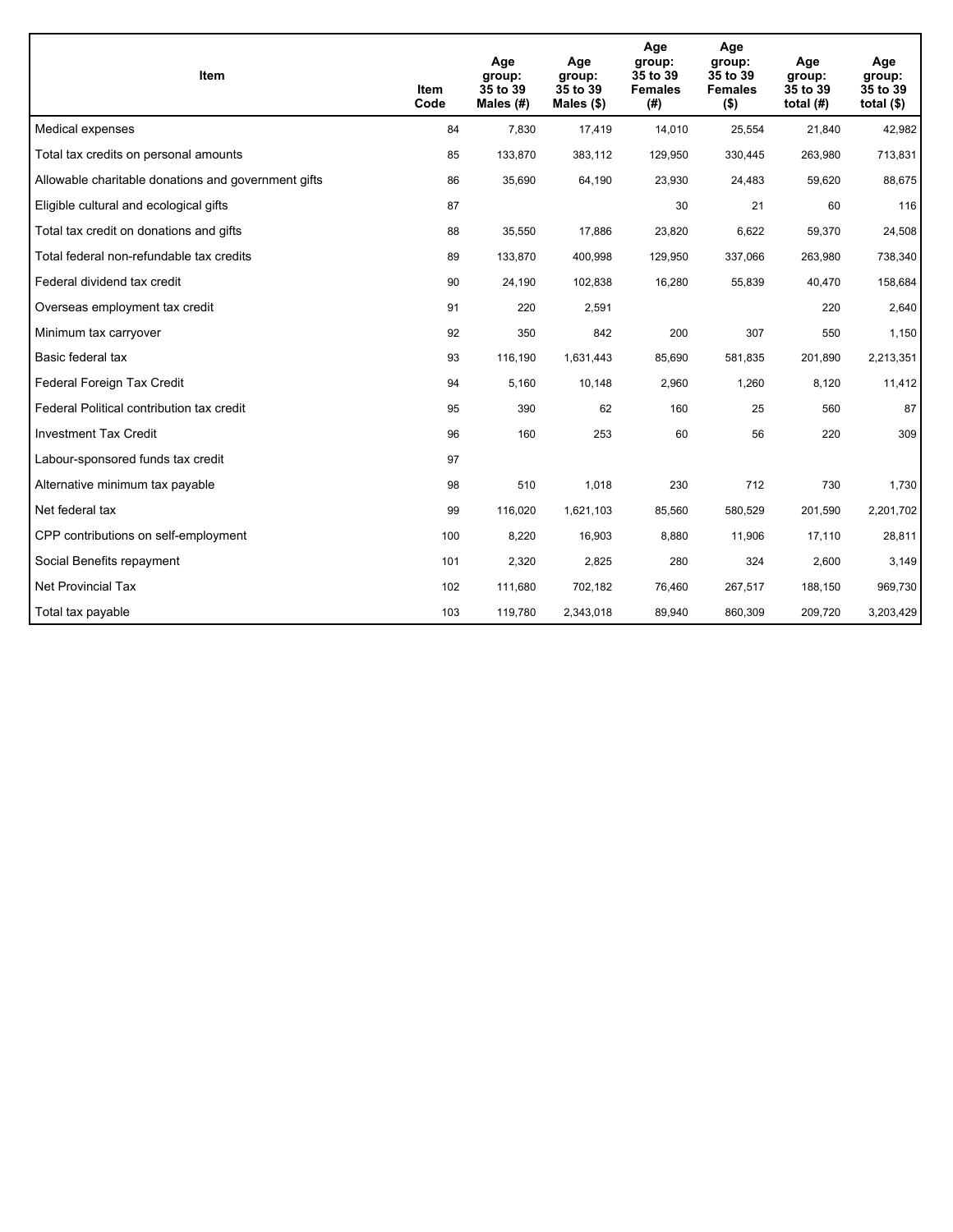| Item                                                                                           | Item<br>Code   | Age<br>group:<br>40 to 44<br>Males $(\#)$ | Age<br>group:<br>40 to 44<br>Males $(\$)$ | Age<br>group:<br>40 to 44<br><b>Females</b><br>(#) | Age<br>group:<br>40 to 44<br><b>Females</b><br>$($ \$) | Age<br>group:<br>40 to 44<br>total $(H)$ | Age<br>group:<br>40 to 44<br>total $($ |
|------------------------------------------------------------------------------------------------|----------------|-------------------------------------------|-------------------------------------------|----------------------------------------------------|--------------------------------------------------------|------------------------------------------|----------------------------------------|
| Number of taxable returns                                                                      | $\mathbf{1}$   | 115,100                                   |                                           | 91,780                                             |                                                        | 206,890                                  |                                        |
| Number of non-taxable returns                                                                  | $\overline{2}$ | 13,870                                    |                                           | 33,130                                             |                                                        | 47,070                                   |                                        |
| Total number of returns                                                                        | 3              | 128,970                                   |                                           | 124,910                                            |                                                        | 253,960                                  |                                        |
| Employment income                                                                              | 4              | 113,390                                   | 9,868,639                                 | 103,810                                            | 4,934,456                                              | 217,230                                  | 14,803,259                             |
| Commissions (from employment)                                                                  | 5              | 4,700                                     | 309,416                                   | 2,520                                              | 67,508                                                 | 7,220                                    | 376,924                                |
| Other employment income                                                                        | 6              | 11,580                                    | 112,652                                   | 8,090                                              | 45,630                                                 | 19,670                                   | 158,341                                |
| Old Age Security pension (OASP)                                                                | $\overline{7}$ |                                           |                                           |                                                    |                                                        |                                          |                                        |
| CPP or QPP benefits                                                                            | 8              | 1,270                                     | 9,649                                     | 2,260                                              | 14,622                                                 | 3,530                                    | 24,271                                 |
| Other pensions or superannuation                                                               | 9              | 610                                       | 10,420                                    | 310                                                | 3,140                                                  | 930                                      | 13,560                                 |
| Elected split-pension amount                                                                   | 10             | 80                                        | 266                                       | 670                                                | 5,513                                                  | 750                                      | 5,779                                  |
| Universal Child Care Benefit (UCCB)                                                            | 11             | 5,910                                     | 8,373                                     | 19,720                                             | 26,825                                                 | 25,650                                   | 35,234                                 |
| Employment Insurance and other benefits                                                        | 12             | 7,850                                     | 46,890                                    | 9,000                                              | 57,315                                                 | 16,860                                   | 104,204                                |
| Taxable amount of dividends from taxable Canadian corporations                                 | 13             | 26,890                                    | 934,151                                   | 20,240                                             | 528,407                                                | 47,130                                   | 1,462,691                              |
| Interest and other investment income                                                           | 14             | 24,300                                    | 35,758                                    | 24,160                                             | 31,772                                                 | 48,470                                   | 67,555                                 |
| Net partnership income (Limited or non-active partners only)                                   | 15             | 990                                       | 974                                       | 620                                                | $-218$                                                 | 1,610                                    | 747                                    |
| Net rental income                                                                              | 16             | 8,870                                     | 13,298                                    | 8,140                                              | 14,898                                                 | 17,010                                   | 28,207                                 |
| Taxable capital gains                                                                          | 17             | 9,320                                     | 126,646                                   | 7,160                                              | 53,581                                                 | 16,490                                   | 180,241                                |
| Registered retirement savings plan income (RRSP)                                               | 18             | 18,090                                    | 87,534                                    | 14,130                                             | 55,755                                                 | 32,230                                   | 143,289                                |
| Other income                                                                                   | 19             | 16,760                                    | 90,565                                    | 15,250                                             | 60,003                                                 | 32,010                                   | 150,630                                |
| Net business income                                                                            | 20             | 10,640                                    | 224,102                                   | 10,990                                             | 130,700                                                | 21,630                                   | 354,848                                |
| Net professional income                                                                        | 21             | 1,160                                     | 90,089                                    | 1,490                                              | 71,180                                                 | 2,650                                    | 161,268                                |
| Net commission income                                                                          | 22             | 1,120                                     | 29,106                                    | 1,630                                              | 18,963                                                 | 2,750                                    | 48,069                                 |
| Net farming income                                                                             | 23             | 3,650                                     | 22,000                                    | 2,070                                              | 9,275                                                  | 5,720                                    | 31,275                                 |
| Net fishing income                                                                             | 24             | 10                                        | 45                                        |                                                    |                                                        | 20                                       | 62                                     |
| Workers' compensation benefits                                                                 | 25             | 2,110                                     | 15,262                                    | 1,340                                              | 6,764                                                  | 3,450                                    | 22,027                                 |
| Social assistance payments                                                                     | 26             | 4,370                                     | 46,563                                    | 4,920                                              | 54,197                                                 | 9,280                                    | 100,760                                |
| Net federal supplements                                                                        | 27             |                                           |                                           |                                                    |                                                        |                                          |                                        |
| Total income assessed                                                                          | 28             | 128,330                                   | 12,082,731                                | 123,960                                            | 6,203,277                                              | 252,360                                  | 18,286,553                             |
| Registered pension plan contributions (RPP)                                                    | 29             | 25,840                                    | 149,178                                   | 28,880                                             | 151,007                                                | 54,720                                   | 300,184                                |
| RRSP deduction                                                                                 | 30             | 51,530                                    | 401,786                                   | 40,730                                             | 212,370                                                | 92,250                                   | 614,156                                |
| Deduction for elected split-pension amount                                                     | 31             | 290                                       | 2,153                                     | 60                                                 | 188                                                    | 360                                      | 2,341                                  |
| Annual union, professional, or like dues                                                       | 32             | 27,880                                    | 25,971                                    | 31,330                                             | 22,599                                                 | 59,210                                   | 48,569                                 |
| Child care expenses                                                                            | 33             | 6,680                                     | 32,621                                    | 17,120                                             | 65,190                                                 | 23,800                                   | 97,813                                 |
| Business investment loss                                                                       | 34             | 150                                       | 3,653                                     | 70                                                 | 981                                                    | 220                                      | 4,635                                  |
| Moving expenses                                                                                | 35             | 1,630                                     | 10,506                                    | 730                                                | 3,701                                                  | 2,350                                    | 14,207                                 |
| Support payments made                                                                          | 36             | 860                                       | 10,196                                    | 30                                                 | 295                                                    | 900                                      | 10,491                                 |
| Carrying charges and interest expenses                                                         | 37             | 14,220                                    | 31,464                                    | 8,930                                              | 13,644                                                 | 23,160                                   | 45,108                                 |
| Deductions for CPP/QPP contributions on self-employment and other<br>earnings                  | 38             | 8,750                                     | 9,098                                     | 9,040                                              | 6,543                                                  | 17,790                                   | 15,643                                 |
| Deductions for provincial parental insurance plan (PPIP) premiums on<br>self-employment income | 39             |                                           |                                           |                                                    |                                                        |                                          |                                        |
| Exploration and development expenses                                                           | 40             | 570                                       | 11,554                                    | 220                                                | 3,846                                                  | 800                                      | 15,410                                 |
| Other employment expenses                                                                      | 41             | 9,560                                     | 64,126                                    | 4,280                                              | 16,686                                                 | 13,850                                   | 80,812                                 |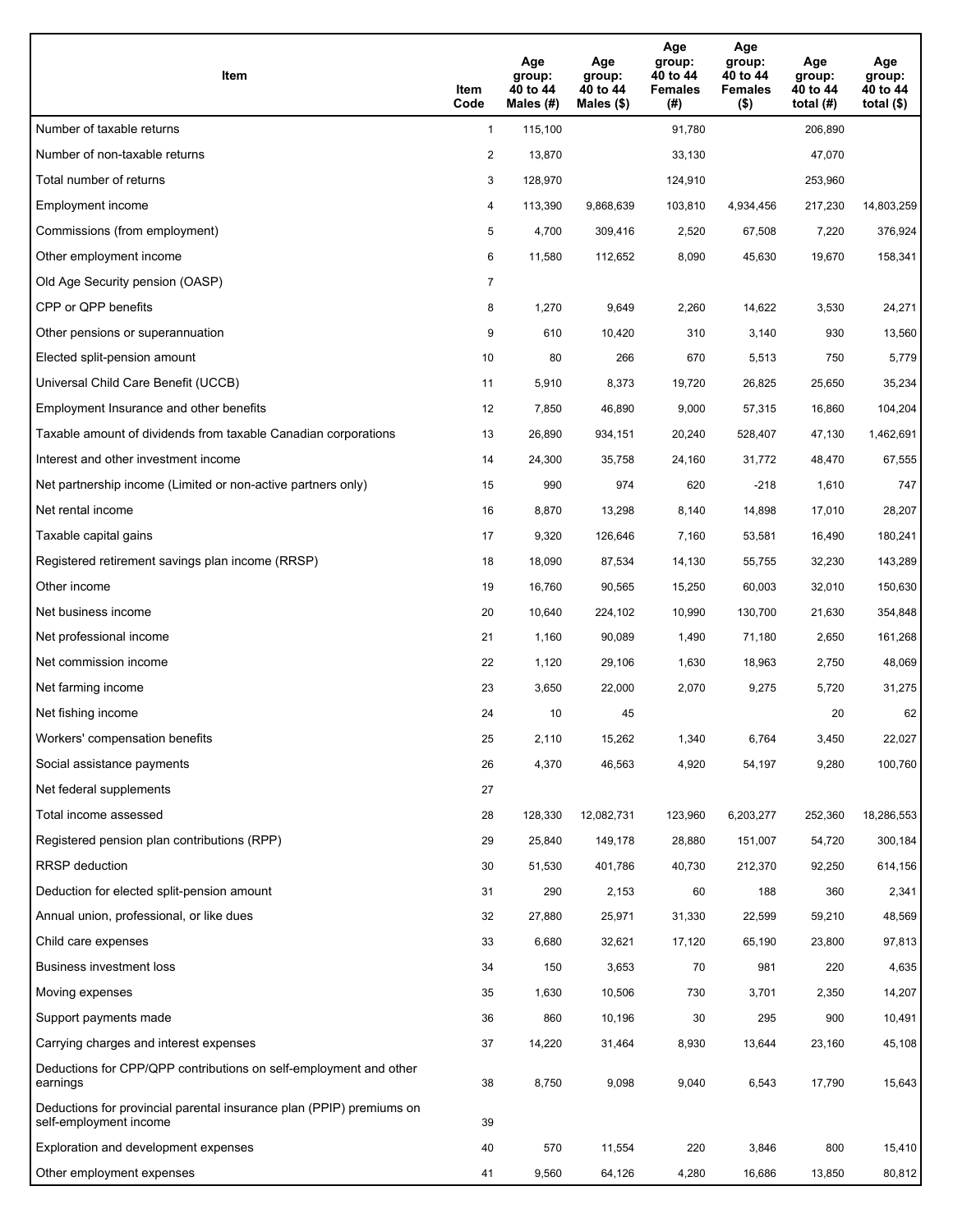| Item                                                              | Item<br>Code | Age<br>group:<br>40 to 44<br>Males (#) | Age<br>group:<br>40 to 44<br>Males (\$) | Age<br>group:<br>40 to 44<br><b>Females</b><br>(# ) | Age<br>group:<br>40 to 44<br><b>Females</b><br>$($ \$) | Age<br>group:<br>40 to 44<br>total $(H)$ | Age<br>group:<br>40 to 44<br>total $($)$ |
|-------------------------------------------------------------------|--------------|----------------------------------------|-----------------------------------------|-----------------------------------------------------|--------------------------------------------------------|------------------------------------------|------------------------------------------|
| Clergy residence deduction                                        | 42           | 300                                    | 4,711                                   | 70                                                  | 779                                                    | 370                                      | 5,490                                    |
| Other deductions                                                  | 43           | 2,880                                  | 4,349                                   | 2,700                                               | 2,989                                                  | 5,580                                    | 7,339                                    |
| Total deductions before adjustments                               | 44           | 88,630                                 | 761,408                                 | 77,750                                              | 500,970                                                | 166,390                                  | 1,262,392                                |
| Social benefits repayment                                         | 45           | 2,010                                  | 2,439                                   | 390                                                 | 409                                                    | 2,400                                    | 2,848                                    |
| Net income after adjustments                                      | 46           | 128,030                                | 11,322,751                              | 123,110                                             | 5,706,756                                              | 251,200                                  | 17,030,053                               |
| Canadian Forces personnel and police deduction                    | 47           | 50                                     | 1,128                                   |                                                     |                                                        | 50                                       | 1,171                                    |
| Security options deductions                                       | 48           | 1,360                                  | 40,277                                  | 500                                                 | 10,303                                                 | 1,850                                    | 50,580                                   |
| Other payments deductions                                         | 49           | 6,370                                  | 61,943                                  | 6,190                                               | 60,961                                                 | 12,560                                   | 122,905                                  |
| Non-capital losses of other years                                 | 50           | 160                                    | 1,983                                   | 240                                                 | 1,507                                                  | 400                                      | 3,489                                    |
| Net capital losses of other years                                 | 51           | 2,290                                  | 6,156                                   | 1,280                                               | 2,361                                                  | 3,570                                    | 8,522                                    |
| Capital gains deduction                                           | 52           | 470                                    | 36,662                                  | 310                                                 | 22,801                                                 | 780                                      | 59,463                                   |
| Northern residents deductions                                     | 53           | 7,130                                  | 21,568                                  | 3,560                                               | 8,623                                                  | 10,690                                   | 30,191                                   |
| Additional deductions                                             | 54           | 140                                    | 1,977                                   | 190                                                 | 1,413                                                  | 340                                      | 3,391                                    |
| Farming/fishing losses of prior years                             | 55           | 180                                    | 2,388                                   | 90                                                  | 707                                                    | 260                                      | 3,094                                    |
| Total deductions from net income                                  | 56           | 17,400                                 | 174,147                                 | 12,040                                              | 108,725                                                | 29,440                                   | 282,876                                  |
| Taxable income assessed                                           | 57           | 126,510                                | 11,148,936                              | 121,250                                             | 5,598,248                                              | 247,830                                  | 16,747,724                               |
| Basic personal amount                                             | 58           | 128,960                                | 1,382,415                               | 124,900                                             | 1,342,056                                              | 253,940                                  | 2,725,231                                |
| Age amount                                                        | 59           |                                        |                                         |                                                     |                                                        |                                          |                                          |
| Spouse or common-law partner amount                               | 60           | 26,090                                 | 209,869                                 | 5,430                                               | 43,845                                                 | 31,520                                   | 253,747                                  |
| Amount for eligible dependant                                     | 61           | 3,180                                  | 32,933                                  | 14,500                                              | 149,710                                                | 17,680                                   | 182,654                                  |
| Amount for children 17 and under                                  | 62           | 57,180                                 | 262,103                                 | 34,970                                              | 137,312                                                | 92,150                                   | 399,442                                  |
| Amount for infirm dependants age 18 or older                      | 63           | 30                                     | 175                                     | 30                                                  | 157                                                    | 60                                       | 334                                      |
| CPP or QPP contributions through employment                       | 64           | 109,000                                | 218,987                                 | 93,870                                              | 154,081                                                | 202,880                                  | 373,072                                  |
| CPP or QPP contributions on self-employment and other<br>earnings | 65           | 8,750                                  | 9,098                                   | 9,040                                               | 6,543                                                  | 17,790                                   | 15,643                                   |
| Employment Insurance premiums                                     | 66           | 98,540                                 | 74,193                                  | 88,680                                              | 55,553                                                 | 187,220                                  | 129,747                                  |
| PPIP premiums paid                                                | 67           |                                        |                                         |                                                     |                                                        |                                          |                                          |
| PPIP premiums payable on employment income                        | 68           |                                        |                                         |                                                     |                                                        |                                          |                                          |
| PPIP premiums payable on self-employment income                   | 69           |                                        |                                         |                                                     |                                                        |                                          |                                          |
| Volunteer firefighters' amount                                    | 70           | 380                                    | 1,134                                   | 40                                                  | 132                                                    | 420                                      | 1,266                                    |
| Canada employment amount                                          | 71           | 112,420                                | 122,488                                 | 99,440                                              | 107,675                                                | 211,870                                  | 230,170                                  |
| Public transit amount                                             | 72           | 10,820                                 | 7,412                                   | 10,390                                              | 7,148                                                  | 21,210                                   | 14,561                                   |
| Children's fitness amount                                         | 73           | 32,080                                 | 21,698                                  | 17,810                                              | 10,857                                                 | 49,890                                   | 32,558                                   |
| Children's arts amount                                            | 74           | 13,680                                 | 8,204                                   | 7,160                                               | 3,986                                                  | 20,840                                   | 12,190                                   |
| Home buyers' amount                                               | 75           | 1,540                                  | 7,149                                   | 720                                                 | 3,200                                                  | 2,260                                    | 10,349                                   |
| Pension income amount                                             | 76           | 670                                    | 1,238                                   | 940                                                 | 1,755                                                  | 1,600                                    | 2,993                                    |
| Caregiver amount                                                  | 77           | 1,500                                  | 7,592                                   | 1,030                                               | 5,066                                                  | 2,530                                    | 12,658                                   |
| Disability amount                                                 | 78           | 1,210                                  | 9,057                                   | 1,060                                               | 7,975                                                  | 2,270                                    | 17,032                                   |
| Disability amount transferred from a dependant                    | 79           | 2,270                                  | 27,889                                  | 1,470                                               | 16,468                                                 | 3,740                                    | 44,357                                   |
| Interest paid on student loans                                    | 80           | 2,260                                  | 1,094                                   | 2,520                                               | 1,246                                                  | 4,780                                    | 2,340                                    |
| Tuition, education, and textbook amounts                          | 81           | 5,270                                  | 22,701                                  | 7,190                                               | 27,567                                                 | 12,460                                   | 50,267                                   |
| Tuition, education, and textbook amounts transferred from a child | 82           | 2,240                                  | 8,082                                   | 2,560                                               | 10,242                                                 | 4,790                                    | 18,323                                   |
| Amounts transferred from spouse or common-law partner             | 83           | 3,650                                  | 15,175                                  | 2,920                                               | 14,001                                                 | 6,570                                    | 29,187                                   |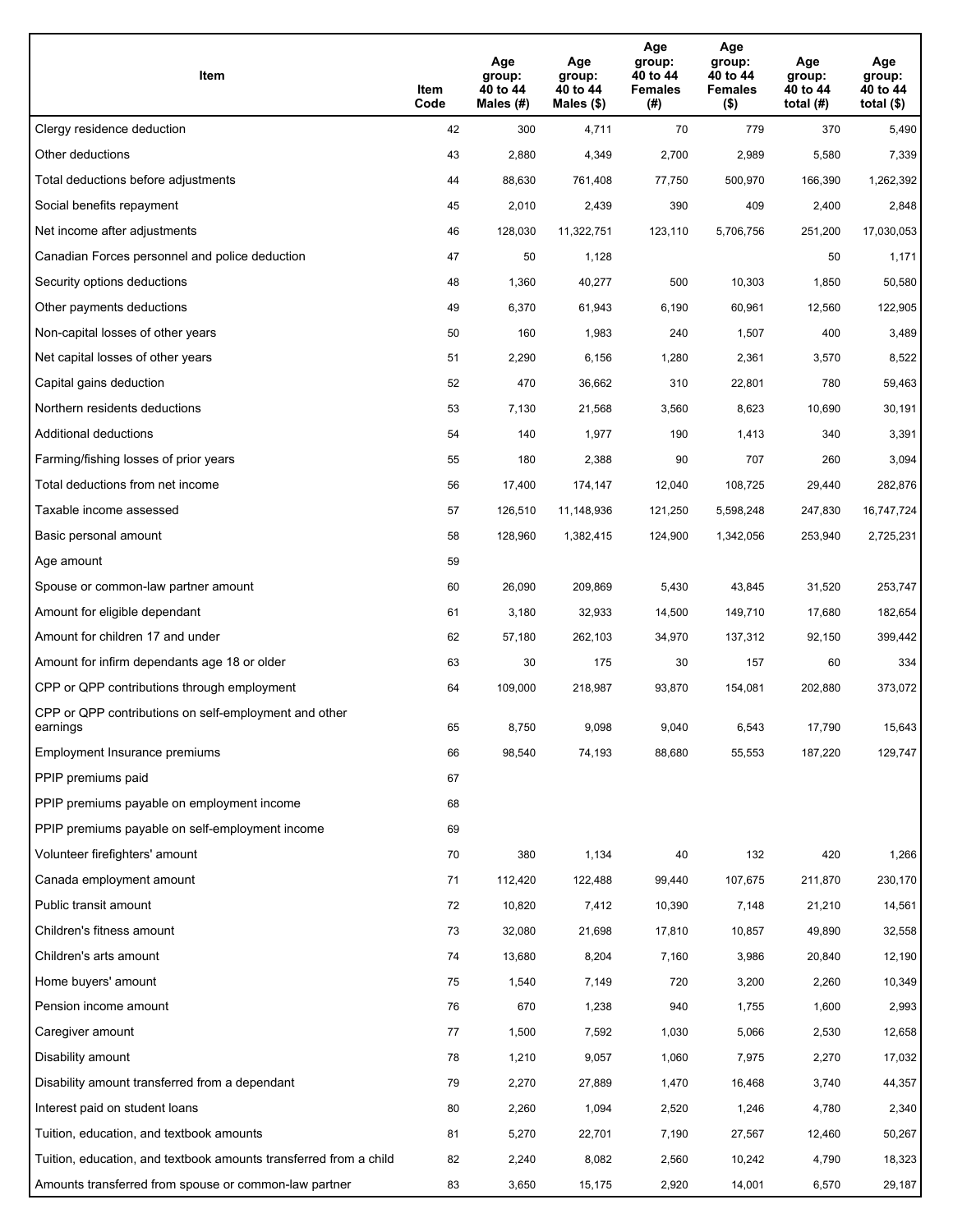| <b>Item</b>                                         | Item<br>Code | Age<br>group:<br>40 to 44<br>Males (#) | Age<br>group:<br>40 to 44<br>Males $(\$)$ | Age<br>group:<br>40 to 44<br><b>Females</b><br>(#) | Age<br>group:<br>40 to 44<br><b>Females</b><br>$($ \$) | Age<br>group:<br>40 to 44<br>total $(H)$ | Age<br>group:<br>40 to 44<br>total $($)$ |
|-----------------------------------------------------|--------------|----------------------------------------|-------------------------------------------|----------------------------------------------------|--------------------------------------------------------|------------------------------------------|------------------------------------------|
| Medical expenses                                    | 84           | 9.490                                  | 23,126                                    | 15,910                                             | 32,962                                                 | 25,400                                   | 56,092                                   |
| Total tax credits on personal amounts               | 85           | 128,970                                | 371,150                                   | 124,900                                            | 320,957                                                | 253,950                                  | 692,237                                  |
| Allowable charitable donations and government gifts | 86           | 37,390                                 | 76,380                                    | 25,840                                             | 31,563                                                 | 63,220                                   | 107,944                                  |
| Eligible cultural and ecological gifts              | 87           |                                        |                                           | 30                                                 | 52                                                     |                                          |                                          |
| Total tax credit on donations and gifts             | 88           | 37,250                                 | 21,426                                    | 25,740                                             | 8,623                                                  | 62,990                                   | 30,049                                   |
| Total federal non-refundable tax credits            | 89           | 128,970                                | 392,577                                   | 124,900                                            | 329,580                                                | 253,950                                  | 722,286                                  |
| Federal dividend tax credit                         | 90           | 26,320                                 | 124,794                                   | 18,820                                             | 70,025                                                 | 45,130                                   | 194,836                                  |
| Overseas employment tax credit                      | 91           | 190                                    | 2,389                                     |                                                    |                                                        | 200                                      | 2,456                                    |
| Minimum tax carryover                               | 92           | 460                                    | 1,052                                     | 250                                                | 580                                                    | 710                                      | 1,632                                    |
| Basic federal tax                                   | 93           | 111,320                                | 1,829,281                                 | 87,780                                             | 679,234                                                | 199,110                                  | 2,508,567                                |
| Federal Foreign Tax Credit                          | 94           | 6,090                                  | 16,140                                    | 3,890                                              | 1,585                                                  | 9,980                                    | 17,732                                   |
| Federal Political contribution tax credit           | 95           | 600                                    | 105                                       | 240                                                | 42                                                     | 840                                      | 147                                      |
| <b>Investment Tax Credit</b>                        | 96           | 240                                    | 567                                       | 100                                                | 222                                                    | 340                                      | 789                                      |
| Labour-sponsored funds tax credit                   | 97           |                                        |                                           |                                                    |                                                        |                                          |                                          |
| Alternative minimum tax payable                     | 98           | 530                                    | 1,369                                     | 290                                                | 1,186                                                  | 820                                      | 2,554                                    |
| Net federal tax                                     | 99           | 111,130                                | 1,813,874                                 | 87,650                                             | 677,465                                                | 198,790                                  | 2,491,384                                |
| CPP contributions on self-employment                | 100          | 8,750                                  | 18,195                                    | 9,040                                              | 13,087                                                 | 17,790                                   | 31,286                                   |
| Social Benefits repayment                           | 101          | 2,010                                  | 2,439                                     | 390                                                | 409                                                    | 2,400                                    | 2,848                                    |
| <b>Net Provincial Tax</b>                           | 102          | 107,380                                | 764,547                                   | 79,040                                             | 304,464                                                | 186,430                                  | 1,069,034                                |
| Total tax payable                                   | 103          | 115,100                                | 2,599,057                                 | 91,780                                             | 995,429                                                | 206,890                                  | 3,594,559                                |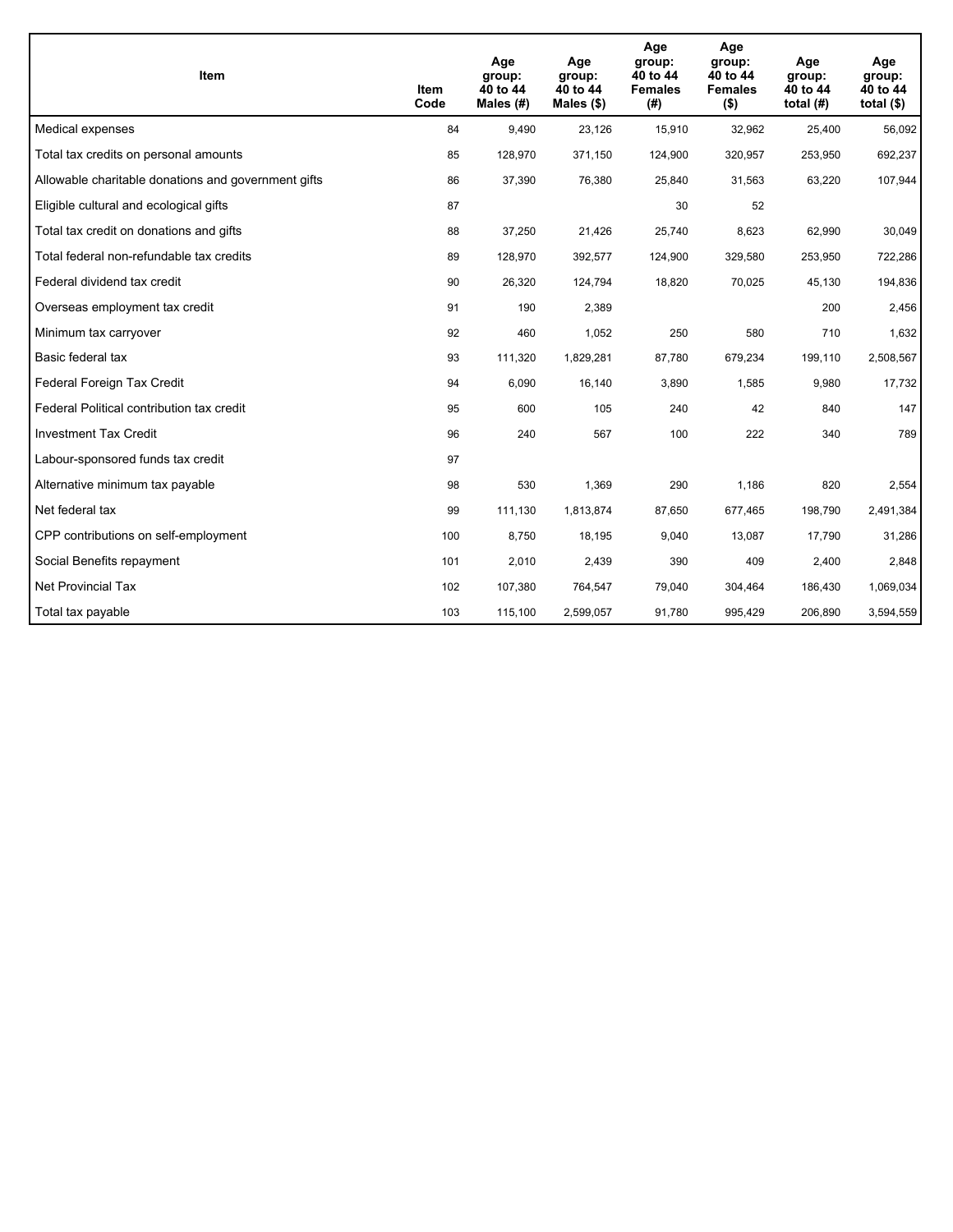| Item                                                                                           | Item<br>Code   | Age<br>group:<br>45 to 49<br>Males $(\#)$ | Age<br>group:<br>45 to 49<br>Males $(\$)$ | Age<br>group:<br>45 to 49<br><b>Females</b><br>(#) | Age<br>group:<br>45 to 49<br><b>Females</b><br>$($ \$) | Age<br>group:<br>45 to 49<br>total $(H)$ | Age<br>group:<br>45 to 49<br>total $($)$ |
|------------------------------------------------------------------------------------------------|----------------|-------------------------------------------|-------------------------------------------|----------------------------------------------------|--------------------------------------------------------|------------------------------------------|------------------------------------------|
| Number of taxable returns                                                                      | $\mathbf{1}$   | 114,830                                   |                                           | 97,880                                             |                                                        | 212.710                                  |                                          |
| Number of non-taxable returns                                                                  | $\overline{c}$ | 14,250                                    |                                           | 28,550                                             |                                                        | 42,840                                   |                                          |
| Total number of returns                                                                        | 3              | 129,080                                   |                                           | 126,430                                            |                                                        | 255,560                                  |                                          |
| Employment income                                                                              | 4              | 111,080                                   | 10,239,906                                | 106,090                                            | 5,276,690                                              | 217,190                                  | 15,516,671                               |
| Commissions (from employment)                                                                  | 5              | 4,060                                     | 256,445                                   | 2,420                                              | 69,874                                                 | 6,480                                    | 326,318                                  |
| Other employment income                                                                        | 6              | 11,920                                    | 122,310                                   | 8,300                                              | 51,066                                                 | 20,220                                   | 173,393                                  |
| Old Age Security pension (OASP)                                                                | $\overline{7}$ |                                           |                                           |                                                    |                                                        |                                          |                                          |
| CPP or QPP benefits                                                                            | 8              | 2,200                                     | 17,298                                    | 4,120                                              | 28,378                                                 | 6,320                                    | 45,680                                   |
| Other pensions or superannuation                                                               | 9              | 1,360                                     | 27,966                                    | 600                                                | 7,767                                                  | 1,960                                    | 35,753                                   |
| Elected split-pension amount                                                                   | 10             | 170                                       | 619                                       | 1,540                                              | 14,549                                                 | 1,710                                    | 15,197                                   |
| Universal Child Care Benefit (UCCB)                                                            | 11             | 2,490                                     | 3,307                                     | 4,090                                              | 4,810                                                  | 6,580                                    | 8,120                                    |
| Employment Insurance and other benefits                                                        | 12             | 7,730                                     | 46,377                                    | 7,920                                              | 40,069                                                 | 15,640                                   | 86,446                                   |
| Taxable amount of dividends from taxable Canadian corporations                                 | 13             | 30,630                                    | 1,099,806                                 | 24,970                                             | 554,507                                                | 55,600                                   | 1,654,313                                |
| Interest and other investment income                                                           | 14             | 29,210                                    | 60,778                                    | 31,270                                             | 49,477                                                 | 60,480                                   | 110,281                                  |
| Net partnership income (Limited or non-active partners only)                                   | 15             | 1,320                                     | 847                                       | 800                                                | $-180$                                                 | 2,110                                    | 667                                      |
| Net rental income                                                                              | 16             | 9,480                                     | 20,180                                    | 9,140                                              | 21,059                                                 | 18,620                                   | 41,238                                   |
| Taxable capital gains                                                                          | 17             | 11,190                                    | 176,132                                   | 9,940                                              | 92,992                                                 | 21,130                                   | 269,124                                  |
| Registered retirement savings plan income (RRSP)                                               | 18             | 14,900                                    | 113,602                                   | 12,530                                             | 72,964                                                 | 27,430                                   | 186,566                                  |
| Other income                                                                                   | 19             | 18,910                                    | 130,373                                   | 18,220                                             | 76,306                                                 | 37,130                                   | 206,689                                  |
| Net business income                                                                            | 20             | 11,320                                    | 236,196                                   | 11,340                                             | 147,225                                                | 22,660                                   | 383,442                                  |
| Net professional income                                                                        | 21             | 1,140                                     | 90,778                                    | 1,360                                              | 61,330                                                 | 2,500                                    | 152,108                                  |
| Net commission income                                                                          | 22             | 1,100                                     | 32,264                                    | 1,370                                              | 18,187                                                 | 2,470                                    | 50,451                                   |
| Net farming income                                                                             | 23             | 5,200                                     | 45,099                                    | 2,890                                              | 12,241                                                 | 8,090                                    | 57,341                                   |
| Net fishing income                                                                             | 24             | 30                                        | 124                                       |                                                    |                                                        | 30                                       | 150                                      |
| Workers' compensation benefits                                                                 | 25             | 2,510                                     | 21,096                                    | 1,660                                              | 9,532                                                  | 4,170                                    | 30,628                                   |
| Social assistance payments                                                                     | 26             | 5,130                                     | 57,232                                    | 5,230                                              | 60,739                                                 | 10,370                                   | 117,974                                  |
| Net federal supplements                                                                        | 27             |                                           |                                           |                                                    |                                                        |                                          |                                          |
| Total income assessed                                                                          | 28             | 128,410                                   | 12,799,085                                | 125,350                                            | 6,687,806                                              | 253,790                                  | 19,487,095                               |
| Registered pension plan contributions (RPP)                                                    | 29             | 27,110                                    | 164,094                                   | 32,270                                             | 172,752                                                | 59,370                                   | 336,846                                  |
| RRSP deduction                                                                                 | 30             | 53,040                                    | 447,678                                   | 45,490                                             | 257,532                                                | 98,520                                   | 705,211                                  |
| Deduction for elected split-pension amount                                                     | 31             | 780                                       | 6,819                                     | 110                                                | 326                                                    | 890                                      | 7,146                                    |
| Annual union, professional, or like dues                                                       | 32             | 28,510                                    | 26,867                                    | 32,610                                             | 24,221                                                 | 61,120                                   | 51,088                                   |
| Child care expenses                                                                            | 33             | 3,920                                     | 15,313                                    | 7,380                                              | 19,696                                                 | 11,300                                   | 35,009                                   |
| Business investment loss                                                                       | 34             | 170                                       | 4,302                                     | 100                                                | 2,104                                                  | 270                                      | 6,407                                    |
| Moving expenses                                                                                | 35             | 1,170                                     | 8,624                                     | 620                                                | 3,129                                                  | 1,790                                    | 11,753                                   |
| Support payments made                                                                          | 36             | 1,080                                     | 16,133                                    | 30                                                 | 383                                                    | 1,110                                    | 16,516                                   |
| Carrying charges and interest expenses                                                         | 37             | 17,290                                    | 47,184                                    | 11,940                                             | 21,566                                                 | 29,230                                   | 68,759                                   |
| Deductions for CPP/QPP contributions on self-employment and other<br>earnings                  | 38             | 9,830                                     | 10,442                                    | 9,360                                              | 7,296                                                  | 19,190                                   | 17,739                                   |
| Deductions for provincial parental insurance plan (PPIP) premiums on<br>self-employment income | 39             |                                           |                                           |                                                    |                                                        |                                          |                                          |
| Exploration and development expenses                                                           | 40             | 830                                       | 25,465                                    | 320                                                | 3,709                                                  | 1,150                                    | 29,174                                   |
| Other employment expenses                                                                      | 41             | 9,560                                     | 60,092                                    | 4,390                                              | 17,225                                                 | 13,950                                   | 77,317                                   |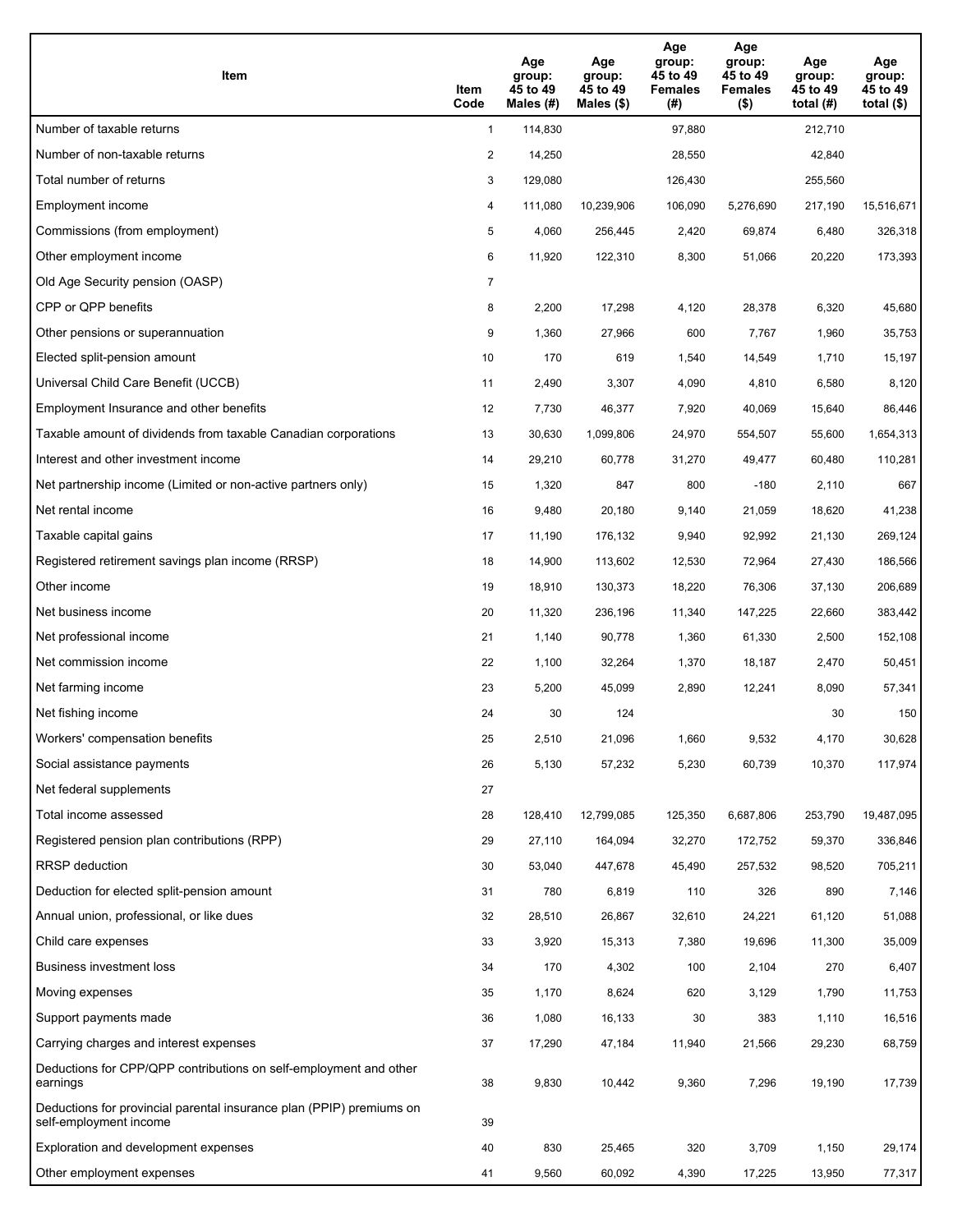| Item                                                              | Item<br>Code | Age<br>group:<br>45 to 49<br>Males (#) | Age<br>group:<br>45 to 49<br>Males (\$) | Age<br>group:<br>45 to 49<br><b>Females</b><br>(# ) | Age<br>group:<br>45 to 49<br><b>Females</b><br>$($ \$) | Age<br>group:<br>45 to 49<br>total $(H)$ | Age<br>group:<br>45 to 49<br>total $($)$ |
|-------------------------------------------------------------------|--------------|----------------------------------------|-----------------------------------------|-----------------------------------------------------|--------------------------------------------------------|------------------------------------------|------------------------------------------|
| Clergy residence deduction                                        | 42           | 350                                    | 5,837                                   | 70                                                  | 871                                                    | 420                                      | 6,708                                    |
| Other deductions                                                  | 43           | 3,020                                  | 7,309                                   | 2,900                                               | 4,326                                                  | 5,920                                    | 11,639                                   |
| Total deductions before adjustments                               | 44           | 90,380                                 | 846,166                                 | 80,710                                              | 535,191                                                | 171,100                                  | 1,381,371                                |
| Social benefits repayment                                         | 45           | 2,150                                  | 2,681                                   | 400                                                 | 448                                                    | 2,550                                    | 3,129                                    |
| Net income after adjustments                                      | 46           | 127,980                                | 11,959,042                              | 124,440                                             | 6,159,186                                              | 252,450                                  | 18,118,421                               |
| Canadian Forces personnel and police deduction                    | 47           | 40                                     | 962                                     |                                                     |                                                        | 40                                       | 1,032                                    |
| Security options deductions                                       | 48           | 1,420                                  | 59,374                                  | 480                                                 | 10,177                                                 | 1,900                                    | 69,551                                   |
| Other payments deductions                                         | 49           | 7,520                                  | 78,328                                  | 6,810                                               | 70,271                                                 | 14,340                                   | 148,602                                  |
| Non-capital losses of other years                                 | 50           | 180                                    | 2,361                                   | 270                                                 | 1,741                                                  | 450                                      | 4,103                                    |
| Net capital losses of other years                                 | 51           | 2,880                                  | 11,571                                  | 1,930                                               | 4,415                                                  | 4,810                                    | 15,986                                   |
| Capital gains deduction                                           | 52           | 710                                    | 53,510                                  | 450                                                 | 30,847                                                 | 1,160                                    | 84,358                                   |
| Northern residents deductions                                     | 53           | 7,230                                  | 21,790                                  | 3,920                                               | 9,518                                                  | 11,140                                   | 31,308                                   |
| Additional deductions                                             | 54           | 160                                    | 2,049                                   | 120                                                 | 893                                                    | 290                                      | 2,950                                    |
| Farming/fishing losses of prior years                             | 55           | 250                                    | 3,043                                   | 120                                                 | 1,146                                                  | 370                                      | 4,189                                    |
| Total deductions from net income                                  | 56           | 19,420                                 | 233,029                                 | 13,680                                              | 129,107                                                | 33,100                                   | 362,146                                  |
| Taxable income assessed                                           | 57           | 125,940                                | 11,726,239                              | 122,110                                             | 6,030,507                                              | 248,080                                  | 17,756,929                               |
| Basic personal amount                                             | 58           | 129,070                                | 1,388,449                               | 126,430                                             | 1,362,519                                              | 255,540                                  | 2,751,381                                |
| Age amount                                                        | 59           |                                        |                                         |                                                     |                                                        |                                          |                                          |
| Spouse or common-law partner amount                               | 60           | 21,230                                 | 173,468                                 | 5,130                                               | 40,824                                                 | 26,360                                   | 214,314                                  |
| Amount for eligible dependant                                     | 61           | 2,850                                  | 28,646                                  | 10,790                                              | 108,791                                                | 13,650                                   | 137,452                                  |
| Amount for children 17 and under                                  | 62           | 45,560                                 | 187,938                                 | 24,020                                              | 82,436                                                 | 69,580                                   | 270,395                                  |
| Amount for infirm dependants age 18 or older                      | 63           | 60                                     | 330                                     | 50                                                  | 267                                                    | 100                                      | 597                                      |
| CPP or QPP contributions through employment                       | 64           | 106,410                                | 215,860                                 | 96,720                                              | 163,714                                                | 203,130                                  | 379,574                                  |
| CPP or QPP contributions on self-employment and other<br>earnings | 65           | 9,830                                  | 10,442                                  | 9,360                                               | 7,296                                                  | 19,190                                   | 17,739                                   |
| Employment Insurance premiums                                     | 66           | 94,890                                 | 72,094                                  | 90,390                                              | 58,396                                                 | 185,280                                  | 130,490                                  |
| PPIP premiums paid                                                | 67           |                                        |                                         |                                                     |                                                        |                                          |                                          |
| PPIP premiums payable on employment income                        | 68           |                                        |                                         |                                                     |                                                        |                                          |                                          |
| PPIP premiums payable on self-employment income                   | 69           |                                        |                                         |                                                     |                                                        |                                          |                                          |
| Volunteer firefighters' amount                                    | 70           | 300                                    | 909                                     | 50                                                  | 141                                                    | 350                                      | 1,050                                    |
| Canada employment amount                                          | 71           | 110,150                                | 119,999                                 | 101,720                                             | 110,354                                                | 211,880                                  | 230,359                                  |
| Public transit amount                                             | 72           | 10,980                                 | 7,547                                   | 10,230                                              | 7,188                                                  | 21,210                                   | 14,734                                   |
| Children's fitness amount                                         | 73           | 23,710                                 | 15,400                                  | 11,180                                              | 6,428                                                  | 34,880                                   | 21,828                                   |
| Children's arts amount                                            | 74           | 9,940                                  | 6,096                                   | 4,470                                               | 2,499                                                  | 14,410                                   | 8,595                                    |
| Home buyers' amount                                               | 75           | 1,040                                  | 4,795                                   | 540                                                 | 2,340                                                  | 1,570                                    | 7,135                                    |
| Pension income amount                                             | 76           | 1,480                                  | 2,846                                   | 2,060                                               | 3,947                                                  | 3,550                                    | 6,796                                    |
| Caregiver amount                                                  | 77           | 1,710                                  | 8,177                                   | 1,120                                               | 4,984                                                  | 2,830                                    | 13,161                                   |
| Disability amount                                                 | 78           | 1,530                                  | 11,517                                  | 1,750                                               | 13,182                                                 | 3,280                                    | 24,699                                   |
| Disability amount transferred from a dependant                    | 79           | 2,250                                  | 25,399                                  | 1,380                                               | 14,452                                                 | 3,640                                    | 39,850                                   |
| Interest paid on student loans                                    | 80           | 1,090                                  | 513                                     | 1,370                                               | 608                                                    | 2,470                                    | 1,121                                    |
| Tuition, education, and textbook amounts                          | 81           | 3,650                                  | 13,697                                  | 5,560                                               | 18,323                                                 | 9,220                                    | 32,036                                   |
| Tuition, education, and textbook amounts transferred from a child | 82           | 8,360                                  | 39,642                                  | 6,130                                               | 28,914                                                 | 14,490                                   | 68,557                                   |
| Amounts transferred from spouse or common-law partner             | 83           | 2,770                                  | 11,861                                  | 2,070                                               | 9,004                                                  | 4,840                                    | 20,874                                   |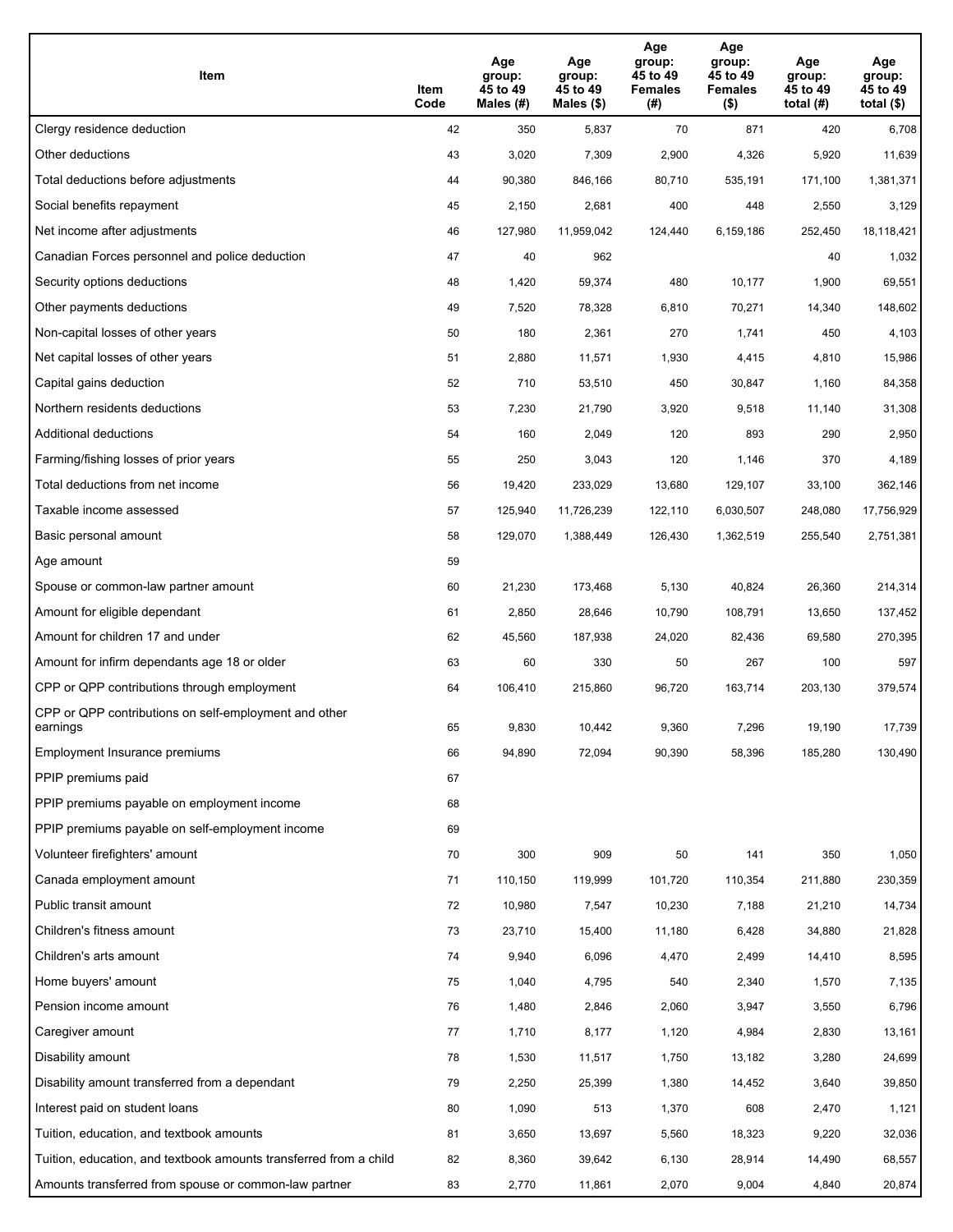| <b>Item</b>                                         | Item<br>Code | Age<br>group:<br>45 to 49<br>Males (#) | Age<br>group:<br>45 to 49<br>Males $(\$)$ | Age<br>group:<br>45 to 49<br><b>Females</b><br>(#) | Age<br>group:<br>45 to 49<br><b>Females</b><br>$($ \$) | Age<br>group:<br>45 to 49<br>total $(H)$ | Age<br>group:<br>45 to 49<br>total $($)$ |
|-----------------------------------------------------|--------------|----------------------------------------|-------------------------------------------|----------------------------------------------------|--------------------------------------------------------|------------------------------------------|------------------------------------------|
| Medical expenses                                    | 84           | 11,120                                 | 28,286                                    | 17,710                                             | 37,712                                                 | 28,830                                   | 65,998                                   |
| Total tax credits on personal amounts               | 85           | 129,080                                | 356,116                                   | 126,430                                            | 312,673                                                | 255,550                                  | 668,865                                  |
| Allowable charitable donations and government gifts | 86           | 39,070                                 | 95,367                                    | 29,220                                             | 42,776                                                 | 68,300                                   | 138,143                                  |
| Eligible cultural and ecological gifts              | 87           |                                        |                                           | 40                                                 | 38                                                     | 70                                       | 90                                       |
| Total tax credit on donations and gifts             | 88           | 38,980                                 | 26,791                                    | 29,140                                             | 11,785                                                 | 68,110                                   | 38,576                                   |
| Total federal non-refundable tax credits            | 89           | 129,080                                | 382,907                                   | 126,430                                            | 324,458                                                | 255,550                                  | 707,441                                  |
| Federal dividend tax credit                         | 90           | 29,710                                 | 148,603                                   | 23,160                                             | 73,724                                                 | 52,870                                   | 222,327                                  |
| Overseas employment tax credit                      | 91           | 180                                    | 2,323                                     |                                                    |                                                        | 180                                      | 2,373                                    |
| Minimum tax carryover                               | 92           | 530                                    | 1,507                                     | 360                                                | 760                                                    | 890                                      | 2,268                                    |
| Basic federal tax                                   | 93           | 110,980                                | 1,989,521                                 | 94,320                                             | 758,115                                                | 205,310                                  | 2,747,647                                |
| Federal Foreign Tax Credit                          | 94           | 7,570                                  | 14,403                                    | 5,560                                              | 2,705                                                  | 13,120                                   | 17,111                                   |
| Federal Political contribution tax credit           | 95           | 840                                    | 145                                       | 330                                                | 45                                                     | 1,170                                    | 190                                      |
| <b>Investment Tax Credit</b>                        | 96           | 370                                    | 833                                       | 130                                                | 160                                                    | 500                                      | 993                                      |
| Labour-sponsored funds tax credit                   | 97           |                                        |                                           |                                                    |                                                        |                                          |                                          |
| Alternative minimum tax payable                     | 98           | 660                                    | 1,945                                     | 360                                                | 1,316                                                  | 1,010                                    | 3,261                                    |
| Net federal tax                                     | 99           | 110,750                                | 1,974,395                                 | 94,170                                             | 755,270                                                | 204,920                                  | 2,729,674                                |
| CPP contributions on self-employment                | 100          | 9,830                                  | 20,885                                    | 9,360                                              | 14,592                                                 | 19,190                                   | 35,479                                   |
| Social Benefits repayment                           | 101          | 2,150                                  | 2,681                                     | 400                                                | 448                                                    | 2,550                                    | 3,129                                    |
| <b>Net Provincial Tax</b>                           | 102          | 107,000                                | 811,613                                   | 85,610                                             | 335,690                                                | 192,610                                  | 1,147,309                                |
| Total tax payable                                   | 103          | 114,830                                | 2,809,576                                 | 97,880                                             | 1,106,002                                              | 212,710                                  | 3,915,595                                |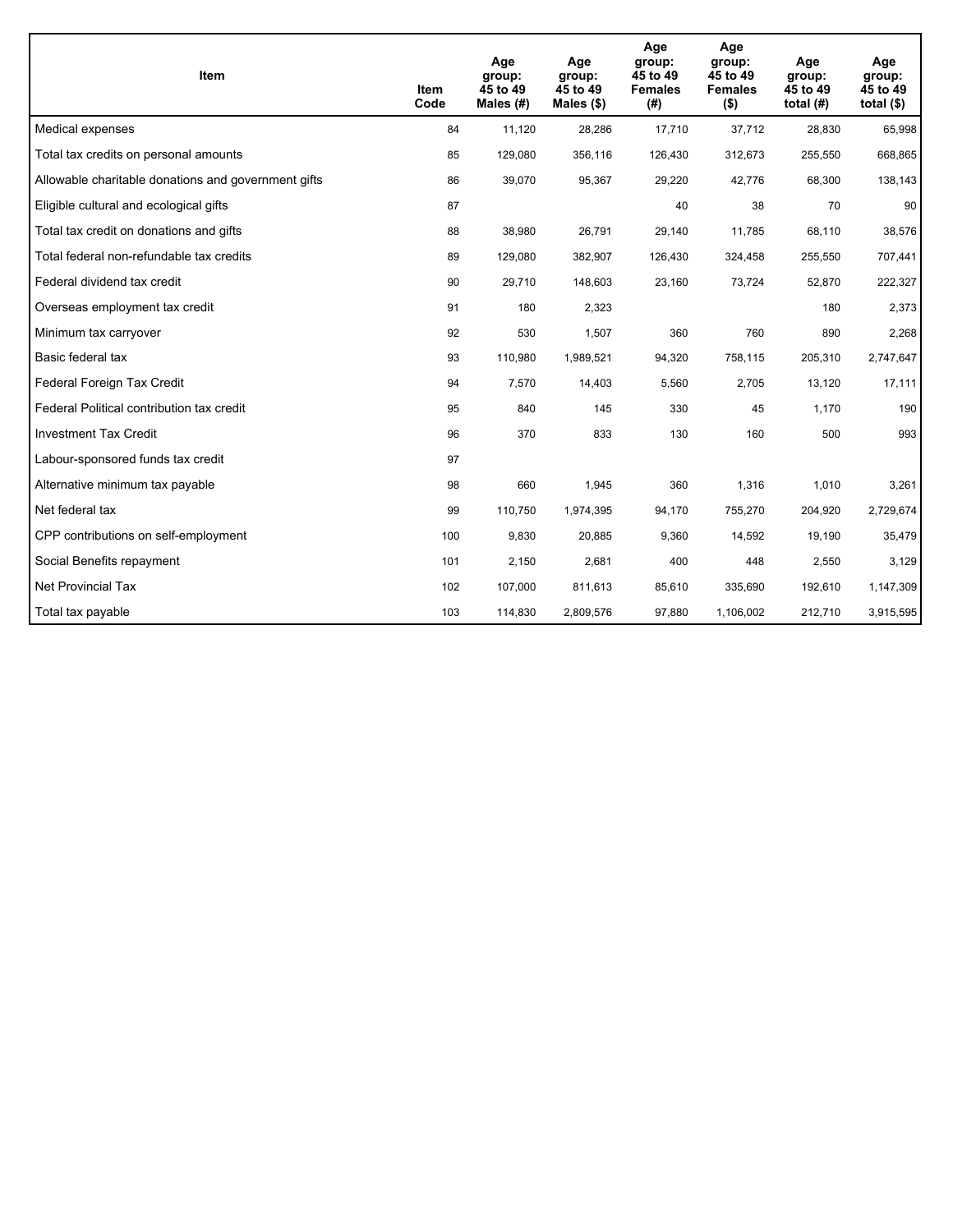| Item                                                                                           | Item<br>Code   | Age<br>group:<br>50 to 54<br>Males $(\#)$ | Age<br>group:<br>50 to 54<br>Males $(\$)$ | Age<br>group:<br>50 to 54<br><b>Females</b><br>(#) | Age<br>group:<br>50 to 54<br><b>Females</b><br>$($ \$) | Age<br>group:<br>50 to 54<br>total $(H)$ | Age<br>group:<br>50 to 54<br>total $($)$ |
|------------------------------------------------------------------------------------------------|----------------|-------------------------------------------|-------------------------------------------|----------------------------------------------------|--------------------------------------------------------|------------------------------------------|------------------------------------------|
| Number of taxable returns                                                                      | $\mathbf{1}$   | 120,260                                   |                                           | 104,710                                            |                                                        | 224,980                                  |                                          |
| Number of non-taxable returns                                                                  | $\overline{c}$ | 14,930                                    |                                           | 28,100                                             |                                                        | 43,050                                   |                                          |
| Total number of returns                                                                        | 3              | 135,190                                   |                                           | 132,810                                            |                                                        | 268,030                                  |                                          |
| Employment income                                                                              | 4              | 113,840                                   | 11,090,038                                | 109,030                                            | 5,561,478                                              | 222,880                                  | 16,651,516                               |
| Commissions (from employment)                                                                  | 5              | 3,690                                     | 228,366                                   | 2,250                                              | 72,541                                                 | 5,940                                    | 300,907                                  |
| Other employment income                                                                        | 6              | 13,730                                    | 218,684                                   | 9,400                                              | 63,715                                                 | 23,130                                   | 282,403                                  |
| Old Age Security pension (OASP)                                                                | $\overline{7}$ |                                           |                                           |                                                    |                                                        |                                          |                                          |
| CPP or QPP benefits                                                                            | 8              | 3,930                                     | 32,371                                    | 7,420                                              | 53,826                                                 | 11,350                                   | 86,197                                   |
| Other pensions or superannuation                                                               | 9              | 2,470                                     | 59,234                                    | 1,380                                              | 19,296                                                 | 3,850                                    | 78,556                                   |
| Elected split-pension amount                                                                   | 10             | 470                                       | 2,253                                     | 3,920                                              | 42,196                                                 | 4,390                                    | 44,464                                   |
| Universal Child Care Benefit (UCCB)                                                            | 11             | 850                                       | 1,121                                     | 630                                                | 775                                                    | 1,480                                    | 1,898                                    |
| Employment Insurance and other benefits                                                        | 12             | 8,120                                     | 48,592                                    | 8,030                                              | 40,562                                                 | 16,140                                   | 89,154                                   |
| Taxable amount of dividends from taxable Canadian corporations                                 | 13             | 38,260                                    | 1,294,744                                 | 31,940                                             | 645,756                                                | 70,210                                   | 1,940,502                                |
| Interest and other investment income                                                           | 14             | 38,140                                    | 116,776                                   | 41,490                                             | 86,150                                                 | 79,630                                   | 202,930                                  |
| Net partnership income (Limited or non-active partners only)                                   | 15             | 1,880                                     | $-168$                                    | 1,150                                              | 687                                                    | 3,030                                    | 519                                      |
| Net rental income                                                                              | 16             | 11,240                                    | 36,105                                    | 10,720                                             | 31,909                                                 | 21,960                                   | 68,023                                   |
| Taxable capital gains                                                                          | 17             | 14,810                                    | 275,503                                   | 13,770                                             | 129,338                                                | 28,590                                   | 404,848                                  |
| Registered retirement savings plan income (RRSP)                                               | 18             | 13,070                                    | 132,447                                   | 12,270                                             | 100,932                                                | 25,350                                   | 233,378                                  |
| Other income                                                                                   | 19             | 23,340                                    | 191,254                                   | 23,010                                             | 100,164                                                | 46,350                                   | 291,419                                  |
| Net business income                                                                            | 20             | 12,230                                    | 264,178                                   | 11,610                                             | 143,400                                                | 23,840                                   | 407,655                                  |
| Net professional income                                                                        | 21             | 1,190                                     | 99,291                                    | 1,390                                              | 58,879                                                 | 2,580                                    | 158,170                                  |
| Net commission income                                                                          | 22             | 1,100                                     | 37,379                                    | 1,390                                              | 22,064                                                 | 2,500                                    | 59,443                                   |
| Net farming income                                                                             | 23             | 6,840                                     | 43,274                                    | 3,620                                              | 18,616                                                 | 10,460                                   | 61,899                                   |
| Net fishing income                                                                             | 24             | 30                                        | -23                                       |                                                    |                                                        | 30                                       | $-14$                                    |
| Workers' compensation benefits                                                                 | 25             | 3,110                                     | 28,478                                    | 1,950                                              | 12,521                                                 | 5,060                                    | 40,999                                   |
| Social assistance payments                                                                     | 26             | 5,470                                     | 62,106                                    | 5,550                                              | 67,005                                                 | 11,020                                   | 129,111                                  |
| Net federal supplements                                                                        | 27             |                                           |                                           |                                                    |                                                        |                                          |                                          |
| Total income assessed                                                                          | 28             | 134,510                                   | 14,262,592                                | 131,740                                            | 7,295,033                                              | 266,270                                  | 21,557,778                               |
| Registered pension plan contributions (RPP)                                                    | 29             | 28,980                                    | 178,049                                   | 35,750                                             | 192,688                                                | 64,720                                   | 370,737                                  |
| RRSP deduction                                                                                 | 30             | 57,400                                    | 521,078                                   | 50,480                                             | 308,657                                                | 107,890                                  | 829,735                                  |
| Deduction for elected split-pension amount                                                     | 31             | 1,340                                     | 13,605                                    | 220                                                | 944                                                    | 1,560                                    | 14,549                                   |
| Annual union, professional, or like dues                                                       | 32             | 30,960                                    | 29,967                                    | 34,040                                             | 25,358                                                 | 65,000                                   | 55,326                                   |
| Child care expenses                                                                            | 33             | 1,720                                     | 5,655                                     | 2,020                                              | 4,281                                                  | 3,740                                    | 9,936                                    |
| Business investment loss                                                                       | 34             | 170                                       | 4,880                                     | 110                                                | 1,986                                                  | 280                                      | 6,866                                    |
| Moving expenses                                                                                | 35             | 1,010                                     | 7,259                                     | 620                                                | 3,388                                                  | 1,620                                    | 10,647                                   |
| Support payments made                                                                          | 36             | 1,180                                     | 23,409                                    | 20                                                 | 638                                                    | 1,200                                    | 24,047                                   |
| Carrying charges and interest expenses                                                         | 37             | 22,750                                    | 69,225                                    | 16,580                                             | 32,694                                                 | 39,320                                   | 101,921                                  |
| Deductions for CPP/QPP contributions on self-employment and other<br>earnings                  | 38             | 10,940                                    | 12,010                                    | 9,850                                              | 7,543                                                  | 20,790                                   | 19,555                                   |
| Deductions for provincial parental insurance plan (PPIP) premiums on<br>self-employment income | 39             |                                           |                                           |                                                    |                                                        |                                          |                                          |
| Exploration and development expenses                                                           | 40             | 1,400                                     | 34,627                                    | 550                                                | 7,201                                                  | 1,950                                    | 41,828                                   |
| Other employment expenses                                                                      | 41             | 9,180                                     | 56,993                                    | 4,320                                              | 17,872                                                 | 13,500                                   | 74,865                                   |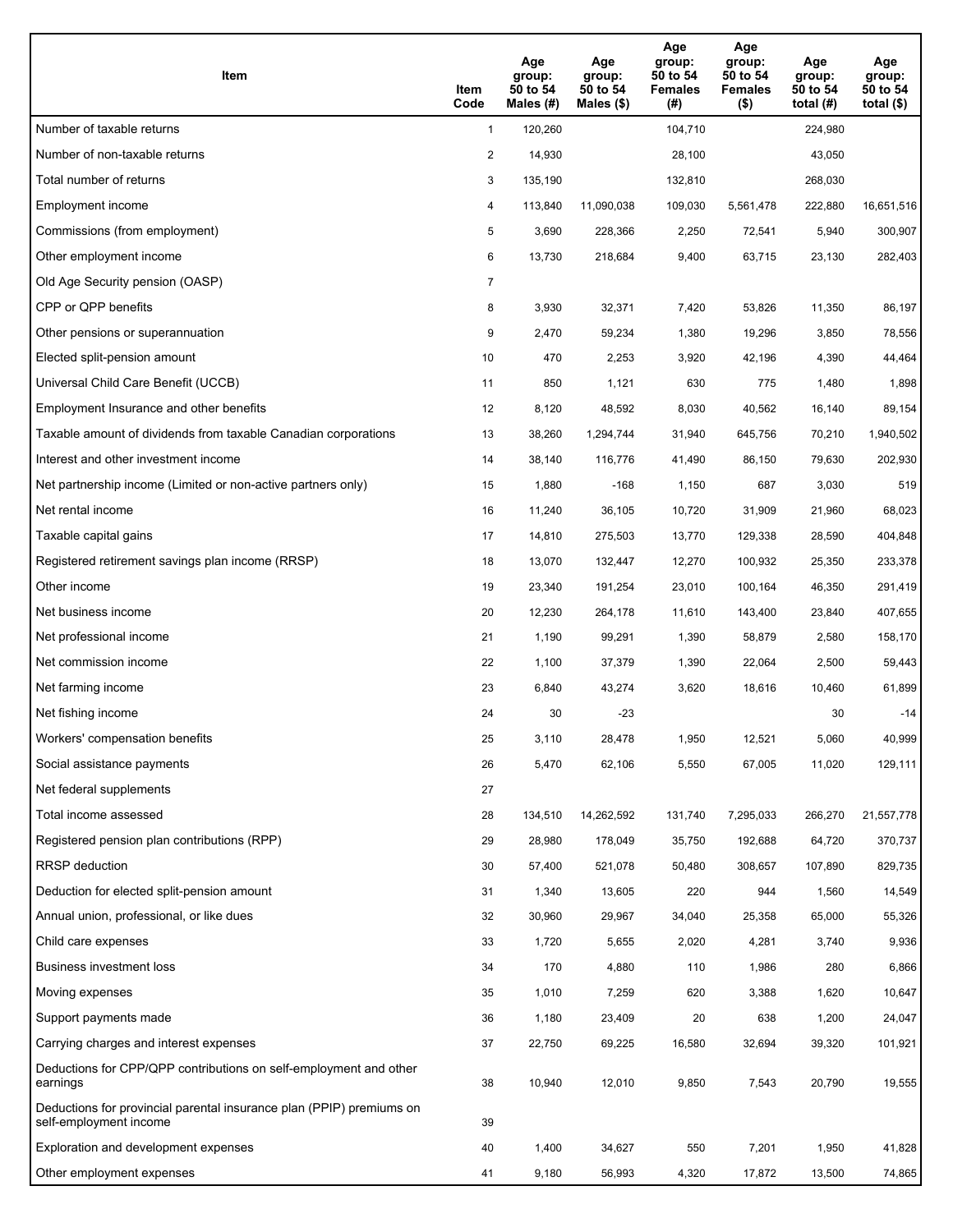| Item                                                              | Item<br>Code | Age<br>group:<br>50 to 54<br>Males (#) | Age<br>group:<br>50 to 54<br>Males (\$) | Age<br>group:<br>50 to 54<br><b>Females</b><br>(# ) | Age<br>group:<br>50 to 54<br>Females<br>$($ \$) | Age<br>group:<br>50 to 54<br>total $(H)$ | Age<br>group:<br>50 to 54<br>total $($)$ |
|-------------------------------------------------------------------|--------------|----------------------------------------|-----------------------------------------|-----------------------------------------------------|-------------------------------------------------|------------------------------------------|------------------------------------------|
| Clergy residence deduction                                        | 42           | 460                                    | 7,892                                   | 120                                                 | 1,607                                           | 580                                      | 9,499                                    |
| Other deductions                                                  | 43           | 3,420                                  | 6,154                                   | 3,380                                               | 4,467                                           | 6,800                                    | 10,621                                   |
| Total deductions before adjustments                               | 44           | 96,670                                 | 970,816                                 | 86,120                                              | 609,344                                         | 182,800                                  | 1,580,164                                |
| Social benefits repayment                                         | 45           | 2,310                                  | 3,093                                   | 430                                                 | 513                                             | 2,740                                    | 3,606                                    |
| Net income after adjustments                                      | 46           | 133,940                                | 13,301,113                              | 130,780                                             | 6,691,404                                       | 264,740                                  | 19,992,667                               |
| Canadian Forces personnel and police deduction                    | 47           | 20                                     | 395                                     |                                                     |                                                 | 30                                       | 431                                      |
| Security options deductions                                       | 48           | 1,750                                  | 113,567                                 | 680                                                 | 21,733                                          | 2,430                                    | 135,300                                  |
| Other payments deductions                                         | 49           | 8,450                                  | 90,584                                  | 7,430                                               | 79,563                                          | 15,870                                   | 170,146                                  |
| Non-capital losses of other years                                 | 50           | 220                                    | 3,103                                   | 280                                                 | 2,346                                           | 500                                      | 5,449                                    |
| Net capital losses of other years                                 | 51           | 3,990                                  | 16,455                                  | 2,990                                               | 8,231                                           | 6,980                                    | 24,686                                   |
| Capital gains deduction                                           | 52           | 910                                    | 69,075                                  | 610                                                 | 39,813                                          | 1,520                                    | 108,887                                  |
| Northern residents deductions                                     | 53           | 7,590                                  | 22,577                                  | 3,900                                               | 9,496                                           | 11,490                                   | 32,072                                   |
| Additional deductions                                             | 54           | 130                                    | 1,950                                   | 110                                                 | 1,008                                           | 240                                      | 2,957                                    |
| Farming/fishing losses of prior years                             | 55           | 320                                    | 4,916                                   | 170                                                 | 1,885                                           | 490                                      | 6,802                                    |
| Total deductions from net income                                  | 56           | 22,160                                 | 322,827                                 | 15,660                                              | 164,159                                         | 37,820                                   | 486,986                                  |
| Taxable income assessed                                           | 57           | 131,570                                | 12,979,703                              | 128,190                                             | 6,527,453                                       | 259,790                                  | 19,507,306                               |
| Basic personal amount                                             | 58           | 135,190                                | 1,457,251                               | 132,810                                             | 1,433,365                                       | 268,020                                  | 2,890,828                                |
| Age amount                                                        | 59           |                                        |                                         |                                                     |                                                 |                                          |                                          |
| Spouse or common-law partner amount                               | 60           | 19,310                                 | 158,293                                 | 5,140                                               | 39,387                                          | 24,440                                   | 197,680                                  |
| Amount for eligible dependant                                     | 61           | 1,870                                  | 18,535                                  | 5,320                                               | 52,246                                          | 7,190                                    | 70,781                                   |
| Amount for children 17 and under                                  | 62           | 25,540                                 | 90,854                                  | 10,700                                              | 31,890                                          | 36,240                                   | 122,744                                  |
| Amount for infirm dependants age 18 or older                      | 63           | 90                                     | 510                                     | 60                                                  | 335                                             | 150                                      | 845                                      |
| CPP or QPP contributions through employment                       | 64           | 108,980                                | 221,486                                 | 99,420                                              | 170,586                                         | 208,410                                  | 392,072                                  |
| CPP or QPP contributions on self-employment and other<br>earnings | 65           | 10,940                                 | 12,010                                  | 9,850                                               | 7,543                                           | 20,790                                   | 19,555                                   |
| Employment Insurance premiums                                     | 66           | 95,370                                 | 72,731                                  | 91,980                                              | 60,196                                          | 187,340                                  | 132,927                                  |
| PPIP premiums paid                                                | 67           |                                        |                                         |                                                     |                                                 |                                          |                                          |
| PPIP premiums payable on employment income                        | 68           |                                        |                                         |                                                     |                                                 |                                          |                                          |
| PPIP premiums payable on self-employment income                   | 69           |                                        |                                         |                                                     |                                                 |                                          |                                          |
| Volunteer firefighters' amount                                    | 70           | 260                                    | 774                                     | 40                                                  | 117                                             | 300                                      | 891                                      |
| Canada employment amount                                          | 71           | 113,020                                | 123,019                                 | 104,910                                             | 113,681                                         | 217,930                                  | 236,701                                  |
| Public transit amount                                             | 72           | 8,760                                  | 6,112                                   | 8,840                                               | 6,552                                           | 17,600                                   | 12,664                                   |
| Children's fitness amount                                         | 73           | 11,320                                 | 6,591                                   | 4,160                                               | 2,105                                           | 15,490                                   | 8,696                                    |
| Children's arts amount                                            | 74           | 4,660                                  | 2,697                                   | 1,750                                               | 888                                             | 6,410                                    | 3,585                                    |
| Home buyers' amount                                               | 75           | 590                                    | 2,712                                   | 360                                                 | 1,583                                           | 940                                      | 4,295                                    |
| Pension income amount                                             | 76           | 2,890                                  | 5,557                                   | 5,110                                               | 9,863                                           | 8,000                                    | 15,424                                   |
| Caregiver amount                                                  | 77           | 1,750                                  | 7,771                                   | 1,150                                               | 4,684                                           | 2,900                                    | 12,455                                   |
| Disability amount                                                 | 78           | 2,110                                  | 15,835                                  | 2,350                                               | 17,632                                          | 4,450                                    | 33,467                                   |
| Disability amount transferred from a dependant                    | 79           | 1,870                                  | 18,449                                  | 1,210                                               | 10,856                                          | 3,080                                    | 29,306                                   |
| Interest paid on student loans                                    | 80           | 550                                    | 247                                     | 940                                                 | 395                                             | 1,490                                    | 642                                      |
| Tuition, education, and textbook amounts                          | 81           | 2,420                                  | 7,518                                   | 3,950                                               | 12,662                                          | 6,370                                    | 20,180                                   |
| Tuition, education, and textbook amounts transferred from a child | 82           | 12,960                                 | 69,537                                  | 7,230                                               | 36,788                                          | 20,190                                   | 106,325                                  |
| Amounts transferred from spouse or common-law partner             | 83           | 2,310                                  | 10,489                                  | 1,900                                               | 9,193                                           | 4,220                                    | 19,681                                   |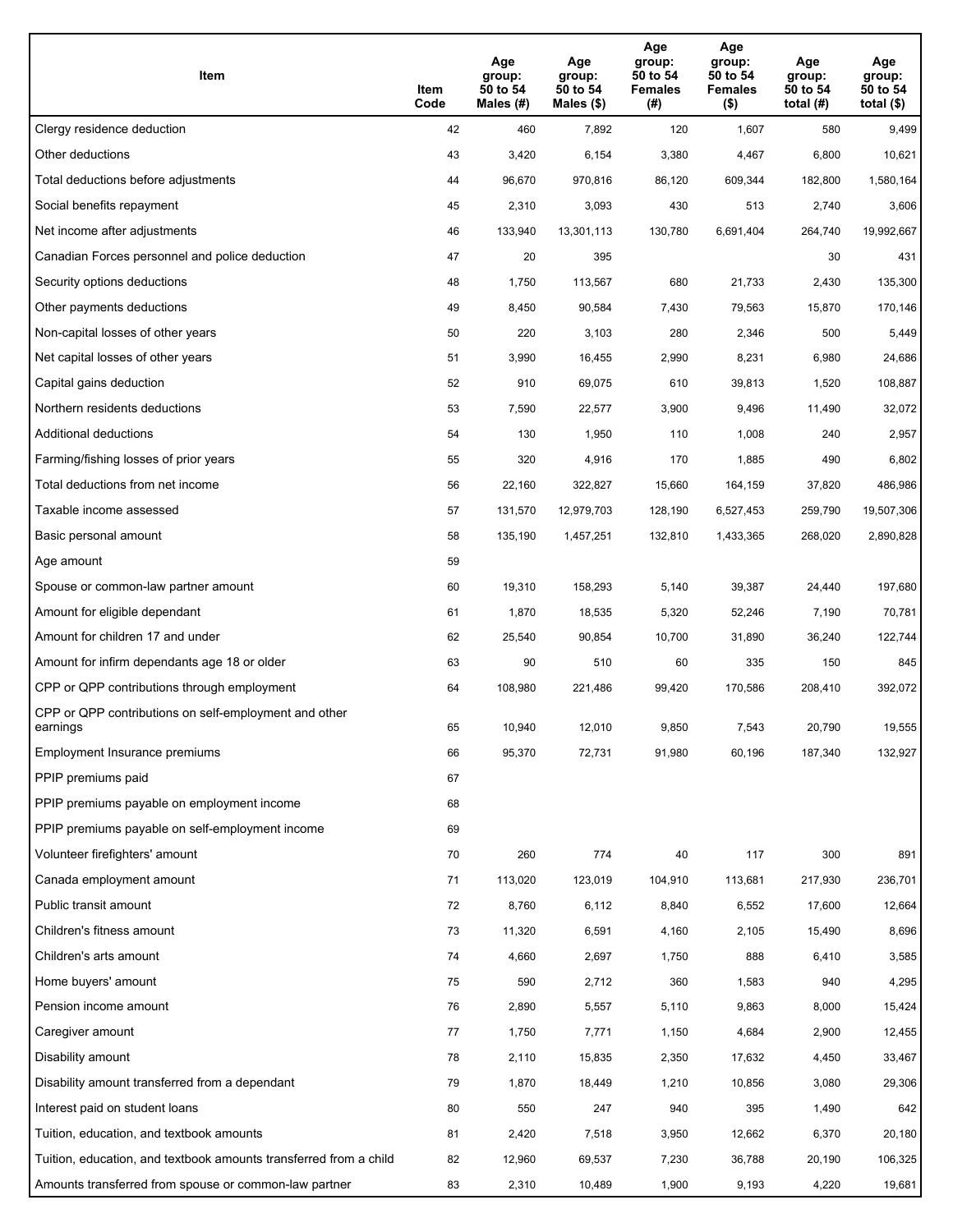| <b>Item</b>                                         | Item<br>Code | Age<br>group:<br>50 to 54<br>Males (#) | Age<br>group:<br>50 to 54<br>Males $(\$)$ | Age<br>group:<br>50 to 54<br><b>Females</b><br>(#) | Age<br>group:<br>50 to 54<br><b>Females</b><br>$($ \$) | Age<br>group:<br>50 to 54<br>total $(H)$ | Age<br>group:<br>50 to 54<br>total $($)$ |
|-----------------------------------------------------|--------------|----------------------------------------|-------------------------------------------|----------------------------------------------------|--------------------------------------------------------|------------------------------------------|------------------------------------------|
| Medical expenses                                    | 84           | 12,420                                 | 33,265                                    | 20,060                                             | 42,777                                                 | 32,480                                   | 76,042                                   |
| Total tax credits on personal amounts               | 85           | 135,190                                | 351,352                                   | 132,810                                            | 309,803                                                | 268,030                                  | 661,188                                  |
| Allowable charitable donations and government gifts | 86           | 43,680                                 | 128,610                                   | 33,360                                             | 57,509                                                 | 77,040                                   | 186,119                                  |
| Eligible cultural and ecological gifts              | 87           |                                        |                                           |                                                    |                                                        | 90                                       | 243                                      |
| Total tax credit on donations and gifts             | 88           | 43,580                                 | 36,346                                    | 33,280                                             | 15,946                                                 | 76,850                                   | 52,291                                   |
| Total federal non-refundable tax credits            | 89           | 135,190                                | 387,698                                   | 132,810                                            | 325,748                                                | 268,030                                  | 713,480                                  |
| Federal dividend tax credit                         | 90           | 37,130                                 | 176,429                                   | 29,690                                             | 86,557                                                 | 66,820                                   | 262,986                                  |
| Overseas employment tax credit                      | 91           | 210                                    | 2,803                                     |                                                    |                                                        | 210                                      | 2,894                                    |
| Minimum tax carryover                               | 92           | 730                                    | 2,547                                     | 500                                                | 1,260                                                  | 1,230                                    | 3,806                                    |
| Basic federal tax                                   | 93           | 116,440                                | 2,275,575                                 | 101,300                                            | 842,693                                                | 217,740                                  | 3,118,283                                |
| Federal Foreign Tax Credit                          | 94           | 9,900                                  | 22,928                                    | 7,860                                              | 2,523                                                  | 17,760                                   | 25,454                                   |
| Federal Political contribution tax credit           | 95           | 1,210                                  | 214                                       | 600                                                | 87                                                     | 1,810                                    | 301                                      |
| <b>Investment Tax Credit</b>                        | 96           | 540                                    | 1,087                                     | 210                                                | 264                                                    | 750                                      | 1,352                                    |
| Labour-sponsored funds tax credit                   | 97           |                                        |                                           |                                                    |                                                        |                                          |                                          |
| Alternative minimum tax payable                     | 98           | 750                                    | 2.695                                     | 400                                                | 1,613                                                  | 1,160                                    | 4,307                                    |
| Net federal tax                                     | 99           | 116,220                                | 2,251,688                                 | 101,110                                            | 839,967                                                | 217,330                                  | 3,091,668                                |
| CPP contributions on self-employment                | 100          | 10,940                                 | 24,020                                    | 9,850                                              | 15,085                                                 | 20,790                                   | 39,110                                   |
| Social Benefits repayment                           | 101          | 2,310                                  | 3,093                                     | 430                                                | 513                                                    | 2,740                                    | 3,606                                    |
| Net Provincial Tax                                  | 102          | 111,790                                | 904,766                                   | 92,180                                             | 368,891                                                | 203,970                                  | 1,273,662                                |
| Total tax payable                                   | 103          | 120,260                                | 3,183,570                                 | 104,710                                            | 1,224,460                                              | 224,980                                  | 4,408,053                                |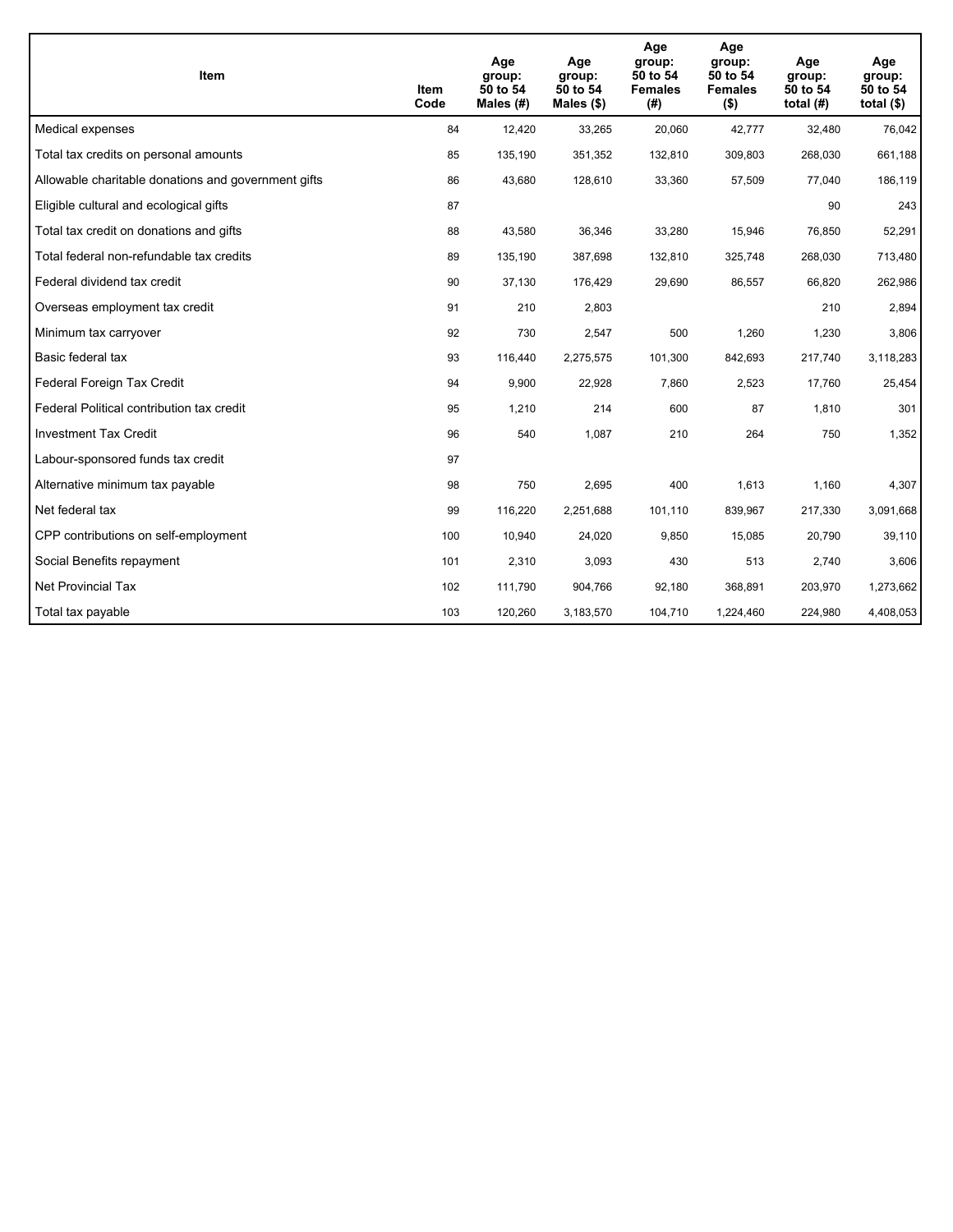| Item                                                                                           | Item<br>Code   | Age<br>group:<br>55 to 59<br>Males $(\#)$ | Age<br>group:<br>55 to 59<br>Males $(\$)$ | Age<br>group:<br>55 to 59<br><b>Females</b><br>(#) | Age<br>group:<br>55 to 59<br><b>Females</b><br>$($ \$) | Age<br>group:<br>55 to 59<br>total $(H)$ | Age<br>group:<br>55 to 59<br>total $(\$)$ |
|------------------------------------------------------------------------------------------------|----------------|-------------------------------------------|-------------------------------------------|----------------------------------------------------|--------------------------------------------------------|------------------------------------------|-------------------------------------------|
| Number of taxable returns                                                                      | $\mathbf{1}$   | 105,910                                   |                                           | 90,350                                             |                                                        | 196,260                                  |                                           |
| Number of non-taxable returns                                                                  | $\overline{c}$ | 14,870                                    |                                           | 26,030                                             |                                                        | 40,910                                   |                                           |
| Total number of returns                                                                        | 3              | 120,780                                   |                                           | 116,380                                            |                                                        | 237,170                                  |                                           |
| Employment income                                                                              | 4              | 95,570                                    | 9,270,892                                 | 87,750                                             | 4,284,187                                              | 183,320                                  | 13,555,417                                |
| Commissions (from employment)                                                                  | 5              | 2,990                                     | 192,453                                   | 1,550                                              | 42,120                                                 | 4,540                                    | 234,573                                   |
| Other employment income                                                                        | 6              | 13,970                                    | 163,028                                   | 9,150                                              | 61,887                                                 | 23,120                                   | 224,914                                   |
| Old Age Security pension (OASP)                                                                | $\overline{7}$ |                                           |                                           |                                                    |                                                        |                                          |                                           |
| CPP or QPP benefits                                                                            | 8              | 5,920                                     | 52,363                                    | 10,350                                             | 76,579                                                 | 16,270                                   | 128,943                                   |
| Other pensions or superannuation                                                               | 9              | 10,430                                    | 328,419                                   | 8,160                                              | 156,195                                                | 18,590                                   | 484,635                                   |
| Elected split-pension amount                                                                   | 10             | 1,530                                     | 8,165                                     | 9,250                                              | 112,016                                                | 10,780                                   | 120,181                                   |
| Universal Child Care Benefit (UCCB)                                                            | 11             | 260                                       | 327                                       | 220                                                | 289                                                    | 480                                      | 616                                       |
| Employment Insurance and other benefits                                                        | 12             | 7,010                                     | 42,870                                    | 6,080                                              | 30,332                                                 | 13,090                                   | 73,203                                    |
| Taxable amount of dividends from taxable Canadian corporations                                 | 13             | 39,380                                    | 1,336,623                                 | 32,200                                             | 620,521                                                | 71,590                                   | 1,957,144                                 |
| Interest and other investment income                                                           | 14             | 42,760                                    | 171,619                                   | 44,280                                             | 118,153                                                | 87,050                                   | 289,852                                   |
| Net partnership income (Limited or non-active partners only)                                   | 15             | 2,120                                     | $-216$                                    | 1,290                                              | 84                                                     | 3,420                                    | $-133$                                    |
| Net rental income                                                                              | 16             | 11,410                                    | 38,877                                    | 10,550                                             | 35,870                                                 | 21,960                                   | 74,757                                    |
| Taxable capital gains                                                                          | 17             | 16,320                                    | 324,368                                   | 14,980                                             | 125,901                                                | 31,300                                   | 450,270                                   |
| Registered retirement savings plan income (RRSP)                                               | 18             | 10,840                                    | 139,495                                   | 11,230                                             | 113,838                                                | 22,070                                   | 253,333                                   |
| Other income                                                                                   | 19             | 26,460                                    | 299,265                                   | 24,910                                             | 124,775                                                | 51,370                                   | 424,040                                   |
| Net business income                                                                            | 20             | 11,640                                    | 244,084                                   | 10,610                                             | 125,954                                                | 22,260                                   | 370,061                                   |
| Net professional income                                                                        | 21             | 1,340                                     | 114,142                                   | 1,360                                              | 54,039                                                 | 2,700                                    | 168,181                                   |
| Net commission income                                                                          | 22             | 1,070                                     | 33,375                                    | 1,100                                              | 18,431                                                 | 2,170                                    | 51,807                                    |
| Net farming income                                                                             | 23             | 7,250                                     | 61,246                                    | 3,790                                              | 23,668                                                 | 11,040                                   | 84,915                                    |
| Net fishing income                                                                             | 24             |                                           |                                           |                                                    |                                                        | 20                                       | 143                                       |
| Workers' compensation benefits                                                                 | 25             | 2,900                                     | 30,230                                    | 1,780                                              | 12,399                                                 | 4,670                                    | 42,629                                    |
| Social assistance payments                                                                     | 26             | 4,880                                     | 57,608                                    | 5,080                                              | 62,201                                                 | 9,960                                    | 119,817                                   |
| Net federal supplements                                                                        | 27             |                                           |                                           |                                                    |                                                        |                                          |                                           |
| Total income assessed                                                                          | 28             | 120,190                                   | 12,909,635                                | 115,430                                            | 6,219,591                                              | 235,630                                  | 19,129,707                                |
| Registered pension plan contributions (RPP)                                                    | 29             | 23,540                                    | 145,096                                   | 28,730                                             | 156,884                                                | 52,270                                   | 301,980                                   |
| RRSP deduction                                                                                 | 30             | 50,880                                    | 491,839                                   | 43,470                                             | 271,832                                                | 94,350                                   | 763,671                                   |
| Deduction for elected split-pension amount                                                     | 31             | 5,740                                     | 73,385                                    | 2,020                                              | 11,098                                                 | 7,760                                    | 84,483                                    |
| Annual union, professional, or like dues                                                       | 32             | 27,200                                    | 24,955                                    | 28,640                                             | 21,497                                                 | 55,830                                   | 46,452                                    |
| Child care expenses                                                                            | 33             | 560                                       | 1,677                                     | 300                                                | 734                                                    | 860                                      | 2,411                                     |
| Business investment loss                                                                       | 34             | 170                                       | 9,624                                     | 90                                                 | 997                                                    | 260                                      | 10,622                                    |
| Moving expenses                                                                                | 35             | 780                                       | 5,776                                     | 480                                                | 2,779                                                  | 1,260                                    | 8,555                                     |
| Support payments made                                                                          | 36             | 1,030                                     | 25,446                                    | 10                                                 | 270                                                    | 1,050                                    | 25,716                                    |
| Carrying charges and interest expenses                                                         | 37             | 24,760                                    | 79,130                                    | 17,770                                             | 40,241                                                 | 42,530                                   | 119,395                                   |
| Deductions for CPP/QPP contributions on self-employment and other<br>earnings                  | 38             | 11,100                                    | 12,024                                    | 9,150                                              | 6,836                                                  | 20,240                                   | 18,860                                    |
| Deductions for provincial parental insurance plan (PPIP) premiums on<br>self-employment income | 39             |                                           |                                           |                                                    |                                                        |                                          |                                           |
| Exploration and development expenses                                                           | 40             | 1,720                                     | 39,257                                    | 650                                                | 6,754                                                  | 2,380                                    | 46,011                                    |
| Other employment expenses                                                                      | 41             | 7,460                                     | 47,482                                    | 3,340                                              | 13,109                                                 | 10,800                                   | 60,591                                    |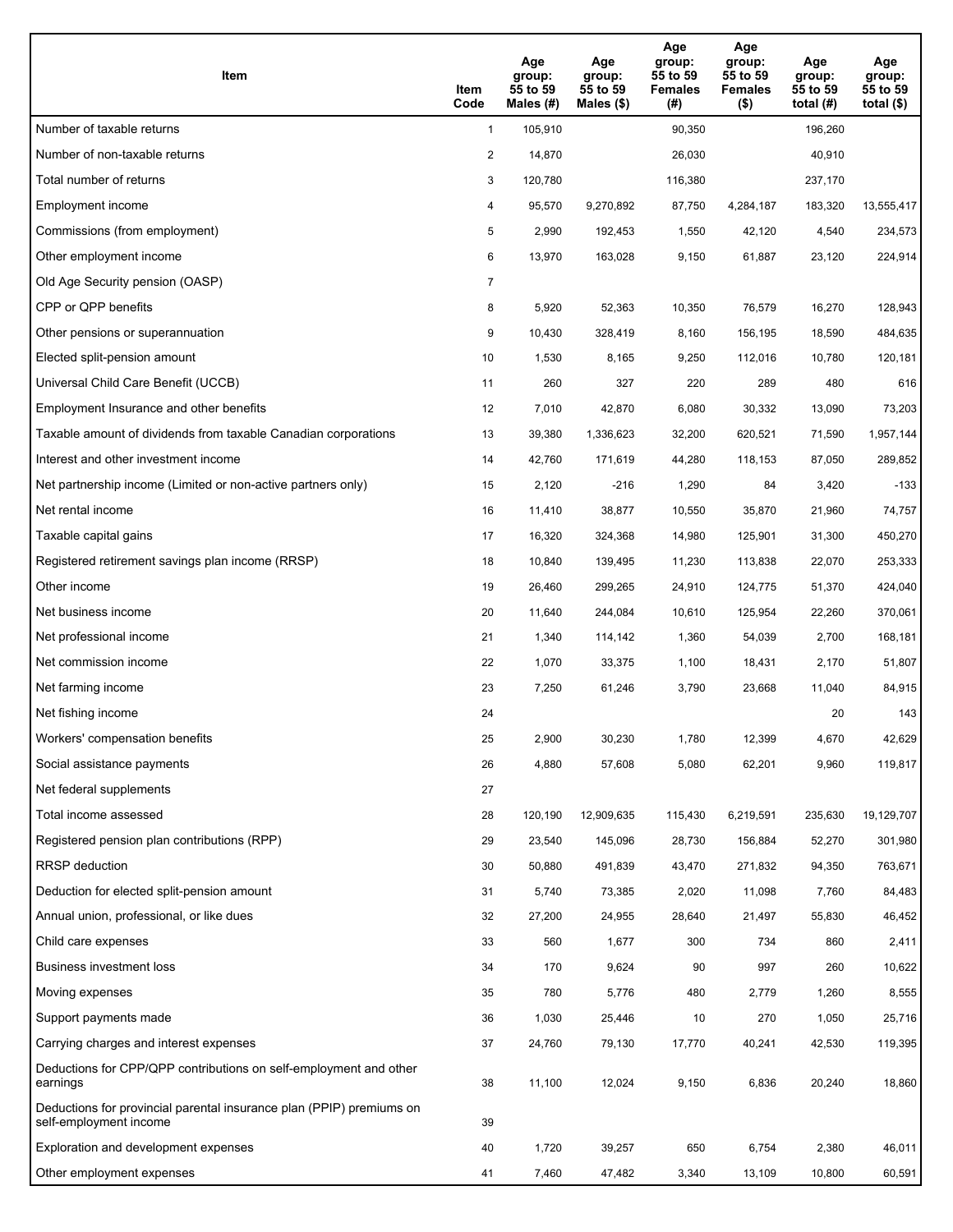| Item                                                              | Item<br>Code | Age<br>group:<br>55 to 59<br>Males (#) | Age<br>group:<br>55 to 59<br>Males (\$) | Age<br>group:<br>55 to 59<br><b>Females</b><br>(# ) | Age<br>group:<br>55 to 59<br><b>Females</b><br>$($ \$) | Age<br>group:<br>55 to 59<br>total $(H)$ | Age<br>group:<br>55 to 59<br>total $($)$ |
|-------------------------------------------------------------------|--------------|----------------------------------------|-----------------------------------------|-----------------------------------------------------|--------------------------------------------------------|------------------------------------------|------------------------------------------|
| Clergy residence deduction                                        | 42           | 450                                    | 7,232                                   | 90                                                  | 1,286                                                  | 540                                      | 8,518                                    |
| Other deductions                                                  | 43           | 3,420                                  | 8,658                                   | 3,350                                               | 5,622                                                  | 6,770                                    | 14,291                                   |
| Total deductions before adjustments                               | 44           | 87,220                                 | 971,588                                 | 74,310                                              | 539,977                                                | 161,530                                  | 1,511,601                                |
| Social benefits repayment                                         | 45           | 2,040                                  | 2,837                                   | 290                                                 | 345                                                    | 2,320                                    | 3,182                                    |
| Net income after adjustments                                      | 46           | 119,590                                | 11,947,417                              | 114,660                                             | 5,686,046                                              | 234,260                                  | 17,633,909                               |
| Canadian Forces personnel and police deduction                    | 47           |                                        |                                         |                                                     |                                                        |                                          |                                          |
| Security options deductions                                       | 48           | 1,520                                  | 151,621                                 | 430                                                 | 19,180                                                 | 1,950                                    | 170,801                                  |
| Other payments deductions                                         | 49           | 7,660                                  | 87,852                                  | 6,790                                               | 74,657                                                 | 14,450                                   | 162,518                                  |
| Non-capital losses of other years                                 | 50           | 220                                    | 4,009                                   | 240                                                 | 2,123                                                  | 460                                      | 6,131                                    |
| Net capital losses of other years                                 | 51           | 4,610                                  | 18,145                                  | 3,580                                               | 10,419                                                 | 8,190                                    | 28,564                                   |
| Capital gains deduction                                           | 52           | 1,060                                  | 73,615                                  | 690                                                 | 41,354                                                 | 1,750                                    | 114,969                                  |
| Northern residents deductions                                     | 53           | 6,110                                  | 17,766                                  | 3,160                                               | 7,988                                                  | 9,270                                    | 25,754                                   |
| Additional deductions                                             | 54           | 110                                    | 2,036                                   | 120                                                 | 1,337                                                  | 220                                      | 3,383                                    |
| Farming/fishing losses of prior years                             | 55           | 350                                    | 3,987                                   | 150                                                 | 1,050                                                  | 500                                      | 5,036                                    |
| Total deductions from net income                                  | 56           | 20,470                                 | 359,352                                 | 14,650                                              | 158,167                                                | 35,120                                   | 517,536                                  |
| Taxable income assessed                                           | 57           | 117,390                                | 11,588,463                              | 112,420                                             | 5,528,308                                              | 229,820                                  | 17,117,199                               |
| Basic personal amount                                             | 58           | 120,770                                | 1,303,160                               | 116,380                                             | 1,256,101                                              | 237,170                                  | 2,559,394                                |
| Age amount                                                        | 59           |                                        |                                         |                                                     |                                                        |                                          |                                          |
| Spouse or common-law partner amount                               | 60           | 17,240                                 | 138,596                                 | 4,760                                               | 33,905                                                 | 22,000                                   | 172,501                                  |
| Amount for eligible dependant                                     | 61           | 780                                    | 7,519                                   | 1,410                                               | 13,701                                                 | 2,190                                    | 21,220                                   |
| Amount for children 17 and under                                  | 62           | 8,810                                  | 28,492                                  | 2,440                                               | 6,723                                                  | 11,250                                   | 35,217                                   |
| Amount for infirm dependants age 18 or older                      | 63           | 80                                     | 462                                     | 70                                                  | 407                                                    | 140                                      | 869                                      |
| CPP or QPP contributions through employment                       | 64           | 90,480                                 | 179,986                                 | 78,670                                              | 132,206                                                | 169,150                                  | 312,194                                  |
| CPP or QPP contributions on self-employment and other<br>earnings | 65           | 11,100                                 | 12,024                                  | 9,150                                               | 6,836                                                  | 20,240                                   | 18,860                                   |
| Employment Insurance premiums                                     | 66           | 77,750                                 | 58,105                                  | 71,880                                              | 46,132                                                 | 149,630                                  | 104,238                                  |
| PPIP premiums paid                                                | 67           |                                        |                                         |                                                     |                                                        |                                          |                                          |
| PPIP premiums payable on employment income                        | 68           |                                        |                                         |                                                     |                                                        |                                          |                                          |
| PPIP premiums payable on self-employment income                   | 69           |                                        |                                         |                                                     |                                                        |                                          |                                          |
| Volunteer firefighters' amount                                    | 70           | 160                                    | 480                                     | 20                                                  | 63                                                     | 180                                      | 543                                      |
| Canada employment amount                                          | 71           | 95,740                                 | 103,513                                 | 84,980                                              | 91,507                                                 | 180,720                                  | 195,024                                  |
| Public transit amount                                             | 72           | 5,530                                  | 3,986                                   | 6,130                                               | 4,797                                                  | 11,660                                   | 8,783                                    |
| Children's fitness amount                                         | 73           | 3,300                                  | 1,787                                   | 690                                                 | 322                                                    | 3,990                                    | 2,109                                    |
| Children's arts amount                                            | 74           | 1,390                                  | 788                                     | 250                                                 | 126                                                    | 1,650                                    | 913                                      |
| Home buyers' amount                                               | 75           | 320                                    | 1,474                                   | 220                                                 | 977                                                    | 550                                      | 2,451                                    |
| Pension income amount                                             | 76           | 11,740                                 | 22,943                                  | 16,040                                              | 31,092                                                 | 27,780                                   | 54,040                                   |
| Caregiver amount                                                  | 77           | 1,280                                  | 5,163                                   | 900                                                 | 3,290                                                  | 2,180                                    | 8,453                                    |
| Disability amount                                                 | 78           | 2,690                                  | 20,217                                  | 2,910                                               | 21,910                                                 | 5,600                                    | 42,133                                   |
| Disability amount transferred from a dependant                    | 79           | 1,320                                  | 11,618                                  | 790                                                 | 6,315                                                  | 2,120                                    | 17,933                                   |
| Interest paid on student loans                                    | 80           | 260                                    | 110                                     | 410                                                 | 150                                                    | 660                                      | 260                                      |
| Tuition, education, and textbook amounts                          | 81           | 1,440                                  | 3,933                                   | 2,300                                               | 5,753                                                  | 3,730                                    | 9,686                                    |
| Tuition, education, and textbook amounts transferred from a child | 82           | 8,900                                  | 48,166                                  | 3,770                                               | 19,045                                                 | 12,670                                   | 67,214                                   |
| Amounts transferred from spouse or common-law partner             | 83           | 2,460                                  | 11,218                                  | 2,730                                               | 14,203                                                 | 5,180                                    | 25,421                                   |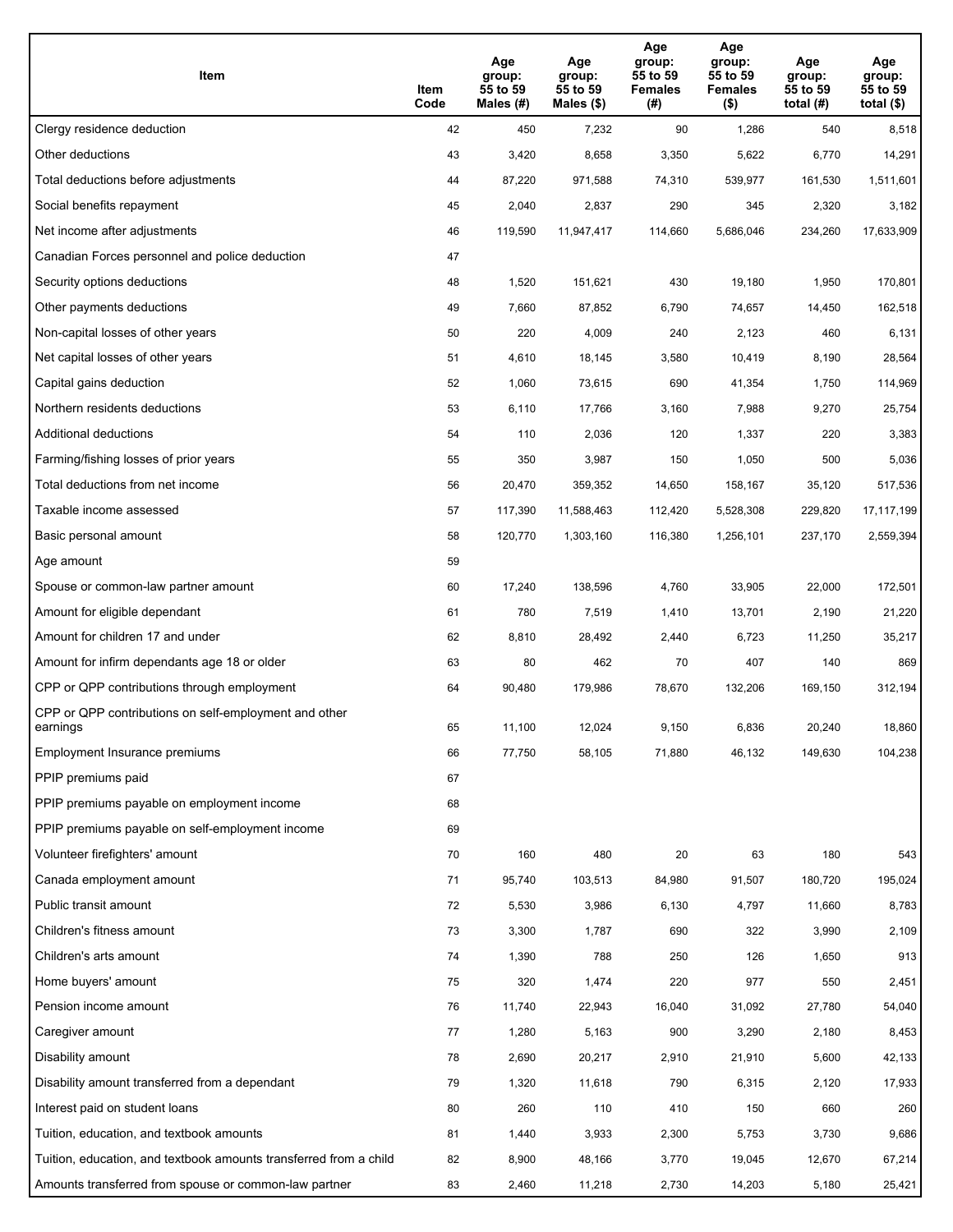| <b>Item</b>                                         | Item<br>Code | Age<br>group:<br>55 to 59<br>Males (#) | Age<br>group:<br>55 to 59<br>Males $(\$)$ | Age<br>group:<br>55 to 59<br><b>Females</b><br>(#) | Age<br>group:<br>55 to 59<br><b>Females</b><br>$($ \$) | Age<br>group:<br>55 to 59<br>total $(H)$ | Age<br>group:<br>55 to 59<br>total $($)$ |
|-----------------------------------------------------|--------------|----------------------------------------|-------------------------------------------|----------------------------------------------------|--------------------------------------------------------|------------------------------------------|------------------------------------------|
| Medical expenses                                    | 84           | 13,700                                 | 36,819                                    | 20,310                                             | 46,736                                                 | 34,010                                   | 83,556                                   |
| Total tax credits on personal amounts               | 85           | 120,770                                | 300,090                                   | 116,380                                            | 261,348                                                | 237,170                                  | 561,461                                  |
| Allowable charitable donations and government gifts | 86           | 41,290                                 | 139,692                                   | 30,950                                             | 58,089                                                 | 72,240                                   | 197,781                                  |
| Eligible cultural and ecological gifts              | 87           |                                        |                                           |                                                    |                                                        |                                          |                                          |
| Total tax credit on donations and gifts             | 88           | 41,210                                 | 39,670                                    | 30,880                                             | 16,217                                                 | 72,090                                   | 55,887                                   |
| Total federal non-refundable tax credits            | 89           | 120,770                                | 339,760                                   | 116,380                                            | 277,565                                                | 237,170                                  | 617,348                                  |
| Federal dividend tax credit                         | 90           | 37,840                                 | 183,624                                   | 29,770                                             | 83,969                                                 | 67,610                                   | 267,593                                  |
| Overseas employment tax credit                      | 91           | 170                                    | 2,206                                     |                                                    |                                                        | 170                                      | 2,254                                    |
| Minimum tax carryover                               | 92           | 830                                    | 2,576                                     | 500                                                | 1,152                                                  | 1,330                                    | 3,728                                    |
| Basic federal tax                                   | 93           | 102,430                                | 2,041,017                                 | 87,300                                             | 700,952                                                | 189,740                                  | 2,742,052                                |
| Federal Foreign Tax Credit                          | 94           | 10,870                                 | 24,295                                    | 8,820                                              | 2,959                                                  | 19,690                                   | 27,257                                   |
| Federal Political contribution tax credit           | 95           | 1,540                                  | 293                                       | 780                                                | 134                                                    | 2,320                                    | 427                                      |
| <b>Investment Tax Credit</b>                        | 96           | 550                                    | 1,270                                     | 220                                                | 376                                                    | 780                                      | 1,646                                    |
| Labour-sponsored funds tax credit                   | 97           |                                        |                                           |                                                    |                                                        |                                          |                                          |
| Alternative minimum tax payable                     | 98           | 750                                    | 2,758                                     | 410                                                | 1,665                                                  | 1,150                                    | 4,423                                    |
| Net federal tax                                     | 99           | 102,180                                | 2,016,607                                 | 87,100                                             | 697,555                                                | 189,290                                  | 2,714,244                                |
| CPP contributions on self-employment                | 100          | 11,100                                 | 24,048                                    | 9,150                                              | 13,671                                                 | 20,240                                   | 37,721                                   |
| Social Benefits repayment                           | 101          | 2,040                                  | 2,837                                     | 290                                                | 345                                                    | 2,320                                    | 3,182                                    |
| <b>Net Provincial Tax</b>                           | 102          | 97,000                                 | 792,442                                   | 78,700                                             | 304,298                                                | 175,710                                  | 1,096,771                                |
| Total tax payable                                   | 103          | 105,910                                | 2,835,935                                 | 90,350                                             | 1,015,873                                              | 196,260                                  | 3,851,924                                |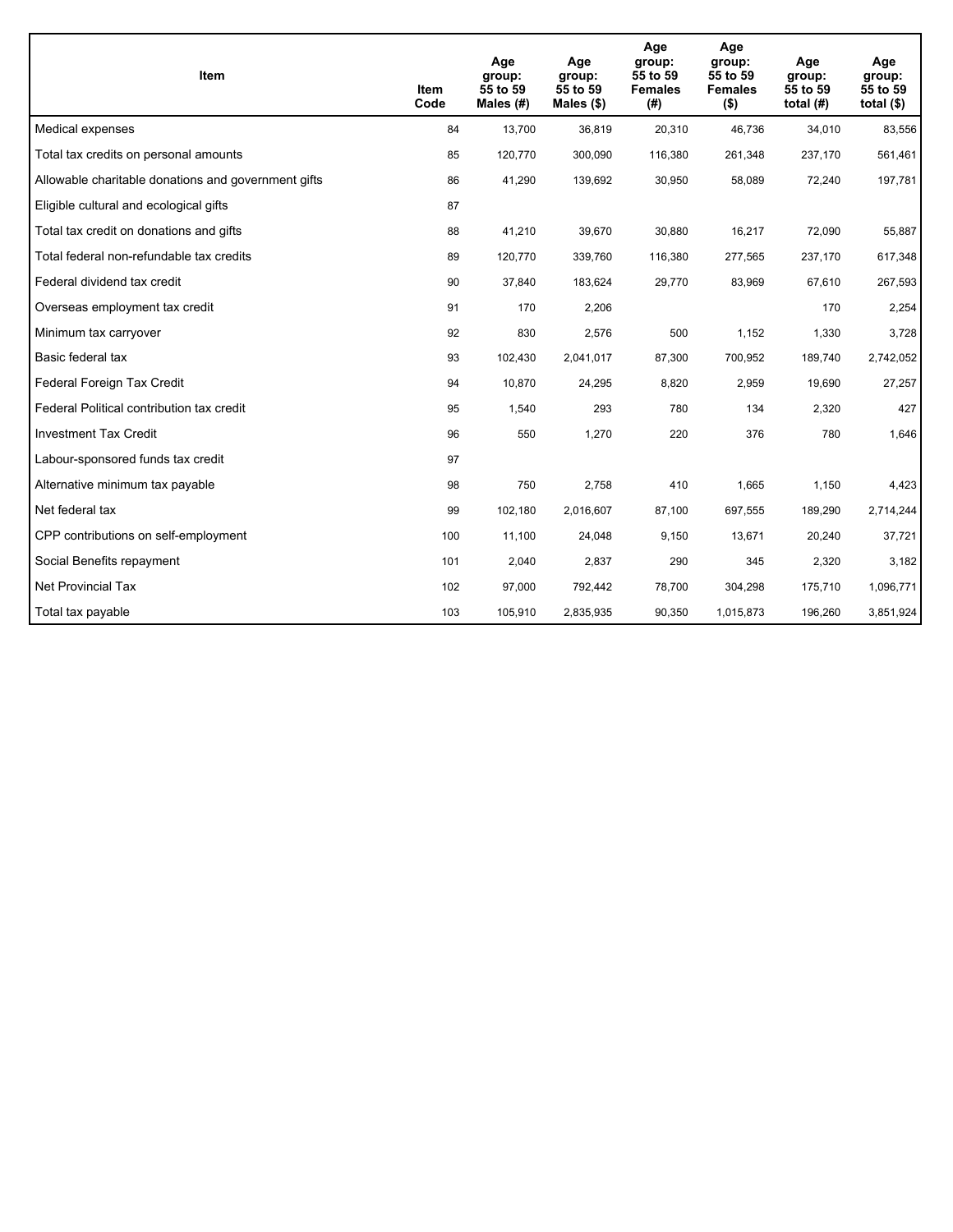| <b>Item</b>                                                                                    | Item<br>Code   | Age<br>group:<br>60 to 64<br>Males $(H)$ | Age<br>group:<br>60 to 64<br>Males (\$) | Age<br>group:<br>60 to 64<br><b>Females</b><br>(#) | Age<br>group:<br>60 to 64<br><b>Females</b><br>$($ \$) | Age<br>group:<br>60 to 64<br>total $(H)$ | Age<br>group:<br>60 to 64<br>total $($)$ |
|------------------------------------------------------------------------------------------------|----------------|------------------------------------------|-----------------------------------------|----------------------------------------------------|--------------------------------------------------------|------------------------------------------|------------------------------------------|
| Number of taxable returns                                                                      | $\mathbf{1}$   | 77,800                                   |                                         | 66,910                                             |                                                        | 144,710                                  |                                          |
| Number of non-taxable returns                                                                  | $\overline{2}$ | 14,190                                   |                                         | 23,840                                             |                                                        | 38,050                                   |                                          |
| Total number of returns                                                                        | 3              | 91,990                                   |                                         | 90,750                                             |                                                        | 182,750                                  |                                          |
| Employment income                                                                              | 4              | 60,360                                   | 4,973,253                               | 52,330                                             | 2,164,666                                              | 112,690                                  | 7,137,949                                |
| Commissions (from employment)                                                                  | 5              | 1,850                                    | 114,561                                 | 780                                                | 19,981                                                 | 2,640                                    | 134,543                                  |
| Other employment income                                                                        | 6              | 11,950                                   | 107,790                                 | 7,480                                              | 49,242                                                 | 19,440                                   | 157,032                                  |
| Old Age Security pension (OASP)                                                                | $\overline{7}$ |                                          |                                         |                                                    |                                                        |                                          |                                          |
| CPP or QPP benefits                                                                            | 8              | 41,590                                   | 280,816                                 | 47,110                                             | 266,243                                                | 88,700                                   | 547,059                                  |
| Other pensions or superannuation                                                               | 9              | 19,560                                   | 606,379                                 | 17,280                                             | 323,204                                                | 36,850                                   | 929,604                                  |
| Elected split-pension amount                                                                   | 10             | 3,350                                    | 19,948                                  | 14,060                                             | 179,205                                                | 17,410                                   | 199,183                                  |
| Universal Child Care Benefit (UCCB)                                                            | 11             | 90                                       | 99                                      | 120                                                | 166                                                    | 200                                      | 265                                      |
| Employment Insurance and other benefits                                                        | 12             | 5,130                                    | 31,554                                  | 3,630                                              | 18,025                                                 | 8,760                                    | 49,579                                   |
| Taxable amount of dividends from taxable Canadian corporations                                 | 13             | 32,130                                   | 1,054,338                               | 27,540                                             | 486,312                                                | 59,670                                   | 1,540,650                                |
| Interest and other investment income                                                           | 14             | 37,730                                   | 156,669                                 | 39,550                                             | 107,841                                                | 77,280                                   | 264,525                                  |
| Net partnership income (Limited or non-active partners only)                                   | 15             | 1,780                                    | 1,308                                   | 1,000                                              | 688                                                    | 2,780                                    | 1,996                                    |
| Net rental income                                                                              | 16             | 8,860                                    | 39,083                                  | 7,770                                              | 34,715                                                 | 16,640                                   | 73,832                                   |
| Taxable capital gains                                                                          | 17             | 14,120                                   | 231,375                                 | 14,020                                             | 122,916                                                | 28,140                                   | 354,294                                  |
| Registered retirement savings plan income (RRSP)                                               | 18             | 9,770                                    | 143,309                                 | 10,610                                             | 120,858                                                | 20,380                                   | 264,167                                  |
| Other income                                                                                   | 19             | 24,190                                   | 205,129                                 | 23,380                                             | 108,741                                                | 47,580                                   | 313,870                                  |
| Net business income                                                                            | 20             | 9,270                                    | 175,099                                 | 7,610                                              | 82,827                                                 | 16,890                                   | 257,926                                  |
| Net professional income                                                                        | 21             | 1,280                                    | 86,480                                  | 870                                                | 26,210                                                 | 2,150                                    | 112,690                                  |
| Net commission income                                                                          | 22             | 1,010                                    | 27,411                                  | 800                                                | 13,662                                                 | 1,810                                    | 41,073                                   |
| Net farming income                                                                             | 23             | 6,320                                    | 51,175                                  | 3,340                                              | 20,183                                                 | 9,660                                    | 71,359                                   |
| Net fishing income                                                                             | 24             | 20                                       | 9                                       |                                                    |                                                        | 20                                       | 22                                       |
| Workers' compensation benefits                                                                 | 25             | 2,250                                    | 26,328                                  | 1,160                                              | 10,695                                                 | 3,410                                    | 37,023                                   |
| Social assistance payments                                                                     | 26             | 4,000                                    | 46,062                                  | 4,670                                              | 51,950                                                 | 8,670                                    | 98,012                                   |
| Net federal supplements                                                                        | 27             | 550                                      | 3,110                                   | 4,600                                              | 26,320                                                 | 5,150                                    | 29,430                                   |
| Total income assessed                                                                          | 28             | 91,630                                   | 8,381,403                               | 90,310                                             | 4,247,519                                              | 181,960                                  | 12,629,057                               |
| Registered pension plan contributions (RPP)                                                    | 29             | 11,710                                   | 68,301                                  | 14,430                                             | 73,047                                                 | 26,140                                   | 141,348                                  |
| RRSP deduction                                                                                 | 30             | 32,250                                   | 307,942                                 | 25,270                                             | 153,938                                                | 57,520                                   | 461,880                                  |
| Deduction for elected split-pension amount                                                     | 31             | 10,980                                   | 139,734                                 | 3,890                                              | 22,465                                                 | 14,870                                   | 162,199                                  |
| Annual union, professional, or like dues                                                       | 32             | 16,840                                   | 13,532                                  | 16,660                                             | 11,238                                                 | 33,500                                   | 24,770                                   |
| Child care expenses                                                                            | 33             | 120                                      | 325                                     | 60                                                 | 150                                                    | 190                                      | 476                                      |
| Business investment loss                                                                       | 34             | 130                                      | 4,004                                   | 80                                                 | 2,338                                                  | 210                                      | 6,342                                    |
| Moving expenses                                                                                | 35             | 370                                      | 2,741                                   | 200                                                | 1,146                                                  | 570                                      | 3,887                                    |
| Support payments made                                                                          | 36             | 650                                      | 16,394                                  | 10                                                 | 152                                                    | 670                                      | 16,546                                   |
| Carrying charges and interest expenses                                                         | 37             | 21,040                                   | 67,883                                  | 15,690                                             | 30,717                                                 | 36,730                                   | 98,600                                   |
| Deductions for CPP/QPP contributions on self-employment and other<br>earnings                  | 38             | 9,440                                    | 9,542                                   | 6,890                                              | 4,800                                                  | 16,330                                   | 14,342                                   |
| Deductions for provincial parental insurance plan (PPIP) premiums on<br>self-employment income | 39             |                                          |                                         |                                                    |                                                        |                                          |                                          |
| Exploration and development expenses                                                           | 40             | 1,480                                    | 30,876                                  | 590                                                | 5,914                                                  | 2,070                                    | 36,791                                   |
| Other employment expenses                                                                      | 41             | 4,490                                    | 29,351                                  | 1,760                                              | 6,596                                                  | 6,250                                    | 35,947                                   |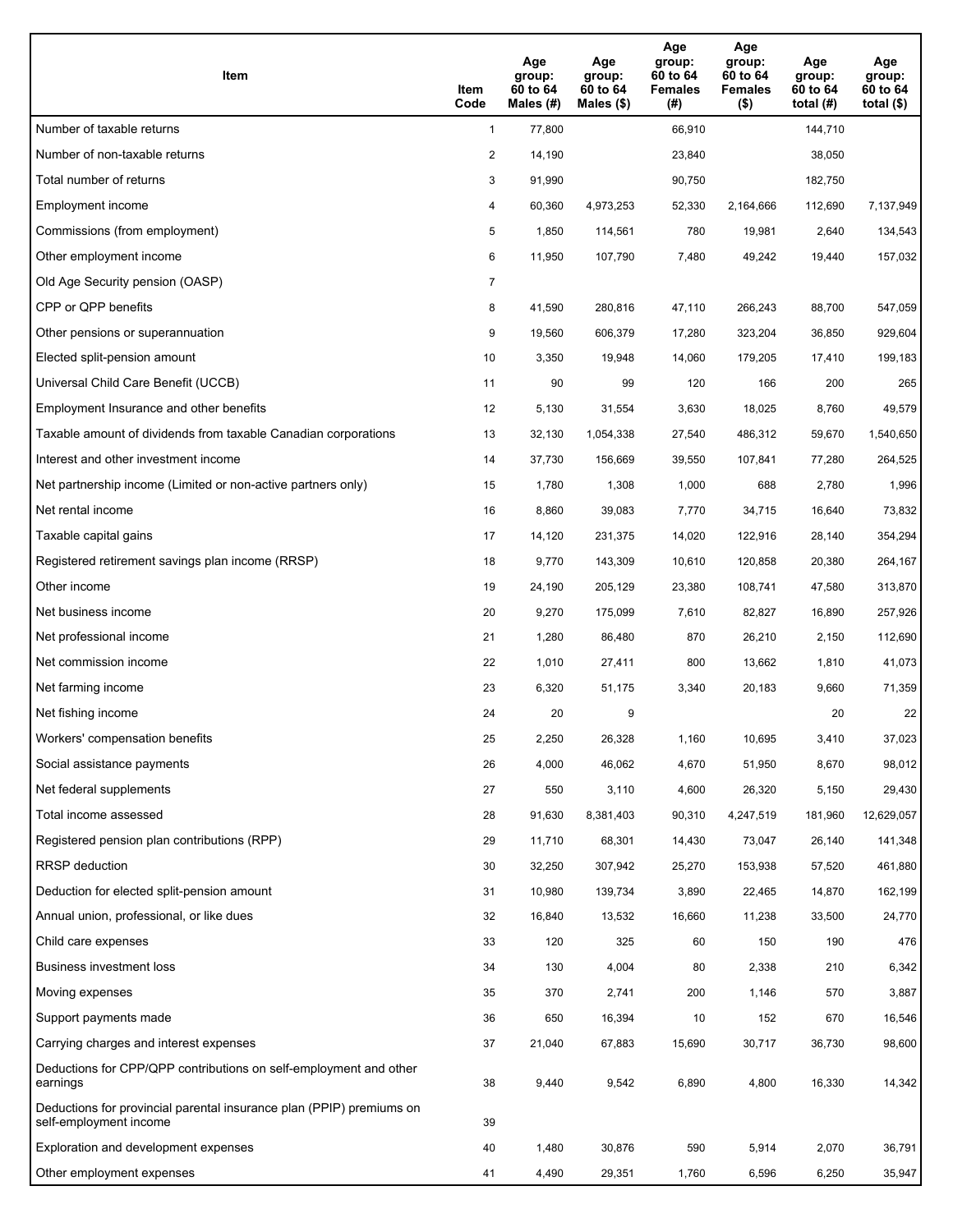| Item                                                              | Item<br>Code | Age<br>group:<br>60 to 64<br>Males (#) | Age<br>group:<br>60 to 64<br>Males (\$) | Age<br>group:<br>60 to 64<br><b>Females</b><br>(# ) | Age<br>group:<br>60 to 64<br><b>Females</b><br>$($ \$) | Age<br>group:<br>60 to 64<br>total $(#)$ | Age<br>group:<br>60 to 64<br>total $($)$ |
|-------------------------------------------------------------------|--------------|----------------------------------------|-----------------------------------------|-----------------------------------------------------|--------------------------------------------------------|------------------------------------------|------------------------------------------|
| Clergy residence deduction                                        | 42           | 330                                    | 5,205                                   | 80                                                  | 1,067                                                  | 410                                      | 6,271                                    |
| Other deductions                                                  | 43           | 3,110                                  | 8,341                                   | 2,910                                               | 5,708                                                  | 6,020                                    | 14,049                                   |
| Total deductions before adjustments                               | 44           | 63,090                                 | 704,230                                 | 50,440                                              | 319,281                                                | 113,540                                  | 1,023,510                                |
| Social benefits repayment                                         | 45           |                                        |                                         | 190                                                 | 279                                                    | 1,530                                    | 2,189                                    |
| Net income after adjustments                                      | 46           | 91,190                                 | 7,689,058                               | 89,940                                              | 3,931,927                                              | 181,150                                  | 11,621,120                               |
| Canadian Forces personnel and police deduction                    | 47           |                                        |                                         |                                                     |                                                        |                                          |                                          |
| Security options deductions                                       | 48           | 770                                    | 91,013                                  | 190                                                 | 5,872                                                  | 960                                      | 96,885                                   |
| Other payments deductions                                         | 49           | 6,540                                  | 75,494                                  | 9,740                                               | 88,881                                                 | 16,280                                   | 164,375                                  |
| Non-capital losses of other years                                 | 50           | 170                                    | 3,732                                   | 170                                                 | 1,847                                                  | 340                                      | 5,580                                    |
| Net capital losses of other years                                 | 51           | 4,150                                  | 17,649                                  | 3,540                                               | 8,936                                                  | 7,700                                    | 26,585                                   |
| Capital gains deduction                                           | 52           | 970                                    | 64,650                                  | 640                                                 | 37,468                                                 | 1,610                                    | 102,118                                  |
| Northern residents deductions                                     | 53           | 3,830                                  | 10,986                                  | 1,960                                               | 5,091                                                  | 5,790                                    | 16,078                                   |
| Additional deductions                                             | 54           | 170                                    | 1,382                                   | 260                                                 | 1,173                                                  | 440                                      | 2,591                                    |
| Farming/fishing losses of prior years                             | 55           | 330                                    | 3,688                                   | 120                                                 | 617                                                    | 450                                      | 4,305                                    |
| Total deductions from net income                                  | 56           | 16,040                                 | 268,784                                 | 16,010                                              | 149,918                                                | 32,060                                   | 418,740                                  |
| Taxable income assessed                                           | 57           | 89,930                                 | 7,420,789                               | 88,030                                              | 3,782,462                                              | 177,970                                  | 11,203,348                               |
| Basic personal amount                                             | 58           | 91,980                                 | 992,353                                 | 90,750                                              | 979,140                                                | 182,740                                  | 1,971,623                                |
| Age amount                                                        | 59           |                                        |                                         |                                                     |                                                        |                                          |                                          |
| Spouse or common-law partner amount                               | 60           | 12,920                                 | 96,082                                  | 3,130                                               | 20,044                                                 | 16,050                                   | 116,147                                  |
| Amount for eligible dependant                                     | 61           | 240                                    | 2,285                                   | 400                                                 | 3,927                                                  | 630                                      | 6,212                                    |
| Amount for children 17 and under                                  | 62           | 2,380                                  | 7,381                                   | 490                                                 | 1,513                                                  | 2,870                                    | 8,894                                    |
| Amount for infirm dependants age 18 or older                      | 63           | 60                                     | 336                                     | 40                                                  | 247                                                    | 100                                      | 583                                      |
| CPP or QPP contributions through employment                       | 64           | 55,070                                 | 101,435                                 | 45,150                                              | 69,056                                                 | 100,220                                  | 170,491                                  |
| CPP or QPP contributions on self-employment and other<br>earnings | 65           | 9,440                                  | 9,542                                   | 6,890                                               | 4.800                                                  | 16,330                                   | 14,342                                   |
| Employment Insurance premiums                                     | 66           | 46,930                                 | 32,676                                  | 41,000                                              | 24,112                                                 | 87,930                                   | 56,788                                   |
| PPIP premiums paid                                                | 67           |                                        |                                         |                                                     |                                                        |                                          |                                          |
| PPIP premiums payable on employment income                        | 68           |                                        |                                         |                                                     |                                                        |                                          |                                          |
| PPIP premiums payable on self-employment income                   | 69           |                                        |                                         |                                                     |                                                        |                                          |                                          |
| Volunteer firefighters' amount                                    | 70           | 100                                    | 309                                     | 10                                                  | 42                                                     | 120                                      | 351                                      |
| Canada employment amount                                          | 71           | 62,880                                 | 66,247                                  | 52,850                                              | 55,541                                                 | 115,730                                  | 121,793                                  |
| Public transit amount                                             | 72           | 2,950                                  | 2,246                                   | 3,490                                               | 2,765                                                  | 6,450                                    | 5,011                                    |
| Children's fitness amount                                         | 73           | 730                                    | 376                                     | 120                                                 | 60                                                     | 850                                      | 436                                      |
| Children's arts amount                                            | 74           | 320                                    | 173                                     | 40                                                  | 18                                                     | 360                                      | 191                                      |
| Home buyers' amount                                               | 75           | 140                                    | 631                                     | 80                                                  | 339                                                    | 220                                      | 970                                      |
| Pension income amount                                             | 76           | 22,160                                 | 43,255                                  | 27,050                                              | 52,566                                                 | 49,210                                   | 95,827                                   |
| Caregiver amount                                                  | $77\,$       | 860                                    | 3,523                                   | 600                                                 | 2,095                                                  | 1,460                                    | 5,618                                    |
| Disability amount                                                 | 78           | 2,970                                  | 22,347                                  | 2,990                                               | 22,532                                                 | 5,970                                    | 44,879                                   |
| Disability amount transferred from a dependant                    | 79           | 840                                    | 6,918                                   | 620                                                 | 4,624                                                  | 1,460                                    | 11,542                                   |
| Interest paid on student loans                                    | 80           | 90                                     | 43                                      | 120                                                 | 47                                                     | 210                                      | 90                                       |
| Tuition, education, and textbook amounts                          | 81           | 710                                    | 1,507                                   | 900                                                 | 1,846                                                  | 1,610                                    | 3,353                                    |
| Tuition, education, and textbook amounts transferred from a child | 82           | 3,080                                  | 15,712                                  | 1,030                                               | 4,932                                                  | 4,110                                    | 20,644                                   |
| Amounts transferred from spouse or common-law partner             | 83           | 3,630                                  | 16,501                                  | 5,420                                               | 28,699                                                 | 9,050                                    | 45,207                                   |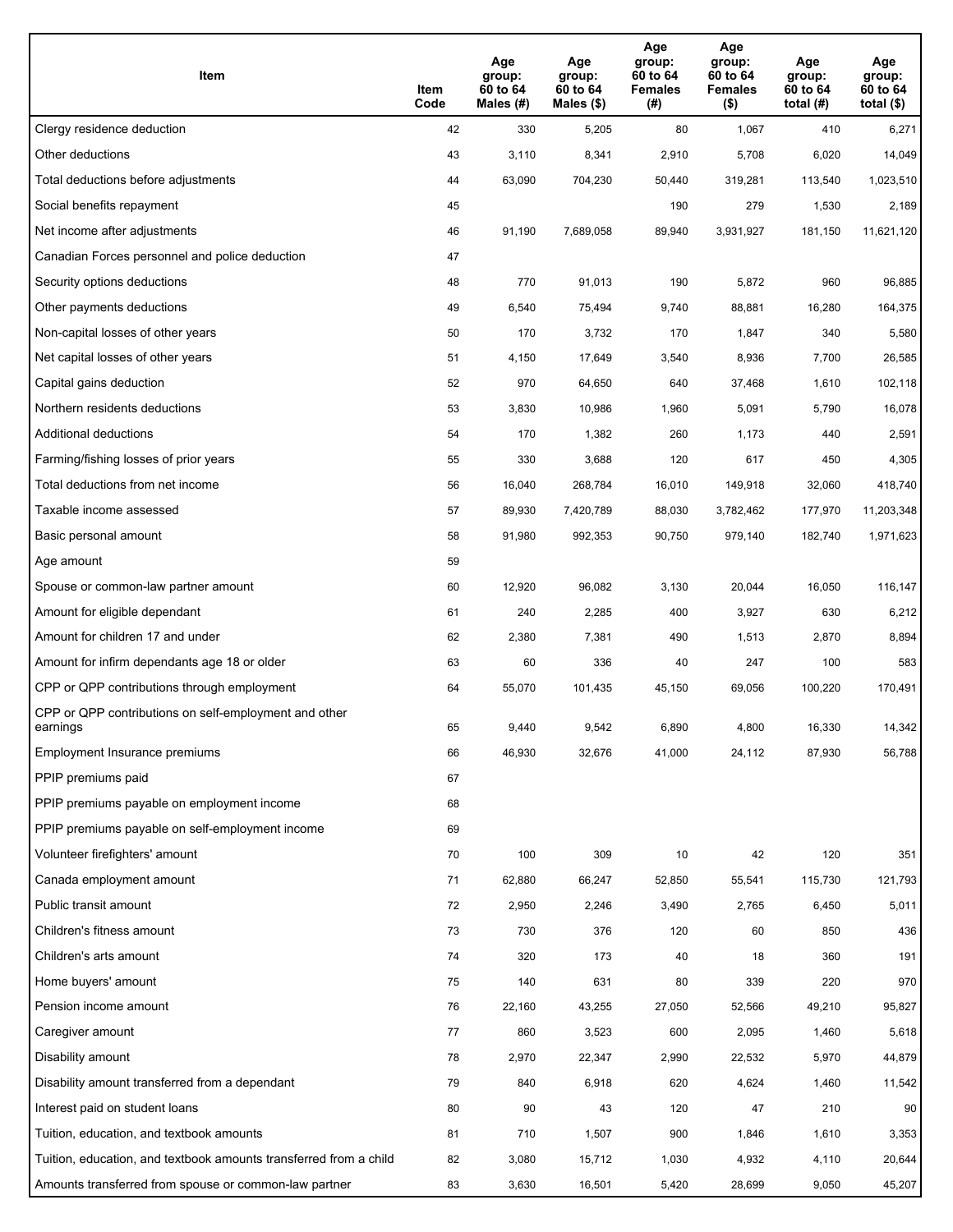| <b>Item</b>                                         | Item<br>Code | Age<br>group:<br>60 to 64<br>Males $(H)$ | Age<br>group:<br>60 to 64<br>Males $(\$)$ | Age<br>group:<br>60 to 64<br><b>Females</b><br>(#) | Age<br>group:<br>60 to 64<br><b>Females</b><br>$($ \$) | Age<br>group:<br>60 to 64<br>total $(H)$ | Age<br>group:<br>60 to 64<br>total $($)$ |
|-----------------------------------------------------|--------------|------------------------------------------|-------------------------------------------|----------------------------------------------------|--------------------------------------------------------|------------------------------------------|------------------------------------------|
| Medical expenses                                    | 84           | 14,250                                   | 40,034                                    | 20,120                                             | 50,604                                                 | 34,370                                   | 90,640                                   |
| Total tax credits on personal amounts               | 85           | 91,980                                   | 219,287                                   | 90,750                                             | 199,433                                                | 182,750                                  | 418,746                                  |
| Allowable charitable donations and government gifts | 86           | 32,240                                   | 113,691                                   | 24,010                                             | 52,880                                                 | 56,250                                   | 166,572                                  |
| Eligible cultural and ecological gifts              | 87           |                                          |                                           | 30                                                 | 14                                                     |                                          |                                          |
| Total tax credit on donations and gifts             | 88           | 32,170                                   | 33,141                                    | 23,960                                             | 14,785                                                 | 56,130                                   | 47,925                                   |
| Total federal non-refundable tax credits            | 89           | 91,980                                   | 252,428                                   | 90,750                                             | 214,218                                                | 182,750                                  | 466,672                                  |
| Federal dividend tax credit                         | 90           | 30,550                                   | 144,608                                   | 25,210                                             | 65,943                                                 | 55,770                                   | 210,552                                  |
| Overseas employment tax credit                      | 91           | 70                                       | 827                                       |                                                    |                                                        | 70                                       | 874                                      |
| Minimum tax carryover                               | 92           | 700                                      | 2,084                                     | 470                                                | 1,136                                                  | 1,160                                    | 3,221                                    |
| Basic federal tax                                   | 93           | 75,360                                   | 1,210,540                                 | 64,850                                             | 437,333                                                | 140,210                                  | 1,647,881                                |
| Federal Foreign Tax Credit                          | 94           | 9,370                                    | 12,117                                    | 8,350                                              | 2,111                                                  | 17,720                                   | 14,229                                   |
| Federal Political contribution tax credit           | 95           | 1,630                                    | 303                                       | 870                                                | 135                                                    | 2,490                                    | 438                                      |
| <b>Investment Tax Credit</b>                        | 96           | 410                                      | 1,129                                     | 170                                                | 188                                                    | 580                                      | 1,317                                    |
| Labour-sponsored funds tax credit                   | 97           |                                          |                                           |                                                    |                                                        |                                          |                                          |
| Alternative minimum tax payable                     | 98           | 560                                      | 2,462                                     | 300                                                | 1,412                                                  | 860                                      | 3,874                                    |
| Net federal tax                                     | 99           | 75,140                                   | 1,197,419                                 | 64,630                                             | 434,977                                                | 139,770                                  | 1,632,403                                |
| CPP contributions on self-employment                | 100          | 9,440                                    | 19,085                                    | 6,890                                              | 9,599                                                  | 16,330                                   | 28,684                                   |
| Social Benefits repayment                           | 101          |                                          |                                           | 190                                                | 279                                                    | 1,530                                    | 2,189                                    |
| <b>Net Provincial Tax</b>                           | 102          | 69,190                                   | 473,044                                   | 56,480                                             | 189,470                                                | 125,670                                  | 662,517                                  |
| Total tax payable                                   | 103          | 77,800                                   | 1,691,458                                 | 66,910                                             | 634,327                                                | 144,710                                  | 2,325,795                                |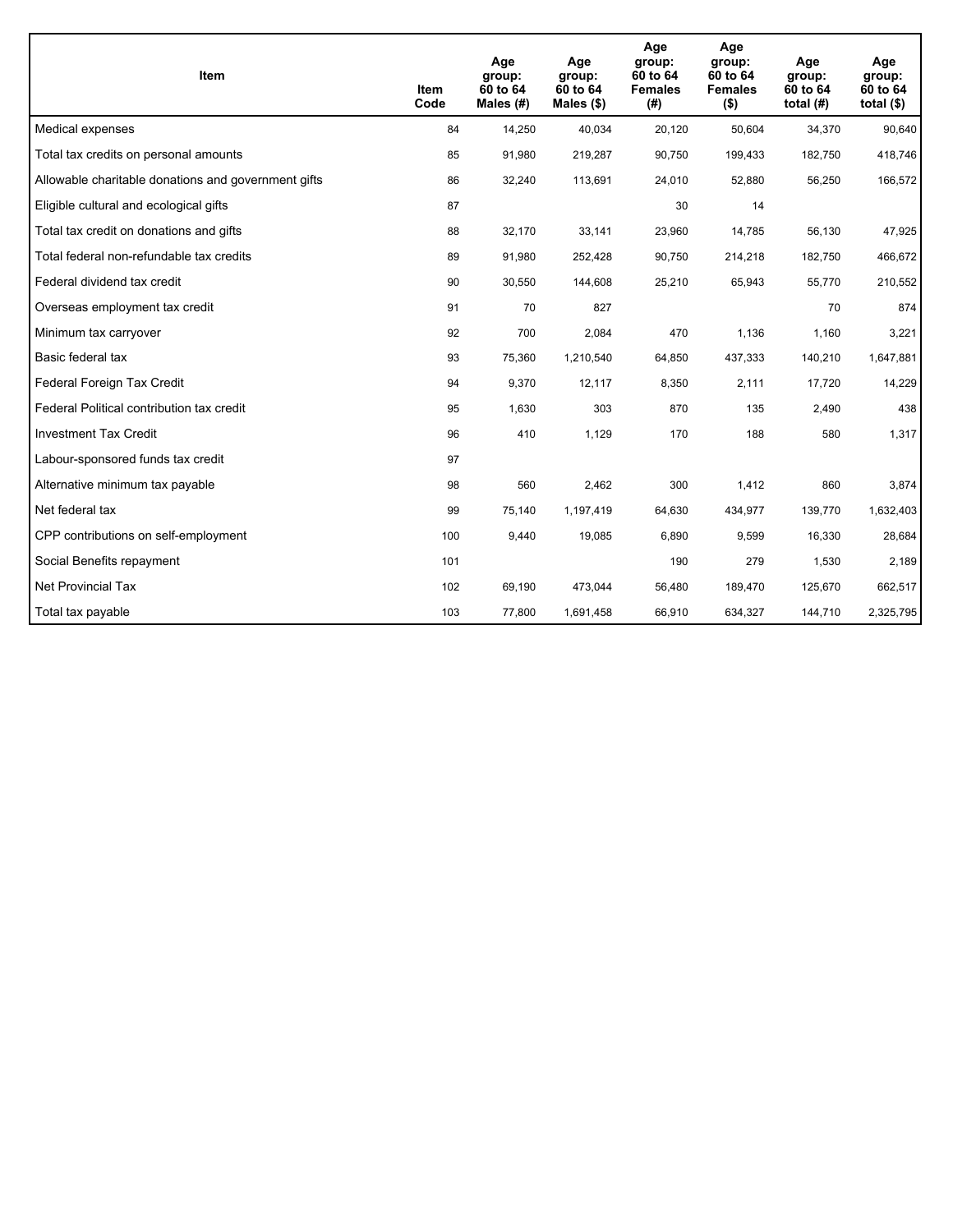| Item                                                                                           | Item<br>Code   | Age<br>group:<br>65 to 69<br>Males (#) | Age<br>group:<br>65 to 69<br>Males $(\$)$ | Age<br>group:<br>65 to 69<br><b>Females</b><br>(#) | Age<br>group:<br>65 to 69<br><b>Females</b><br>$($ \$) | Age<br>group:<br>65 to 69<br>total $(H)$ | Age<br>group:<br>65 to 69<br>total $($ |
|------------------------------------------------------------------------------------------------|----------------|----------------------------------------|-------------------------------------------|----------------------------------------------------|--------------------------------------------------------|------------------------------------------|----------------------------------------|
| Number of taxable returns                                                                      | $\mathbf{1}$   | 50,490                                 |                                           | 42,600                                             |                                                        | 93,100                                   |                                        |
| Number of non-taxable returns                                                                  | $\overline{2}$ | 18,810                                 |                                           | 28,340                                             |                                                        | 47,170                                   |                                        |
| Total number of returns                                                                        | 3              | 69,300                                 |                                           | 70,940                                             |                                                        | 140,260                                  |                                        |
| Employment income                                                                              | 4              | 29,050                                 | 1,924,395                                 | 22,160                                             | 692,684                                                | 51,210                                   | 2,617,187                              |
| Commissions (from employment)                                                                  | 5              | 860                                    | 40,939                                    | 300                                                | 4,663                                                  | 1,160                                    | 45,602                                 |
| Other employment income                                                                        | 6              | 7,630                                  | 43,278                                    | 4,400                                              | 12,628                                                 | 12,030                                   | 55,906                                 |
| Old Age Security pension (OASP)                                                                | 7              | 68,280                                 | 349,720                                   | 70,050                                             | 368,103                                                | 138,340                                  | 717,829                                |
| CPP or QPP benefits                                                                            | 8              | 63,370                                 | 474,546                                   | 64,840                                             | 386,795                                                | 128,210                                  | 861,343                                |
| Other pensions or superannuation                                                               | 9              | 31,670                                 | 706,354                                   | 29,050                                             | 400,912                                                | 60,730                                   | 1,107,383                              |
| Elected split-pension amount                                                                   | 10             | 3,740                                  | 22,155                                    | 15,230                                             | 167,542                                                | 18,970                                   | 189,719                                |
| Universal Child Care Benefit (UCCB)                                                            | 11             | 30                                     | 41                                        | 60                                                 | 74                                                     | 100                                      | 115                                    |
| Employment Insurance and other benefits                                                        | 12             | 2,330                                  | 13,983                                    | 1,240                                              | 5,908                                                  | 3,570                                    | 19,891                                 |
| Taxable amount of dividends from taxable Canadian corporations                                 | 13             | 24,770                                 | 712,103                                   | 21,860                                             | 307,531                                                | 46,630                                   | 1,019,634                              |
| Interest and other investment income                                                           | 14             | 31,380                                 | 133,770                                   | 33,640                                             | 94,820                                                 | 65,020                                   | 228,610                                |
| Net partnership income (Limited or non-active partners only)                                   | 15             | 1,210                                  | 3,038                                     | 660                                                | 959                                                    | 1,870                                    | 3,998                                  |
| Net rental income                                                                              | 16             | 5,930                                  | 34,154                                    | 5,110                                              | 27,863                                                 | 11,040                                   | 62,017                                 |
| Taxable capital gains                                                                          | 17             | 11,090                                 | 198,308                                   | 11,560                                             | 110,335                                                | 22,650                                   | 308,657                                |
| Registered retirement savings plan income (RRSP)                                               | 18             | 8,530                                  | 118,520                                   | 8,540                                              | 92,263                                                 | 17,070                                   | 210,782                                |
| Other income                                                                                   | 19             | 16,580                                 | 101,638                                   | 16,170                                             | 44,880                                                 | 32,750                                   | 146,532                                |
| Net business income                                                                            | 20             | 6,390                                  | 93,180                                    | 4,400                                              | 37,694                                                 | 10,790                                   | 130,874                                |
| Net professional income                                                                        | 21             | 900                                    | 42,880                                    | 460                                                | 9,266                                                  | 1,360                                    | 52,146                                 |
| Net commission income                                                                          | 22             | 750                                    | 15,487                                    | 470                                                | 5,578                                                  | 1,220                                    | 21,065                                 |
| Net farming income                                                                             | 23             | 5,470                                  | 28,518                                    | 2,830                                              | 18,996                                                 | 8,300                                    | 47,514                                 |
| Net fishing income                                                                             | 24             | 10                                     | 42                                        |                                                    |                                                        | 20                                       | 33                                     |
| Workers' compensation benefits                                                                 | 25             | 1,500                                  | 14,552                                    | 670                                                | 7,137                                                  | 2,170                                    | 21,689                                 |
| Social assistance payments                                                                     | 26             | 11,640                                 | 33,547                                    | 14,140                                             | 34,932                                                 | 25,770                                   | 68,479                                 |
| Net federal supplements                                                                        | 27             | 11,260                                 | 52,278                                    | 15,350                                             | 75,293                                                 | 26,610                                   | 127,575                                |
| Total income assessed                                                                          | 28             | 69,260                                 | 5,157,541                                 | 70,890                                             | 2,912,455                                              | 140,170                                  | 8,070,305                              |
| Registered pension plan contributions (RPP)                                                    | 29             | 3,600                                  | 18,917                                    | 3,920                                              | 15,647                                                 | 7,520                                    | 34,564                                 |
| RRSP deduction                                                                                 | 30             | 15,100                                 | 143,094                                   | 10,500                                             | 62,814                                                 | 25,600                                   | 205,908                                |
| Deduction for elected split-pension amount                                                     | 31             | 15,950                                 | 187,431                                   | 4,380                                              | 26,740                                                 | 20,330                                   | 214,180                                |
| Annual union, professional, or like dues                                                       | 32             | 8,200                                  | 4,765                                     | 6,560                                              | 3,312                                                  | 14,760                                   | 8,077                                  |
| Child care expenses                                                                            | 33             | 30                                     | 61                                        |                                                    |                                                        |                                          |                                        |
| Business investment loss                                                                       | 34             | 90                                     | 2,963                                     | 50                                                 | 1,148                                                  | 140                                      | 4,112                                  |
| Moving expenses                                                                                | 35             | 130                                    | 930                                       | 40                                                 | 167                                                    | 170                                      | 1,098                                  |
| Support payments made                                                                          | 36             | 380                                    | 7,646                                     |                                                    |                                                        | 390                                      | 7,655                                  |
| Carrying charges and interest expenses                                                         | 37             | 17,190                                 | 48,632                                    | 13,260                                             | 24,801                                                 | 30,450                                   | 73,433                                 |
| Deductions for CPP/QPP contributions on self-employment and other<br>earnings                  | 38             | 3,900                                  | 2,891                                     | 2,490                                              | 1,280                                                  | 6,390                                    | 4,170                                  |
| Deductions for provincial parental insurance plan (PPIP) premiums on<br>self-employment income | 39             |                                        |                                           |                                                    |                                                        |                                          |                                        |
| Exploration and development expenses                                                           | 40             | 1,150                                  | 17,829                                    | 450                                                | 2,805                                                  | 1,600                                    | 20,634                                 |
| Other employment expenses                                                                      | 41             | 2,030                                  | 12,395                                    | 700                                                | 2,472                                                  | 2,730                                    | 14,868                                 |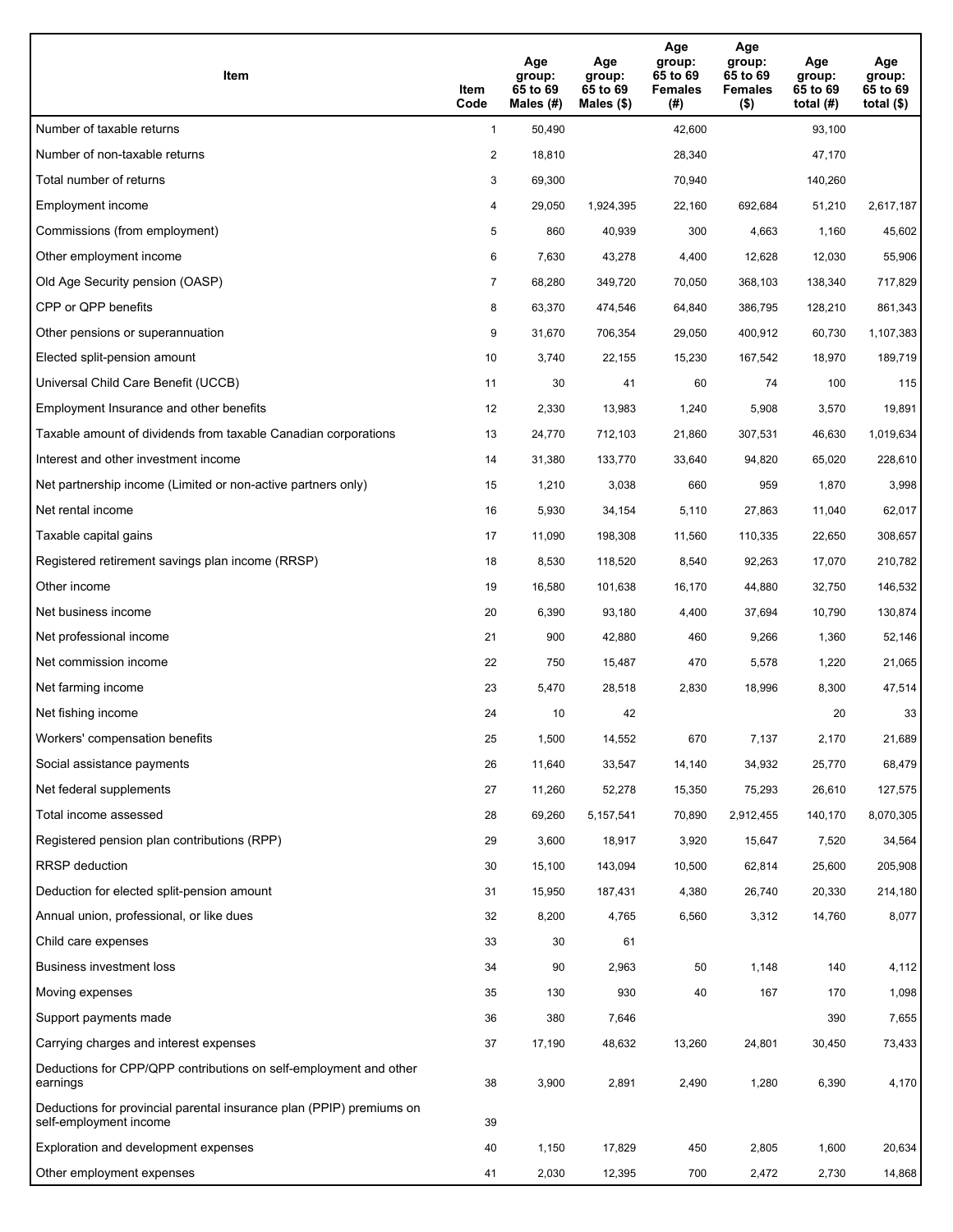| Item                                                              | Item<br>Code | Age<br>group:<br>65 to 69<br>Males (#) | Age<br>group:<br>65 to 69<br>Males (\$) | Age<br>group:<br>65 to 69<br><b>Females</b><br>(# ) | Age<br>group:<br>65 to 69<br><b>Females</b><br>$($ \$) | Age<br>group:<br>65 to 69<br>total $(H)$ | Age<br>group:<br>65 to 69<br>total $($)$ |
|-------------------------------------------------------------------|--------------|----------------------------------------|-----------------------------------------|-----------------------------------------------------|--------------------------------------------------------|------------------------------------------|------------------------------------------|
| Clergy residence deduction                                        | 42           | 200                                    | 2,792                                   | 50                                                  | 535                                                    | 250                                      | 3,327                                    |
| Other deductions                                                  | 43           | 2,670                                  | 8,177                                   | 2,500                                               | 6,675                                                  | 5,170                                    | 14,852                                   |
| Total deductions before adjustments                               | 44           | 41,310                                 | 458,537                                 | 29,000                                              | 148,461                                                | 70,310                                   | 607,008                                  |
| Social benefits repayment                                         | 45           | 12,010                                 | 43,347                                  | 5,450                                               | 16,590                                                 | 17,460                                   | 59,937                                   |
| Net income after adjustments                                      | 46           | 69,070                                 | 4,664,798                               | 70,810                                              | 2,749,691                                              | 139,890                                  | 7,414,788                                |
| Canadian Forces personnel and police deduction                    | 47           |                                        |                                         |                                                     |                                                        |                                          |                                          |
| Security options deductions                                       | 48           | 260                                    | 53,014                                  |                                                     |                                                        | 310                                      | 58,185                                   |
| Other payments deductions                                         | 49           | 15,950                                 | 100,288                                 | 19,710                                              | 117,320                                                | 35,670                                   | 217,612                                  |
| Non-capital losses of other years                                 | 50           | 100                                    | 1,739                                   | 60                                                  | 354                                                    | 160                                      | 2,094                                    |
| Net capital losses of other years                                 | 51           | 3,400                                  | 13,763                                  | 2,900                                               | 6,877                                                  | 6,300                                    | 20,646                                   |
| Capital gains deduction                                           | 52           | 770                                    | 48,944                                  | 560                                                 | 32,614                                                 | 1,330                                    | 81,558                                   |
| Northern residents deductions                                     | 53           | 2,230                                  | 6,286                                   | 1,300                                               | 3,404                                                  | 3,530                                    | 9,690                                    |
| Additional deductions                                             | 54           | 770                                    | 1,795                                   | 920                                                 | 1,932                                                  | 1,690                                    | 3,734                                    |
| Farming/fishing losses of prior years                             | 55           | 220                                    | 2,454                                   | 90                                                  | 629                                                    | 310                                      | 3,083                                    |
| Total deductions from net income                                  | 56           | 22,290                                 | 228,332                                 | 24,450                                              | 168,307                                                | 46,740                                   | 396,656                                  |
| Taxable income assessed                                           | 57           | 68,950                                 | 4,437,257                               | 70,690                                              | 2,581,889                                              | 139,650                                  | 7,019,428                                |
| Basic personal amount                                             | 58           | 69,300                                 | 747,690                                 | 70,940                                              | 765,726                                                | 140,260                                  | 1,513,604                                |
| Age amount                                                        | 59           | 57,440                                 | 307,048                                 | 66,460                                              | 386,637                                                | 123,920                                  | 693,796                                  |
| Spouse or common-law partner amount                               | 60           | 8,390                                  | 50,874                                  | 1,680                                               | 9,996                                                  | 10,070                                   | 60,889                                   |
| Amount for eligible dependant                                     | 61           | 90                                     | 919                                     | 180                                                 | 1,838                                                  | 270                                      | 2,757                                    |
| Amount for children 17 and under                                  | 62           | 750                                    | 2,322                                   | 200                                                 | 630                                                    | 950                                      | 2,952                                    |
| Amount for infirm dependants age 18 or older                      | 63           | 40                                     | 269                                     | 30                                                  | 145                                                    | 70                                       | 414                                      |
| CPP or QPP contributions through employment                       | 64           | 17,470                                 | 24,787                                  | 12,740                                              | 14,280                                                 | 30,200                                   | 39,067                                   |
| CPP or QPP contributions on self-employment and other<br>earnings | 65           | 3,900                                  | 2,891                                   | 2,490                                               | 1,280                                                  | 6,390                                    | 4,170                                    |
| Employment Insurance premiums                                     | 66           | 20,780                                 | 12,394                                  | 15,890                                              | 7,614                                                  | 36,670                                   | 20,008                                   |
| PPIP premiums paid                                                | 67           |                                        |                                         |                                                     |                                                        |                                          |                                          |
| PPIP premiums payable on employment income                        | 68           |                                        |                                         |                                                     |                                                        |                                          |                                          |
| PPIP premiums payable on self-employment income                   | 69           |                                        |                                         |                                                     |                                                        |                                          |                                          |
| Volunteer firefighters' amount                                    | 70           | 40                                     | 129                                     |                                                     |                                                        | 50                                       | 138                                      |
| Canada employment amount                                          | 71           | 32,510                                 | 32,541                                  | 24,170                                              | 24,134                                                 | 56,680                                   | 56,677                                   |
| Public transit amount                                             | 72           | 1,890                                  | 529                                     | 2,230                                               | 487                                                    | 4,120                                    | 1,017                                    |
| Children's fitness amount                                         | 73           | 230                                    | 106                                     | 50                                                  | 24                                                     | 280                                      | 130                                      |
| Children's arts amount                                            | 74           | 100                                    | 45                                      | 20                                                  | 10                                                     | 120                                      | 55                                       |
| Home buyers' amount                                               | 75           | 60                                     | 240                                     | 30                                                  | 113                                                    | 90                                       | 353                                      |
| Pension income amount                                             | 76           | 34,060                                 | 65,238                                  | 37,850                                              | 72,523                                                 | 71,910                                   | 137,774                                  |
| Caregiver amount                                                  | 77           | 430                                    | 1,664                                   | 330                                                 | 1,214                                                  | 760                                      | 2,877                                    |
| Disability amount                                                 | 78           | 2,500                                  | 18,878                                  | 2,370                                               | 17,835                                                 | 4,870                                    | 36,712                                   |
| Disability amount transferred from a dependant                    | 79           | 480                                    | 3,633                                   | 380                                                 | 2,736                                                  | 860                                      | 6,369                                    |
| Interest paid on student loans                                    | 80           | 20                                     | 6                                       | 30                                                  | 17                                                     | 60                                       | 23                                       |
| Tuition, education, and textbook amounts                          | 81           | 240                                    | 373                                     | 330                                                 | 465                                                    | 570                                      | 838                                      |
| Tuition, education, and textbook amounts transferred from a child | 82           | 810                                    | 3,935                                   | 180                                                 | 779                                                    | 990                                      | 4,713                                    |
| Amounts transferred from spouse or common-law partner             | 83           | 6,690                                  | 34,662                                  | 5,170                                               | 26,870                                                 | 11,860                                   | 61,549                                   |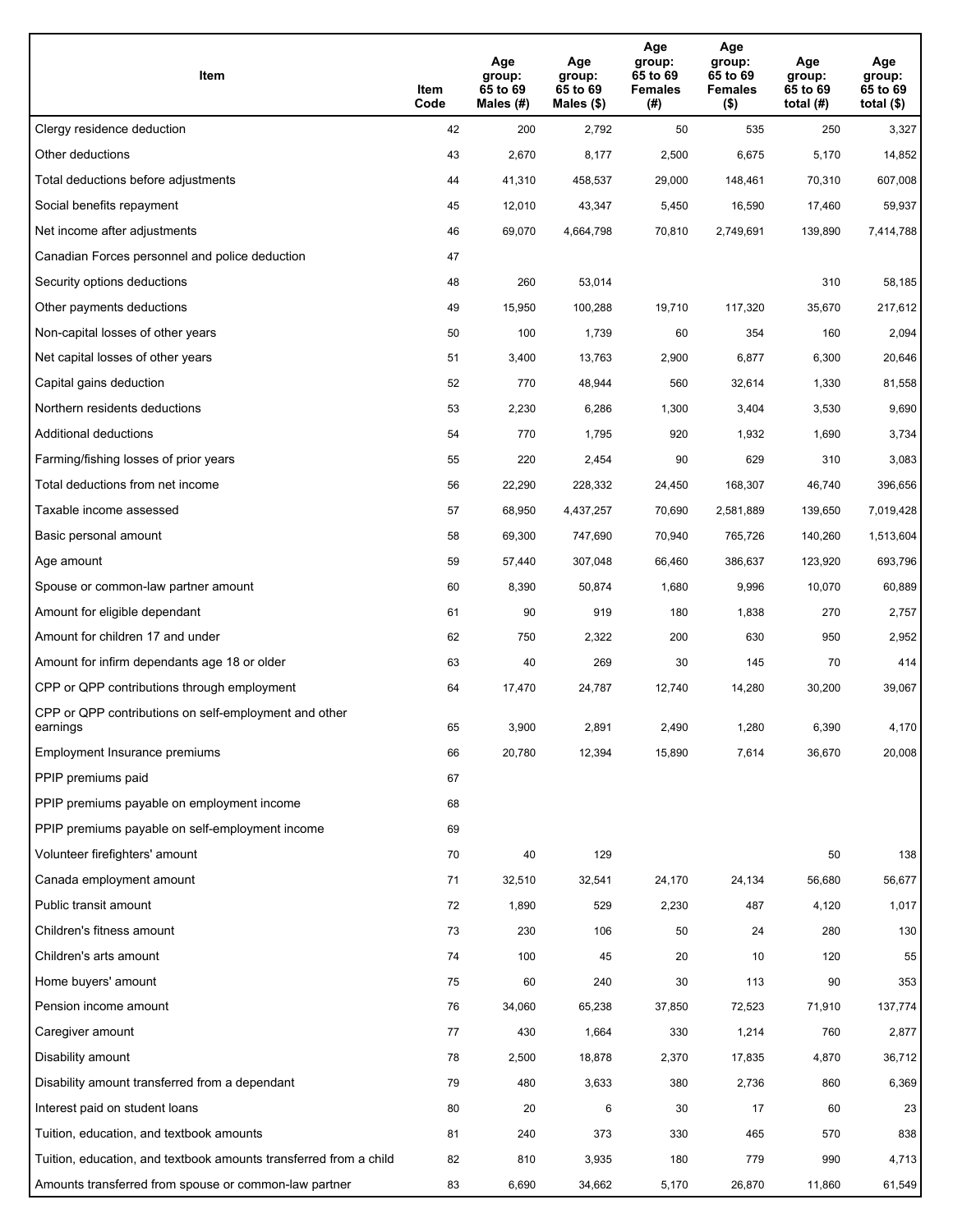| <b>Item</b>                                         | Item<br>Code | Age<br>group:<br>65 to 69<br>Males (#) | Age<br>group:<br>65 to 69<br>Males $(\$)$ | Age<br>group:<br>65 to 69<br><b>Females</b><br>(#) | Age<br>group:<br>65 to 69<br><b>Females</b><br>$($ \$) | Age<br>group:<br>65 to 69<br>total $(H)$ | Age<br>group:<br>65 to 69<br>total $($)$ |
|-----------------------------------------------------|--------------|----------------------------------------|-------------------------------------------|----------------------------------------------------|--------------------------------------------------------|------------------------------------------|------------------------------------------|
| Medical expenses                                    | 84           | 12,630                                 | 34,428                                    | 16,630                                             | 40,066                                                 | 29,260                                   | 74,498                                   |
| Total tax credits on personal amounts               | 85           | 69,300                                 | 201,840                                   | 70,940                                             | 206,314                                                | 140,260                                  | 408,208                                  |
| Allowable charitable donations and government gifts | 86           | 23,520                                 | 91,603                                    | 17,000                                             | 42,145                                                 | 40,520                                   | 133,748                                  |
| Eligible cultural and ecological gifts              | 87           | 30                                     | 685                                       | 20                                                 | 166                                                    | 50                                       | 851                                      |
| Total tax credit on donations and gifts             | 88           | 23,480                                 | 26,209                                    | 16,970                                             | 11,869                                                 | 40,450                                   | 38,078                                   |
| Total federal non-refundable tax credits            | 89           | 69,300                                 | 228,049                                   | 70,940                                             | 218,184                                                | 140,260                                  | 446,286                                  |
| Federal dividend tax credit                         | 90           | 22,500                                 | 97,904                                    | 18,790                                             | 41,765                                                 | 41,290                                   | 139,669                                  |
| Overseas employment tax credit                      | 91           | 20                                     | 249                                       |                                                    |                                                        | 20                                       | 260                                      |
| Minimum tax carryover                               | 92           | 550                                    | 1,564                                     | 320                                                | 746                                                    | 870                                      | 2,310                                    |
| Basic federal tax                                   | 93           | 49,410                                 | 613,517                                   | 41,750                                             | 230,082                                                | 91,160                                   | 843,621                                  |
| Federal Foreign Tax Credit                          | 94           | 7,100                                  | 6,009                                     | 6,530                                              | 1,308                                                  | 13,630                                   | 7,319                                    |
| Federal Political contribution tax credit           | 95           | 1,650                                  | 300                                       | 890                                                | 138                                                    | 2,540                                    | 438                                      |
| <b>Investment Tax Credit</b>                        | 96           | 280                                    | 676                                       | 100                                                | 96                                                     | 380                                      | 772                                      |
| Labour-sponsored funds tax credit                   | 97           |                                        |                                           |                                                    |                                                        |                                          |                                          |
| Alternative minimum tax payable                     | 98           | 310                                    | 2,642                                     | 180                                                | 1,095                                                  | 500                                      | 3,737                                    |
| Net federal tax                                     | 99           | 49,180                                 | 606,756                                   | 41,530                                             | 228,545                                                | 90,720                                   | 835,322                                  |
| CPP contributions on self-employment                | 100          | 3,900                                  | 5,781                                     | 2,490                                              | 2,559                                                  | 6,390                                    | 8,340                                    |
| Social Benefits repayment                           | 101          | 12,010                                 | 43,347                                    | 5,450                                              | 16,590                                                 | 17,460                                   | 59,937                                   |
| <b>Net Provincial Tax</b>                           | 102          | 44,170                                 | 240,874                                   | 35,840                                             | 100,786                                                | 80,020                                   | 341,669                                  |
| Total tax payable                                   | 103          | 50,490                                 | 896,758                                   | 42,600                                             | 348,481                                                | 93,100                                   | 1,245,268                                |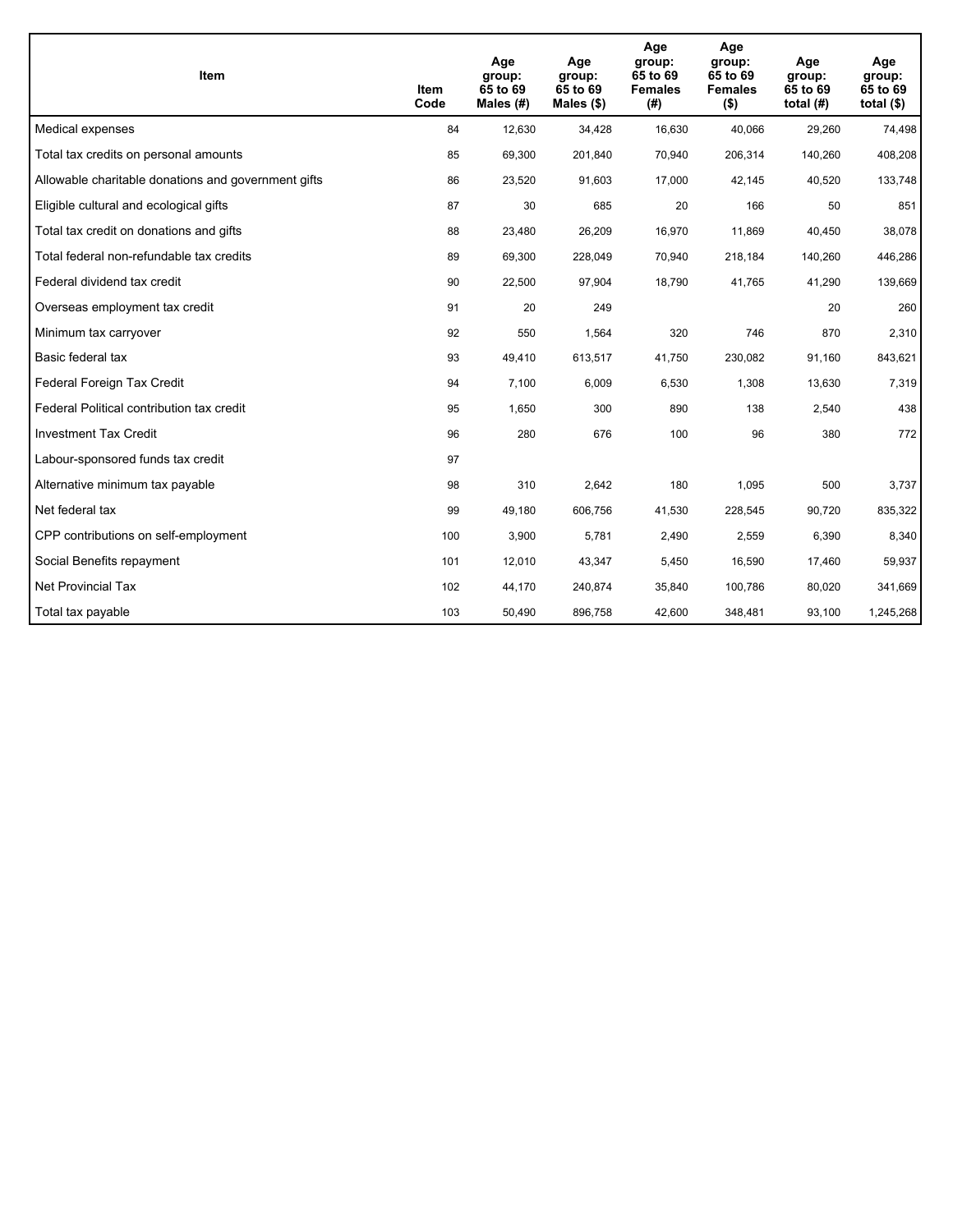| Item                                                                                           | Item<br>Code   | Age<br>group:<br>70 to 74<br>Males (#) | Age<br>group:<br>70 to 74<br>Males $(\$)$ | Age<br>group:<br>70 to 74<br><b>Females</b><br>(#) | Age<br>group:<br>70 to 74<br><b>Females</b><br>$($ \$) | Age<br>group:<br>70 to 74<br>total $(H)$ | Age<br>group:<br>70 to 74<br>total $($ |
|------------------------------------------------------------------------------------------------|----------------|----------------------------------------|-------------------------------------------|----------------------------------------------------|--------------------------------------------------------|------------------------------------------|----------------------------------------|
| Number of taxable returns                                                                      | $\mathbf{1}$   | 30,300                                 |                                           | 27,260                                             |                                                        | 57,560                                   |                                        |
| Number of non-taxable returns                                                                  | $\overline{a}$ | 17,780                                 |                                           | 24,250                                             |                                                        | 42,030                                   |                                        |
| Total number of returns                                                                        | 3              | 48,080                                 |                                           | 51,510                                             |                                                        | 99,590                                   |                                        |
| Employment income                                                                              | 4              | 10,310                                 | 510,513                                   | 6,670                                              | 174,417                                                | 16,980                                   | 684,930                                |
| Commissions (from employment)                                                                  | 5              | 230                                    | 14,161                                    | 80                                                 | 1,159                                                  | 310                                      | 15,320                                 |
| Other employment income                                                                        | 6              | 4,020                                  | 14,272                                    | 2,150                                              | 4,172                                                  | 6,170                                    | 18,444                                 |
| Old Age Security pension (OASP)                                                                | 7              | 47,790                                 | 287,164                                   | 51,140                                             | 308,080                                                | 98,940                                   | 595,251                                |
| CPP or QPP benefits                                                                            | 8              | 46,510                                 | 362,471                                   | 47,750                                             | 293,681                                                | 94,260                                   | 656,152                                |
| Other pensions or superannuation                                                               | 9              | 31,140                                 | 682,911                                   | 30,490                                             | 443,666                                                | 61,630                                   | 1,126,592                              |
| Elected split-pension amount                                                                   | 10             | 2,730                                  | 17,166                                    | 10,860                                             | 122,379                                                | 13,590                                   | 139,544                                |
| Universal Child Care Benefit (UCCB)                                                            | 11             |                                        |                                           |                                                    |                                                        | 30                                       | 37                                     |
| Employment Insurance and other benefits                                                        | 12             | 780                                    | 4,531                                     | 300                                                | 1,311                                                  | 1,080                                    | 5,842                                  |
| Taxable amount of dividends from taxable Canadian corporations                                 | 13             | 16,510                                 | 377,546                                   | 15,480                                             | 172,464                                                | 32,000                                   | 550,010                                |
| Interest and other investment income                                                           | 14             | 23,190                                 | 87,050                                    | 26,330                                             | 83,590                                                 | 49,530                                   | 170,646                                |
| Net partnership income (Limited or non-active partners only)                                   | 15             | 660                                    | 1,574                                     | 410                                                | 388                                                    | 1,070                                    | 1,962                                  |
| Net rental income                                                                              | 16             | 3,520                                  | 26,648                                    | 3,030                                              | 18,667                                                 | 6,550                                    | 45,314                                 |
| Taxable capital gains                                                                          | 17             | 7,870                                  | 110,955                                   | 8,510                                              | 75,192                                                 | 16,380                                   | 186,270                                |
| Registered retirement savings plan income (RRSP)                                               | 18             | 3,720                                  | 41,179                                    | 3,510                                              | 27,855                                                 | 7,220                                    | 69,033                                 |
| Other income                                                                                   | 19             | 11,650                                 | 55,668                                    | 12,050                                             | 39,237                                                 | 23,700                                   | 94,912                                 |
| Net business income                                                                            | 20             | 3,260                                  | 40,868                                    | 2,010                                              | 13,705                                                 | 5,270                                    | 54,573                                 |
| Net professional income                                                                        | 21             | 490                                    | 18,710                                    | 180                                                | 3,122                                                  | 670                                      | 21,832                                 |
| Net commission income                                                                          | 22             | 370                                    | 4,258                                     | 180                                                | 1,261                                                  | 550                                      | 5,519                                  |
| Net farming income                                                                             | 23             | 4,340                                  | 37,052                                    | 2,200                                              | 16,477                                                 | 6,550                                    | 53,531                                 |
| Net fishing income                                                                             | 24             |                                        |                                           |                                                    |                                                        |                                          |                                        |
| Workers' compensation benefits                                                                 | 25             | 900                                    | 7,901                                     | 490                                                | 5,208                                                  | 1,390                                    | 13,110                                 |
| Social assistance payments                                                                     | 26             | 13,140                                 | 29,058                                    | 15,750                                             | 32,394                                                 | 28,890                                   | 61,465                                 |
| Net federal supplements                                                                        | 27             | 11,560                                 | 54,293                                    | 15,850                                             | 81,050                                                 | 27,410                                   | 135,348                                |
| Total income assessed                                                                          | 28             | 48,060                                 | 2,786,083                                 | 51,450                                             | 1,921,861                                              | 99,520                                   | 4,708,121                              |
| Registered pension plan contributions (RPP)                                                    | 29             | 520                                    | 1,738                                     | 450                                                | 1,128                                                  | 970                                      | 2,866                                  |
| <b>RRSP</b> deduction                                                                          | 30             | 3,060                                  | 26,118                                    | 1,690                                              | 8,959                                                  | 4,750                                    | 35,077                                 |
| Deduction for elected split-pension amount                                                     | 31             | 14,170                                 | 156,782                                   | 2,880                                              | 19,282                                                 | 17,050                                   | 176,064                                |
| Annual union, professional, or like dues                                                       | 32             | 3,310                                  | 1,180                                     | 1,630                                              | 597                                                    | 4,950                                    | 1,777                                  |
| Child care expenses                                                                            | 33             |                                        |                                           |                                                    |                                                        |                                          |                                        |
| Business investment loss                                                                       | 34             | 50                                     | 2,409                                     | 30                                                 | 312                                                    | 70                                       | 2,721                                  |
| Moving expenses                                                                                | 35             | 30                                     | 109                                       |                                                    |                                                        | 50                                       | 148                                    |
| Support payments made                                                                          | 36             | 180                                    | 3,137                                     |                                                    |                                                        | 190                                      | 3,221                                  |
| Carrying charges and interest expenses                                                         | 37             | 12,470                                 | 25,326                                    | 10,070                                             | 15,327                                                 | 22,540                                   | 40,653                                 |
| Deductions for CPP/QPP contributions on self-employment and other<br>earnings                  | 38             | 430                                    | 174                                       |                                                    |                                                        |                                          |                                        |
| Deductions for provincial parental insurance plan (PPIP) premiums on<br>self-employment income | 39             |                                        |                                           |                                                    |                                                        |                                          |                                        |
| Exploration and development expenses                                                           | 40             | 710                                    | 7,123                                     |                                                    |                                                        | 1,050                                    | 11,867                                 |
| Other employment expenses                                                                      | 41             | 600                                    | 3,806                                     | 170                                                | 478                                                    | 770                                      | 4,284                                  |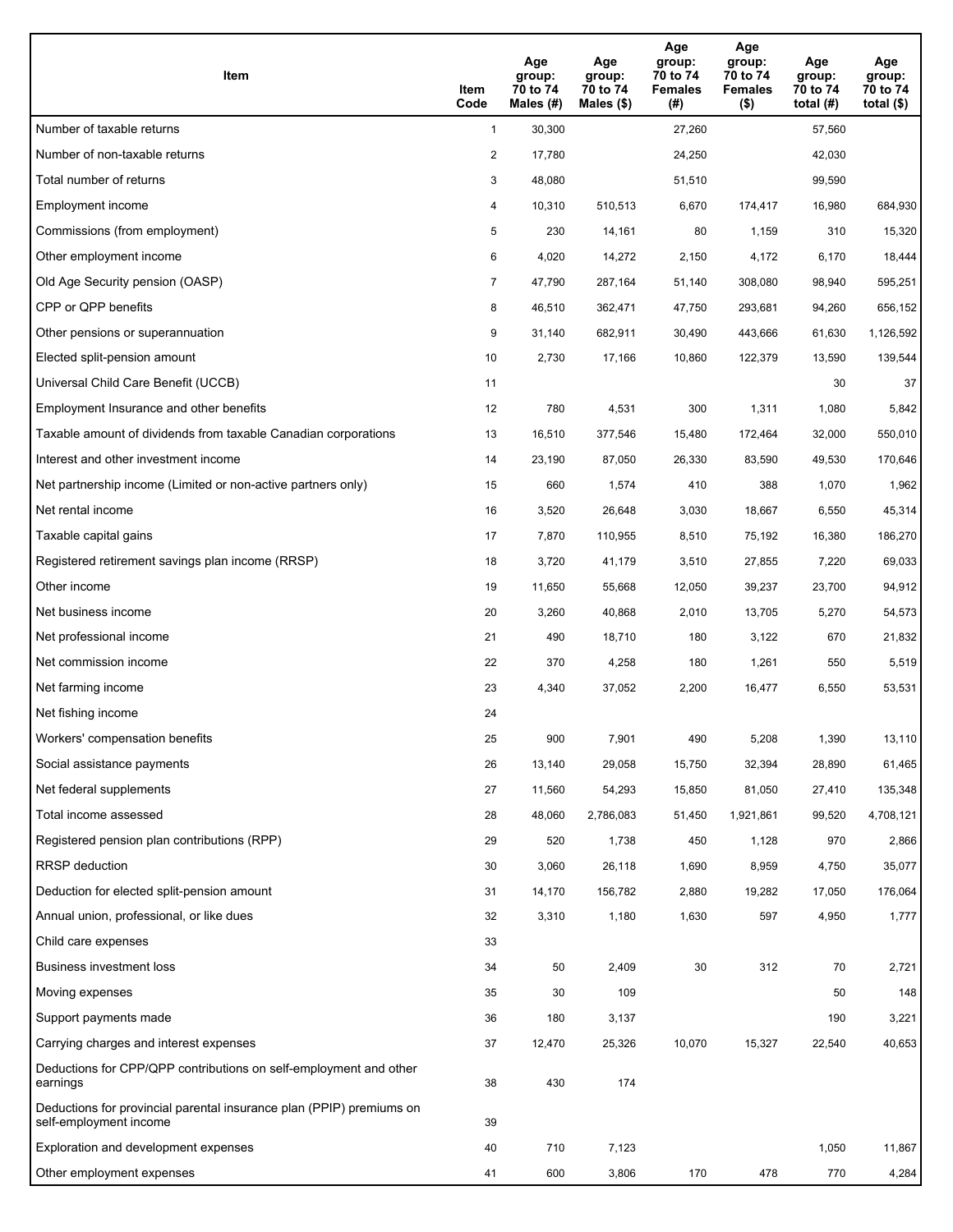| Item                                                              | Item<br>Code | Age<br>group:<br>70 to 74<br>Males (#) | Age<br>group:<br>70 to 74<br>Males (\$) | Age<br>group:<br>70 to 74<br><b>Females</b><br>(#) | Age<br>group:<br>70 to 74<br><b>Females</b><br>$($ \$) | Age<br>group:<br>70 to 74<br>total $(H)$ | Age<br>group:<br>70 to 74<br>total $($)$ |
|-------------------------------------------------------------------|--------------|----------------------------------------|-----------------------------------------|----------------------------------------------------|--------------------------------------------------------|------------------------------------------|------------------------------------------|
| Clergy residence deduction                                        | 42           | 90                                     | 865                                     | 20                                                 | 176                                                    | 110                                      | 1,041                                    |
| Other deductions                                                  | 43           | 1,710                                  | 5,963                                   | 1,670                                              | 16,836                                                 | 3,380                                    | 22,798                                   |
| Total deductions before adjustments                               | 44           | 24,260                                 | 234,749                                 | 15,080                                             | 68,040                                                 | 39,340                                   | 302,789                                  |
| Social benefits repayment                                         | 45           | 5,750                                  | 22,883                                  | 3,490                                              | 12,218                                                 | 9,240                                    | 35,112                                   |
| Net income after adjustments                                      | 46           | 47,950                                 | 2,531,609                               | 51,420                                             | 1,842,106                                              | 99,380                                   | 4,373,882                                |
| Canadian Forces personnel and police deduction                    | 47           |                                        |                                         |                                                    |                                                        |                                          |                                          |
| Security options deductions                                       | 48           | 50                                     | 2,700                                   |                                                    |                                                        | 70                                       | 3,224                                    |
| Other payments deductions                                         | 49           | 15,960                                 | 91,153                                  | 19,980                                             | 118,614                                                | 35,930                                   | 209,779                                  |
| Non-capital losses of other years                                 | 50           | 40                                     | 1,259                                   | 20                                                 | 228                                                    | 70                                       | 1,487                                    |
| Net capital losses of other years                                 | 51           | 2,340                                  | 7,896                                   | 2,310                                              | 4,978                                                  | 4,650                                    | 12,874                                   |
| Capital gains deduction                                           | 52           | 630                                    | 41,138                                  | 390                                                | 22,878                                                 | 1,020                                    | 64,132                                   |
| Northern residents deductions                                     | 53           | 1,440                                  | 3,893                                   | 870                                                | 2,253                                                  | 2,310                                    | 6,151                                    |
| Additional deductions                                             | 54           | 1,180                                  | 2,056                                   | 1,320                                              | 2,456                                                  | 2,490                                    | 4,512                                    |
| Farming/fishing losses of prior years                             | 55           | 160                                    | 1,605                                   | 50                                                 | 521                                                    | 210                                      | 2,126                                    |
| Total deductions from net income                                  | 56           | 20,300                                 | 151,808                                 | 23,690                                             | 152,541                                                | 43,990                                   | 304,484                                  |
| Taxable income assessed                                           | 57           | 47,840                                 | 2,380,519                               | 51,300                                             | 1,689,913                                              | 99,150                                   | 4,070,463                                |
| Basic personal amount                                             | 58           | 48,080                                 | 518,690                                 | 51,510                                             | 555,966                                                | 99,590                                   | 1,074,723                                |
| Age amount                                                        | 59           | 43,360                                 | 248,391                                 | 48,970                                             | 294,490                                                | 92,330                                   | 542,916                                  |
| Spouse or common-law partner amount                               | 60           | 4,450                                  | 21,142                                  | 940                                                | 5,696                                                  | 5,380                                    | 26,838                                   |
| Amount for eligible dependant                                     | 61           | 30                                     | 330                                     | 100                                                | 999                                                    | 130                                      | 1,330                                    |
| Amount for children 17 and under                                  | 62           | 210                                    | 634                                     | 110                                                | 294                                                    | 320                                      | 928                                      |
| Amount for infirm dependants age 18 or older                      | 63           | 20                                     | 135                                     | 20                                                 | 135                                                    | 50                                       | 270                                      |
| CPP or QPP contributions through employment                       | 64           |                                        |                                         |                                                    |                                                        |                                          |                                          |
| CPP or QPP contributions on self-employment and other<br>earnings | 65           | 430                                    | 174                                     |                                                    |                                                        |                                          |                                          |
| Employment Insurance premiums                                     | 66           | 6,550                                  | 3,114                                   | 3,960                                              | 1,514                                                  | 10,510                                   | 4,629                                    |
| PPIP premiums paid                                                | 67           |                                        |                                         |                                                    |                                                        |                                          |                                          |
| PPIP premiums payable on employment income                        | 68           |                                        |                                         |                                                    |                                                        |                                          |                                          |
| PPIP premiums payable on self-employment income                   | 69           |                                        |                                         |                                                    |                                                        |                                          |                                          |
| Volunteer firefighters' amount                                    | 70           |                                        |                                         |                                                    |                                                        |                                          |                                          |
| Canada employment amount                                          | 71           | 13,010                                 | 11,841                                  | 8,110                                              | 7,345                                                  | 21,120                                   | 19,185                                   |
| Public transit amount                                             | 72           | 1,340                                  | 201                                     | 1,600                                              | 177                                                    | 2,940                                    | 377                                      |
| Children's fitness amount                                         | 73           | 60                                     | 26                                      | 20                                                 | 8                                                      | 80                                       | 34                                       |
| Children's arts amount                                            | 74           |                                        |                                         |                                                    |                                                        | 30                                       | 15                                       |
| Home buyers' amount                                               | 75           | 20                                     | 81                                      | 20                                                 | 50                                                     | 30                                       | 131                                      |
| Pension income amount                                             | 76           | 32,250                                 | 61,808                                  | 34,330                                             | 65,345                                                 | 66,580                                   | 127,159                                  |
| Caregiver amount                                                  | 77           | 200                                    | 794                                     | 160                                                | 556                                                    | 360                                      | 1,351                                    |
| Disability amount                                                 | 78           | 2,060                                  | 15,482                                  | 1,930                                              | 14,558                                                 | 3,990                                    | 30,040                                   |
| Disability amount transferred from a dependant                    | 79           | 250                                    | 1,823                                   | 190                                                | 1,414                                                  | 440                                      | 3,238                                    |
| Interest paid on student loans                                    | 80           |                                        |                                         |                                                    |                                                        |                                          |                                          |
| Tuition, education, and textbook amounts                          | 81           | 90                                     | 98                                      | 100                                                | 123                                                    | 190                                      | 221                                      |
| Tuition, education, and textbook amounts transferred from a child | 82           | 190                                    | 931                                     | 60                                                 | 271                                                    | 250                                      | 1,202                                    |
| Amounts transferred from spouse or common-law partner             | 83           | 8,130                                  | 44,854                                  | 3,910                                              | 20,289                                                 | 12,030                                   | 65,157                                   |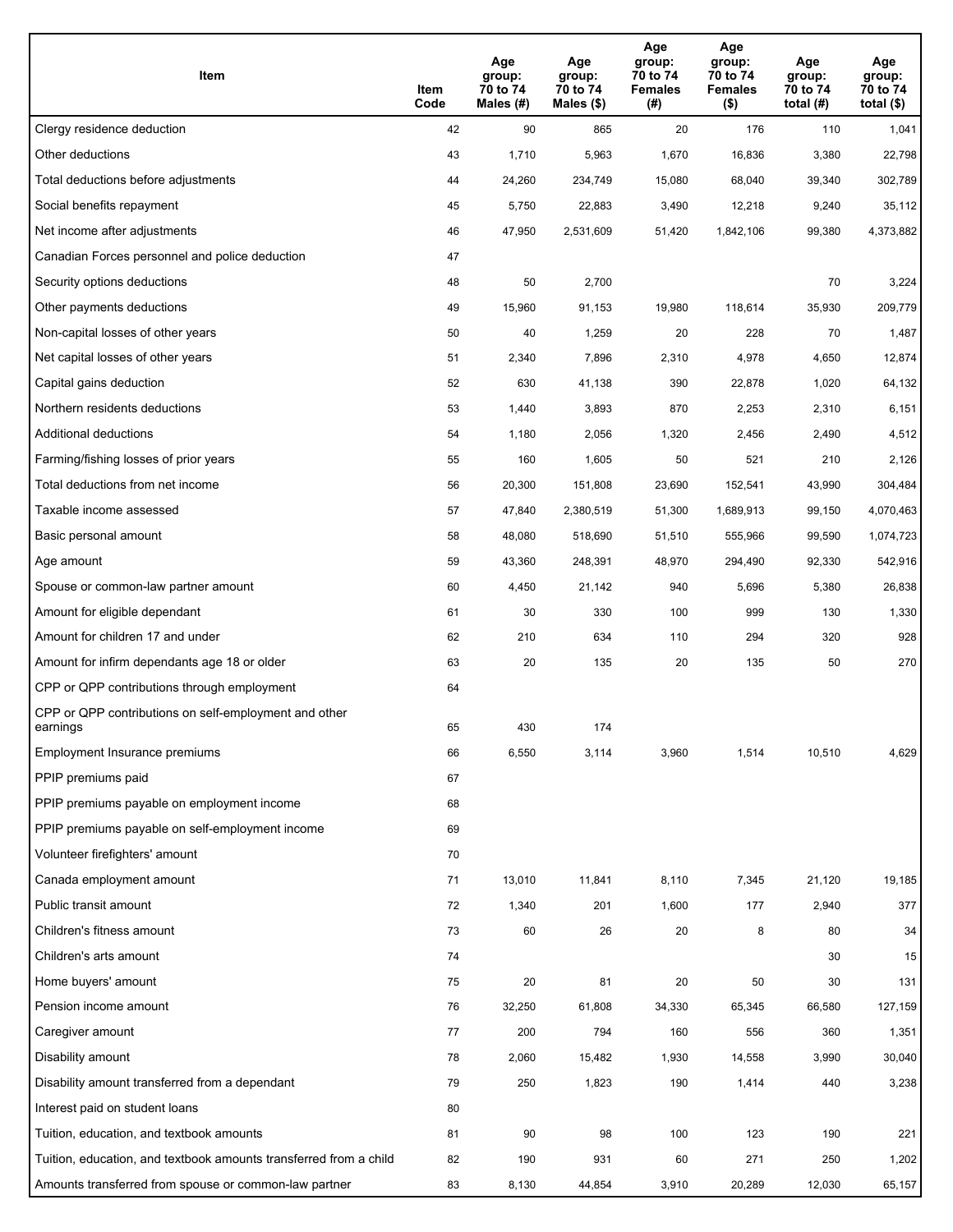| <b>Item</b>                                         | Item<br>Code | Age<br>group:<br>70 to 74<br>Males (#) | Age<br>group:<br>70 to 74<br>Males $(\$)$ | Age<br>group:<br>70 to 74<br><b>Females</b><br>(#) | Age<br>group:<br>70 to 74<br><b>Females</b><br>$($ \$) | Age<br>group:<br>70 to 74<br>total $(H)$ | Age<br>group:<br>70 to 74<br>total $($)$ |
|-----------------------------------------------------|--------------|----------------------------------------|-------------------------------------------|----------------------------------------------------|--------------------------------------------------------|------------------------------------------|------------------------------------------|
| Medical expenses                                    | 84           | 10,050                                 | 28,394                                    | 12,860                                             | 32,606                                                 | 22,910                                   | 60,999                                   |
| Total tax credits on personal amounts               | 85           | 48,080                                 | 143,976                                   | 51,510                                             | 150,349                                                | 99,590                                   | 294,344                                  |
| Allowable charitable donations and government gifts | 86           | 16,280                                 | 57,965                                    | 12,440                                             | 28,983                                                 | 28,730                                   | 86,948                                   |
| Eligible cultural and ecological gifts              | 87           | 30                                     | 377                                       |                                                    |                                                        | 50                                       | 573                                      |
| Total tax credit on donations and gifts             | 88           | 16,250                                 | 16,522                                    | 12,420                                             | 8,146                                                  | 28,670                                   | 24,667                                   |
| Total federal non-refundable tax credits            | 89           | 48,080                                 | 160,498                                   | 51,510                                             | 158,495                                                | 99,590                                   | 319,011                                  |
| Federal dividend tax credit                         | 90           | 14,470                                 | 52,560                                    | 13,170                                             | 23,890                                                 | 27,650                                   | 76,450                                   |
| Overseas employment tax credit                      | 91           |                                        |                                           |                                                    |                                                        |                                          |                                          |
| Minimum tax carryover                               | 92           | 340                                    | 1,123                                     | 180                                                | 452                                                    | 520                                      | 1,576                                    |
| Basic federal tax                                   | 93           | 30,160                                 | 276,350                                   | 27,210                                             | 142,149                                                | 57,370                                   | 418,503                                  |
| Federal Foreign Tax Credit                          | 94           | 4,740                                  | 2,153                                     | 4,770                                              | 1,236                                                  | 9,510                                    | 3,389                                    |
| Federal Political contribution tax credit           | 95           | 1,420                                  | 247                                       | 810                                                | 129                                                    | 2,220                                    | 377                                      |
| <b>Investment Tax Credit</b>                        | 96           | 150                                    | 221                                       | 90                                                 | 98                                                     | 240                                      | 320                                      |
| Labour-sponsored funds tax credit                   | 97           |                                        |                                           |                                                    |                                                        |                                          |                                          |
| Alternative minimum tax payable                     | 98           | 160                                    | 968                                       | 90                                                 | 557                                                    | 250                                      | 1,529                                    |
| Net federal tax                                     | 99           | 29,970                                 | 273,736                                   | 27,030                                             | 140,694                                                | 57,000                                   | 414,434                                  |
| CPP contributions on self-employment                | 100          | 430                                    | 348                                       | 260                                                | 152                                                    | 690                                      | 500                                      |
| Social Benefits repayment                           | 101          | 5,750                                  | 22,883                                    | 3,490                                              | 12,218                                                 | 9,240                                    | 35,112                                   |
| <b>Net Provincial Tax</b>                           | 102          | 25,290                                 | 106,444                                   | 22,310                                             | 59,760                                                 | 47,600                                   | 166,206                                  |
| Total tax payable                                   | 103          | 30,300                                 | 403,411                                   | 27,260                                             | 212,824                                                | 57,560                                   | 616,251                                  |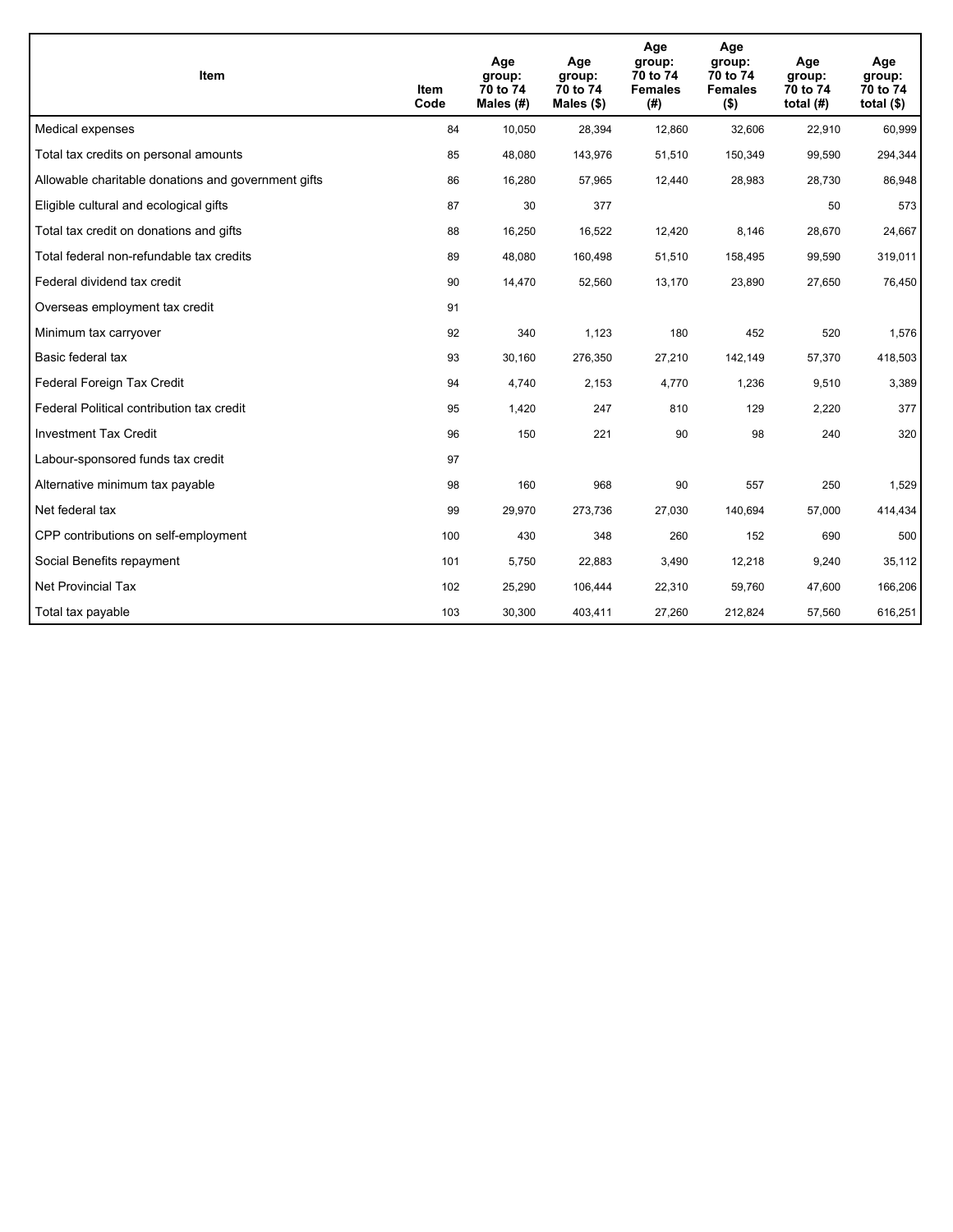| Item                                                                                           | Item<br>Code   | Age<br>group:<br><b>75 and</b><br>over<br>Males (#) | Age<br>group:<br>75 and<br>over<br>Males $(\$)$ | Age<br>group:<br>75 and<br>over<br><b>Females</b><br>(#) | Age<br>group:<br>75 and<br>over<br><b>Females</b><br>$($ \$) | Age<br>group:<br>75 and<br>over total<br>(#) | Age<br>group:<br>75 and<br>over total<br>$($ \$) |
|------------------------------------------------------------------------------------------------|----------------|-----------------------------------------------------|-------------------------------------------------|----------------------------------------------------------|--------------------------------------------------------------|----------------------------------------------|--------------------------------------------------|
| Number of taxable returns                                                                      | $\mathbf{1}$   | 43,780                                              |                                                 | 47,780                                                   |                                                              | 91,570                                       |                                                  |
| Number of non-taxable returns                                                                  | $\overline{2}$ | 40,020                                              |                                                 | 65,650                                                   |                                                              | 105,680                                      |                                                  |
| Total number of returns                                                                        | 3              | 83,810                                              |                                                 | 113,430                                                  |                                                              | 197,250                                      |                                                  |
| Employment income                                                                              | 4              | 5,200                                               | 319,388                                         | 3,090                                                    | 73,622                                                       | 8,290                                        | 393,089                                          |
| Commissions (from employment)                                                                  | 5              | 70                                                  | 2,669                                           | 30                                                       | 302                                                          | 90                                           | 2,971                                            |
| Other employment income                                                                        | 6              | 6,030                                               | 14,771                                          | 2,490                                                    | 3,531                                                        | 8,520                                        | 18,301                                           |
| Old Age Security pension (OASP)                                                                | $\overline{7}$ | 83,430                                              | 495,678                                         | 112,970                                                  | 672,384                                                      | 196,420                                      | 1,168,103                                        |
| CPP or QPP benefits                                                                            | 8              | 80,560                                              | 636,322                                         | 102,640                                                  | 672,177                                                      | 183,200                                      | 1,308,507                                        |
| Other pensions or superannuation                                                               | 9              | 58,420                                              | 1,184,373                                       | 66,970                                                   | 852,920                                                      | 125,400                                      | 2,037,468                                        |
| Elected split-pension amount                                                                   | 10             | 4,070                                               | 25,567                                          | 12,630                                                   | 143,343                                                      | 16,700                                       | 168,910                                          |
| Universal Child Care Benefit (UCCB)                                                            | 11             |                                                     |                                                 |                                                          |                                                              | 20                                           | 19                                               |
| Employment Insurance and other benefits                                                        | 12             | 260                                                 | 1,281                                           | 90                                                       | 242                                                          | 350                                          | 1,523                                            |
| Taxable amount of dividends from taxable Canadian corporations                                 | 13             | 27,880                                              | 581,186                                         | 31,830                                                   | 384,357                                                      | 59,710                                       | 966,933                                          |
| Interest and other investment income                                                           | 14             | 50,110                                              | 222,416                                         | 69,810                                                   | 269,447                                                      | 119,930                                      | 491,886                                          |
| Net partnership income (Limited or non-active partners only)                                   | 15             | 820                                                 | 1,715                                           | 530                                                      | $-149$                                                       | 1,340                                        | 1,566                                            |
| Net rental income                                                                              | 16             | 5,020                                               | 49,509                                          | 4,850                                                    | 40,353                                                       | 9,860                                        | 89,862                                           |
| Taxable capital gains                                                                          | 17             | 14,820                                              | 276,365                                         | 18,580                                                   | 250,904                                                      | 33,400                                       | 527,296                                          |
| Registered retirement savings plan income (RRSP)                                               | 18             | 4,830                                               | 31,856                                          | 5,810                                                    | 28,978                                                       | 10,650                                       | 60,833                                           |
| Other income                                                                                   | 19             | 21,330                                              | 126,046                                         | 25,460                                                   | 146,525                                                      | 46,800                                       | 272,572                                          |
| Net business income                                                                            | 20             | 2,290                                               | 17,198                                          | 1,230                                                    | 8,248                                                        | 3,520                                        | 25,445                                           |
| Net professional income                                                                        | 21             | 390                                                 | 10,307                                          | 100                                                      | 1,691                                                        | 500                                          | 11,998                                           |
| Net commission income                                                                          | 22             | 260                                                 | 3,119                                           | 140                                                      | 609                                                          | 400                                          | 3,728                                            |
| Net farming income                                                                             | 23             | 7,170                                               | 60,366                                          | 3,650                                                    | 35,383                                                       | 10,820                                       | 95,746                                           |
| Net fishing income                                                                             | 24             |                                                     |                                                 |                                                          |                                                              |                                              |                                                  |
| Workers' compensation benefits                                                                 | 25             | 1,380                                               | 12,682                                          | 900                                                      | 12,861                                                       | 2,290                                        | 25,543                                           |
| Social assistance payments                                                                     | 26             | 31,580                                              | 71,625                                          | 52,700                                                   | 126,206                                                      | 84,290                                       | 197,848                                          |
| Net federal supplements                                                                        | 27             | 25,440                                              | 112,816                                         | 48,590                                                   | 256,555                                                      | 74,040                                       | 369,408                                          |
| Total income assessed                                                                          | 28             | 83,780                                              | 4,257,363                                       | 113,370                                                  | 3,983,378                                                    | 197,160                                      | 8,242,533                                        |
| Registered pension plan contributions (RPP)                                                    | 29             | 210                                                 | 301                                             | 120                                                      | 227                                                          | 330                                          | 528                                              |
| <b>RRSP</b> deduction                                                                          | 30             | 490                                                 | 3,108                                           | 130                                                      | 330                                                          | 620                                          | 3,438                                            |
| Deduction for elected split-pension amount                                                     | 31             | 19,150                                              | 209,562                                         | 2,560                                                    | 14,812                                                       | 21,710                                       | 224,374                                          |
| Annual union, professional, or like dues                                                       | 32             | 2,520                                               | 494                                             | 800                                                      | 155                                                          | 3,310                                        | 648                                              |
| Child care expenses                                                                            | 33             |                                                     |                                                 |                                                          |                                                              |                                              |                                                  |
| <b>Business investment loss</b>                                                                | 34             |                                                     |                                                 |                                                          |                                                              | 50                                           | 2,615                                            |
| Moving expenses                                                                                | 35             | 10                                                  | 43                                              |                                                          |                                                              | 20                                           | 50                                               |
| Support payments made                                                                          | 36             | 300                                                 | 3,680                                           |                                                          |                                                              | 310                                          | 3,683                                            |
| Carrying charges and interest expenses                                                         | 37             | 23,030                                              | 40,178                                          | 24,900                                                   | 35,951                                                       | 47,930                                       | 76,129                                           |
| Deductions for CPP/QPP contributions on self-employment and other<br>earnings                  | 38             |                                                     |                                                 |                                                          |                                                              |                                              |                                                  |
| Deductions for provincial parental insurance plan (PPIP) premiums on<br>self-employment income | 39             |                                                     |                                                 |                                                          |                                                              |                                              |                                                  |
| Exploration and development expenses                                                           | 40             | 1,210                                               | 13,407                                          | 700                                                      | 3,300                                                        | 1,910                                        | 16,707                                           |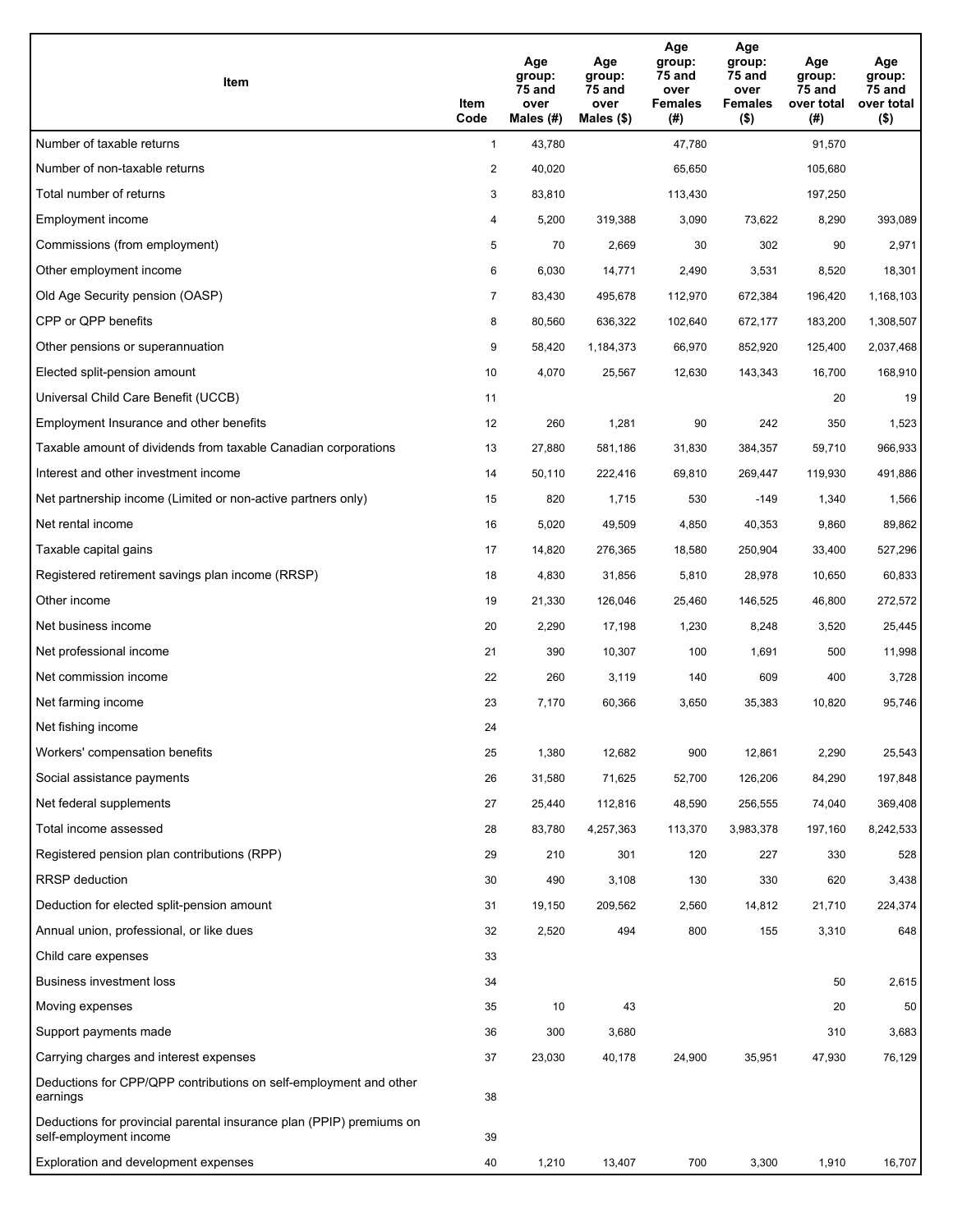| Item                                                              | Item<br>Code | Age<br>group:<br>75 and<br>over Males<br>(#) | Age<br>group:<br>75 and<br>over Males<br>$($ \$) | Age<br>group:<br>75 and<br>over<br><b>Females</b><br>(#) | Age<br>group:<br>75 and<br>over<br><b>Females</b><br>$($ \$) | Age<br>group:<br>75 and<br>over total<br>(#) | Age<br>group:<br>75 and<br>over total<br>$($ \$) |
|-------------------------------------------------------------------|--------------|----------------------------------------------|--------------------------------------------------|----------------------------------------------------------|--------------------------------------------------------------|----------------------------------------------|--------------------------------------------------|
| Other employment expenses                                         | 41           | 240                                          | 925                                              | 60                                                       | 183                                                          | 290                                          | 1,108                                            |
| Clergy residence deduction                                        | 42           | 60                                           | 436                                              | 10                                                       | 66                                                           | 70                                           | 502                                              |
| Other deductions                                                  | 43           | 2,970                                        | 21,506                                           | 3,410                                                    | 39,621                                                       | 6,380                                        | 61,127                                           |
| Total deductions before adjustments                               | 44           | 36,120                                       | 295,726                                          | 28,890                                                   | 95,326                                                       | 65,020                                       | 391,052                                          |
| Social benefits repayment                                         | 45           | 7,640                                        | 30,581                                           | 6,410                                                    | 23,508                                                       | 14,050                                       | 54,090                                           |
| Net income after adjustments                                      | 46           | 83,660                                       | 3,934,729                                        | 113,340                                                  | 3,865,403                                                    | 197,020                                      | 7,801,921                                        |
| Canadian Forces personnel and police deduction                    | 47           |                                              |                                                  |                                                          |                                                              |                                              |                                                  |
| Security options deductions                                       | 48           | 30                                           | 2,818                                            |                                                          |                                                              | 30                                           | 2,894                                            |
| Other payments deductions                                         | 49           | 35,720                                       | 196,932                                          | 60,150                                                   | 395,544                                                      | 95,880                                       | 592,530                                          |
| Non-capital losses of other years                                 | 50           |                                              |                                                  | 20                                                       | 143                                                          | 50                                           | 1,012                                            |
| Net capital losses of other years                                 | 51           | 4,280                                        | 14,802                                           | 4,460                                                    | 13,337                                                       | 8,740                                        | 28,139                                           |
| Capital gains deduction                                           | 52           | 1,130                                        | 94,426                                           | 850                                                      | 74,261                                                       | 1,980                                        | 168,687                                          |
| Northern residents deductions                                     | 53           | 1,900                                        | 4,864                                            | 1,830                                                    | 4,492                                                        | 3,730                                        | 9,362                                            |
| Additional deductions                                             | 54           | 3,020                                        | 7,822                                            | 3,450                                                    | 10,708                                                       | 6,480                                        | 18,534                                           |
| Farming/fishing losses of prior years                             | 55           | 150                                          | 1,698                                            | 40                                                       | 386                                                          | 190                                          | 2,084                                            |
| Total deductions from net income                                  | 56           | 42,970                                       | 324,440                                          | 67,210                                                   | 498,961                                                      | 110,190                                      | 823,466                                          |
| Taxable income assessed                                           | 57           | 83,420                                       | 3,611,818                                        | 113,030                                                  | 3,367,346                                                    | 196,460                                      | 6,980,888                                        |
| Basic personal amount                                             | 58           | 83,810                                       | 905,839                                          | 113,430                                                  | 1,226,413                                                    | 197,250                                      | 2,132,414                                        |
| Age amount                                                        | 59           | 77,620                                       | 467,113                                          | 108,650                                                  | 676,225                                                      | 186,280                                      | 1,143,418                                        |
| Spouse or common-law partner amount                               | 60           | 6,620                                        | 23,482                                           | 1,140                                                    | 6,575                                                        | 7,770                                        | 30,079                                           |
| Amount for eligible dependant                                     | 61           | 20                                           | 215                                              | 80                                                       | 756                                                          | 110                                          | 971                                              |
| Amount for children 17 and under                                  | 62           | 110                                          | 274                                              | 50                                                       | 141                                                          | 160                                          | 416                                              |
| Amount for infirm dependants age 18 or older                      | 63           | 50                                           | 269                                              | 40                                                       | 250                                                          | 90                                           | 520                                              |
| CPP or QPP contributions through employment                       | 64           |                                              |                                                  |                                                          |                                                              |                                              |                                                  |
| CPP or QPP contributions on self-employment and other<br>earnings | 65           |                                              |                                                  |                                                          |                                                              |                                              |                                                  |
| Employment Insurance premiums                                     | 66           | 2,370                                        | 897                                              | 1,100                                                    | 347                                                          | 3,480                                        | 1,243                                            |
| PPIP premiums paid                                                | 67           |                                              |                                                  |                                                          |                                                              |                                              |                                                  |
| PPIP premiums payable on employment income                        | 68           |                                              |                                                  |                                                          |                                                              |                                              |                                                  |
| PPIP premiums payable on self-employment income                   | 69           |                                              |                                                  |                                                          |                                                              |                                              |                                                  |
| Volunteer firefighters' amount                                    | 70           |                                              |                                                  |                                                          |                                                              |                                              |                                                  |
| Canada employment amount                                          | 71           | 10,520                                       | 7,180                                            | 5,110                                                    | 3,646                                                        | 15,630                                       | 10,828                                           |
| Public transit amount                                             | 72           | 2,030                                        | 236                                              | 3,450                                                    | 373                                                          | 5,480                                        | 609                                              |
| Children's fitness amount                                         | 73           |                                              |                                                  |                                                          |                                                              | 30                                           | 12                                               |
| Children's arts amount                                            | 74           |                                              |                                                  |                                                          |                                                              |                                              |                                                  |
| Home buyers' amount                                               | 75           | 10                                           | 48                                               | 20                                                       | 70                                                           | 30                                           | 118                                              |
| Pension income amount                                             | 76           | 60,130                                       | 113,351                                          | 71,300                                                   | 131,420                                                      | 131,430                                      | 244,779                                          |
| Caregiver amount                                                  | 77           | 250                                          | 985                                              | 290                                                      | 1,027                                                        | 540                                          | 2,012                                            |
| Disability amount                                                 | 78           | 7,030                                        | 52,923                                           | 10,160                                                   | 76,487                                                       | 17,190                                       | 129,417                                          |
| Disability amount transferred from a dependant                    | 79           | 330                                          | 2,334                                            | 340                                                      | 2,462                                                        | 670                                          | 4,796                                            |
| Interest paid on student loans                                    | 80           |                                              |                                                  |                                                          |                                                              |                                              |                                                  |
| Tuition, education, and textbook amounts                          | 81           | 60                                           | 58                                               | 70                                                       | 54                                                           | 130                                          | 112                                              |